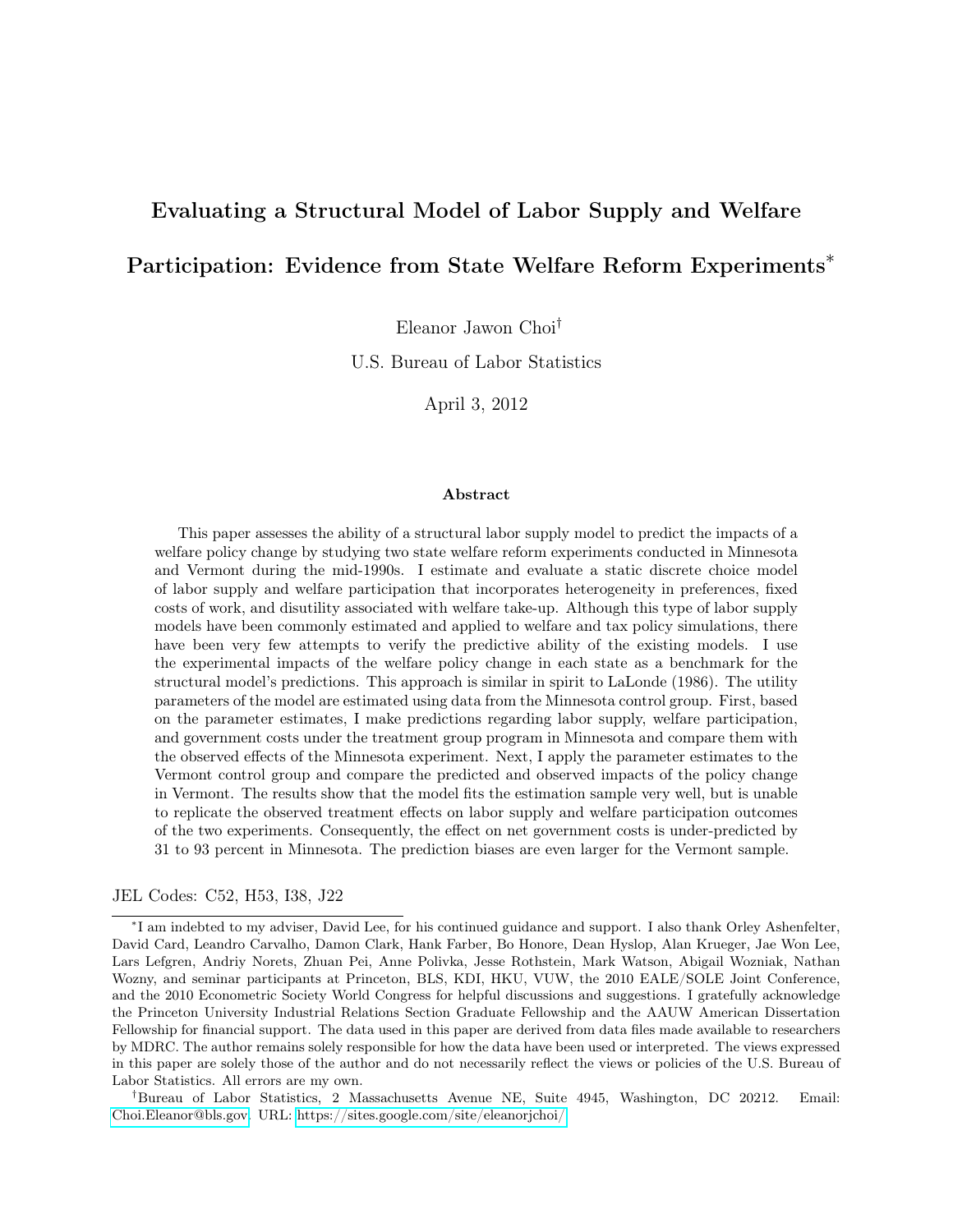### 1 Introduction

Over the past few decades, various income transfer programs with different financial incentive schemes have been implemented in the United States to achieve the three objectives: 1) reducing poverty; 2) increasing self-sufficiency within a low-income population; and 3) minimizing government costs. Since a program design that improves outcomes in one dimension often impairs them in another, policymakers have been challenged to design welfare programs that can accomplish all three goals.<sup>[1](#page-1-0)</sup> In the context of the current economic hardship, where more people are in need but revenues are down, state governments may be pressured to modify existing programs. Thus, it becomes even more important to achieve a program design that effectively provides for low-income families without reducing their incentives to work or significantly raising government costs.

To design a welfare program that has the potential to achieve the three objectives, policymakers need to know how net income distribution will change and how much the program will cost the government due to changes in income maintenance programs. A typical economic analysis of a welfare program focuses on the potential labor supply responses to changes in financial incentives as labor supply outcomes are a self-sufficiency measure and greatly impact the effectiveness and overall costs of the program. Thus, designing an optimal welfare program requires an accurate prediction of labor supply responses to hypothetical welfare policy changes.

This paper evaluates the predictive ability of a canonical labor supply model that has been commonly estimated and widely applied to welfare and tax policy simulations in the literature, by using data from welfare policy experiments. When a policy change is studied through a randomized experiment, the experimental impact estimates of the policy change can serve as a benchmark with which a structural model's prediction results can be compared. This approach is similar in spirit to

<span id="page-1-0"></span><sup>&</sup>lt;sup>1</sup>For example, Aid to Families with Dependent Children (AFDC), which was the main financial assistance program in the United States until it ended in 1996, was designed to raise the living standards of low-income families. By reducing benefits by one dollar for every dollar earned, the AFDC provided program participants with a substantial disincentive to work. As the welfare dependence of needy families and an increase in the caseloads became a serious social concern and raised government costs, the policy focus shifted to promoting work and enhancing self-sufficiency. This led to the development of the AFDC-waiver-based welfare reforms at the state level during the 1990s and subsequently to the nationwide reform via the passage of the Personal Responsibility and Work Opportunity Reconciliation Act (PRWORA) in 1996. The PRWORA replaced the AFDC with Temporary Assistance for Needy Families (TANF), which has been the major federal assistance program since 1996. Many of the new welfare programs were characterized by a lower implicit tax rate, often in combination with other features, such as work requirements or time limits on welfare duration. Since the AFDC-waivers and the TANF have allowed state governments to design and administer their own cash assistance programs, state governments have been actively devising and implementing state welfare programs including various financial incentive schemes to accomplish the three objectives. See [Blank et](#page-28-0) [al.](#page-28-0) [\(2002\)](#page-28-0) for further details.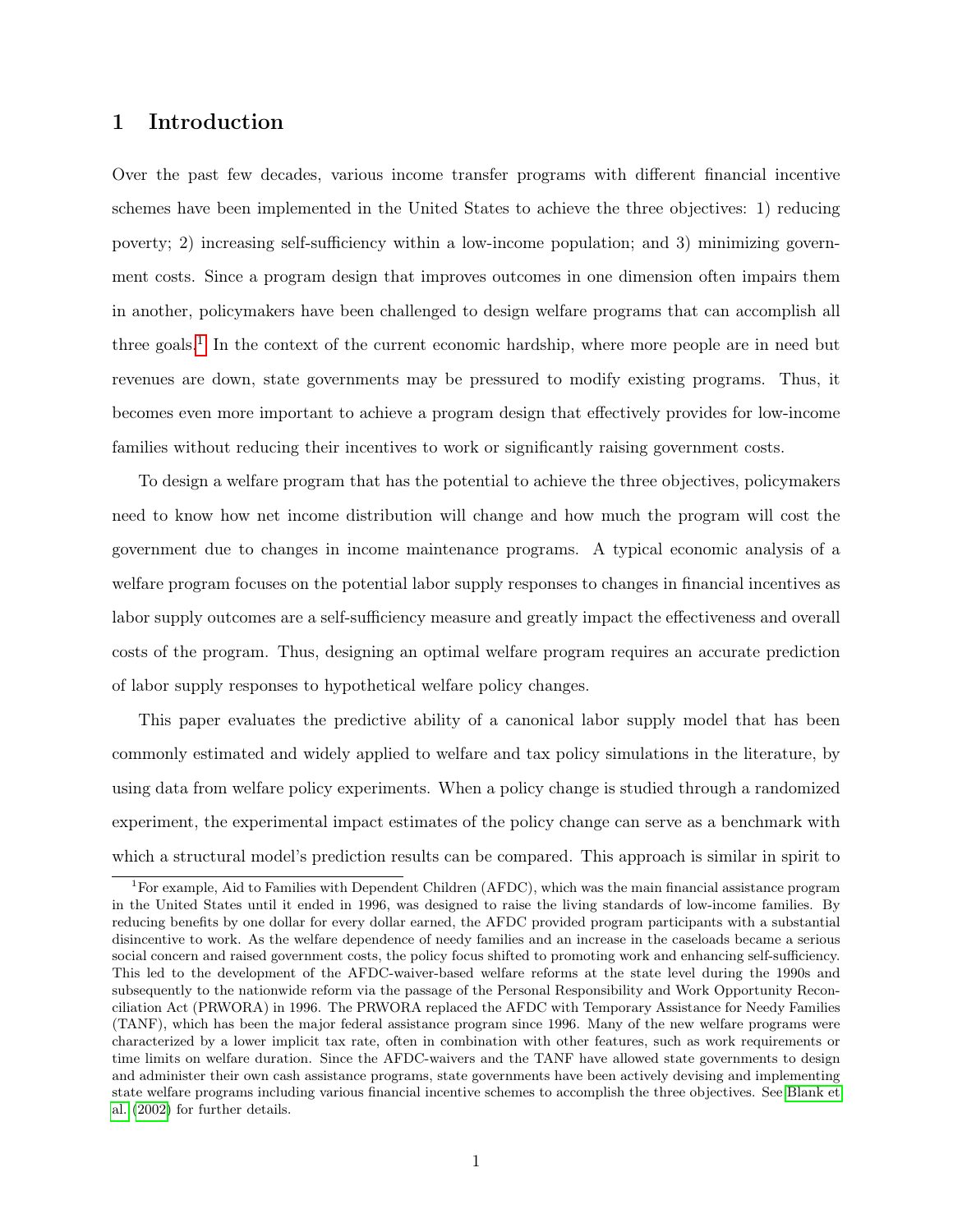[LaLonde](#page-30-0) [\(1986\)](#page-30-0); [Fraker and Maynard](#page-28-1) [\(1987\)](#page-28-1); [LaLonde and Maynard](#page-30-1) [\(1987\)](#page-30-1); [Heckman et al.](#page-29-0) [\(1987\)](#page-29-0); [Heckman and Hotz](#page-29-1) [\(1989\)](#page-29-1); [Friedlander and Robins](#page-29-2) [\(1995\)](#page-29-2), which evaluate various non-experimental econometric methods by verifying whether the econometric methods can replicate experimental impacts of an employment and training program.[2](#page-2-0) Although the predictions and evaluations are not based on a structural economic model in those studies, the proposed method can be applied to an evaluation of a structural model's predictive ability. The use of a randomized experiment as a tool for evaluating structural models is illustrated in recent studies by [Lise et al.](#page-30-2) [\(2004\)](#page-30-2), [Todd](#page-30-3) [and Wolpin](#page-30-3) [\(2006\)](#page-30-3), and [Duflo et al.](#page-28-2) [\(forthcoming\)](#page-28-2). They apply the evaluation method to a search model, a dynamic model of fertility and child schooling, and a model of teacher performances. This paper is the first study to my knowledge that systematically assesses a structural labor supply model using randomized welfare policy experiments.

The static labor supply model considered in this paper is a typical discrete-hours labor supply model, similar to the type that appears in the literature, such as [Keane and Moffitt](#page-30-4) [\(1998\)](#page-30-4) and [van](#page-31-0) [Soest et al.](#page-31-0)  $(2002)$ .<sup>[3](#page-2-1)</sup> The models developed in these studies assume that an individual maximizes utility given a choice set of discrete hours of work and welfare participation. The representative features shared by these models include disutility associated with welfare take-up and the fixed costs of working positive hours. They also allow for unobserved heterogeneity in tastes for work and welfare participation, and the correlation between the two random preferences. These components are included in the labor supply model analyzed in this paper. Six specifications of the model that incorporate different combinations of the listed features are estimated and their prediction performances are evaluated.

The labor supply model is assessed by studying the effects of the Minnesota Family Investment Program (MFIP) and Vermont's Welfare Restructuring Project (WRP), operated as state welfare reform experiments during the mid-1990s. Individuals randomly assigned to the control group were offered the existing Aid to Families with Dependent Children (AFDC) characterized by the 100 percent benefit reduction rate. The treatment group members were provided with enhanced financial

<span id="page-2-0"></span><sup>&</sup>lt;sup>2</sup>Propensity score matching is also evaluated in [LaLonde](#page-30-0) [\(1986\)](#page-30-0)'s method. See [Dehejia and Wahba](#page-28-3) [\(1999,](#page-28-3) [2002\)](#page-28-4); [Heckman et al.](#page-29-3) [\(1997\)](#page-29-3); [Smith and Todd](#page-30-5) [\(2005\)](#page-30-5).

<span id="page-2-1"></span> ${}^{3}$ Earlier and more recent related papers that have developed this type of model include [Fraker and Moffitt](#page-29-4) [\(1988\)](#page-29-4), [van Soest](#page-31-1) [\(1995\)](#page-31-1), [Hoynes](#page-29-5) [\(1996\)](#page-29-5), [Gong and van Soest](#page-29-6) [\(2002\)](#page-29-6), [Brewer et al.](#page-28-5) [\(2006\)](#page-28-5) and [Blundell and Shephard](#page-28-6) [\(forthcoming\)](#page-28-6). [Creedy and Kalb](#page-28-7) [\(2005\)](#page-28-7) provide a nice survey of the large body of literature and explain typical discrete-hours labor supply models.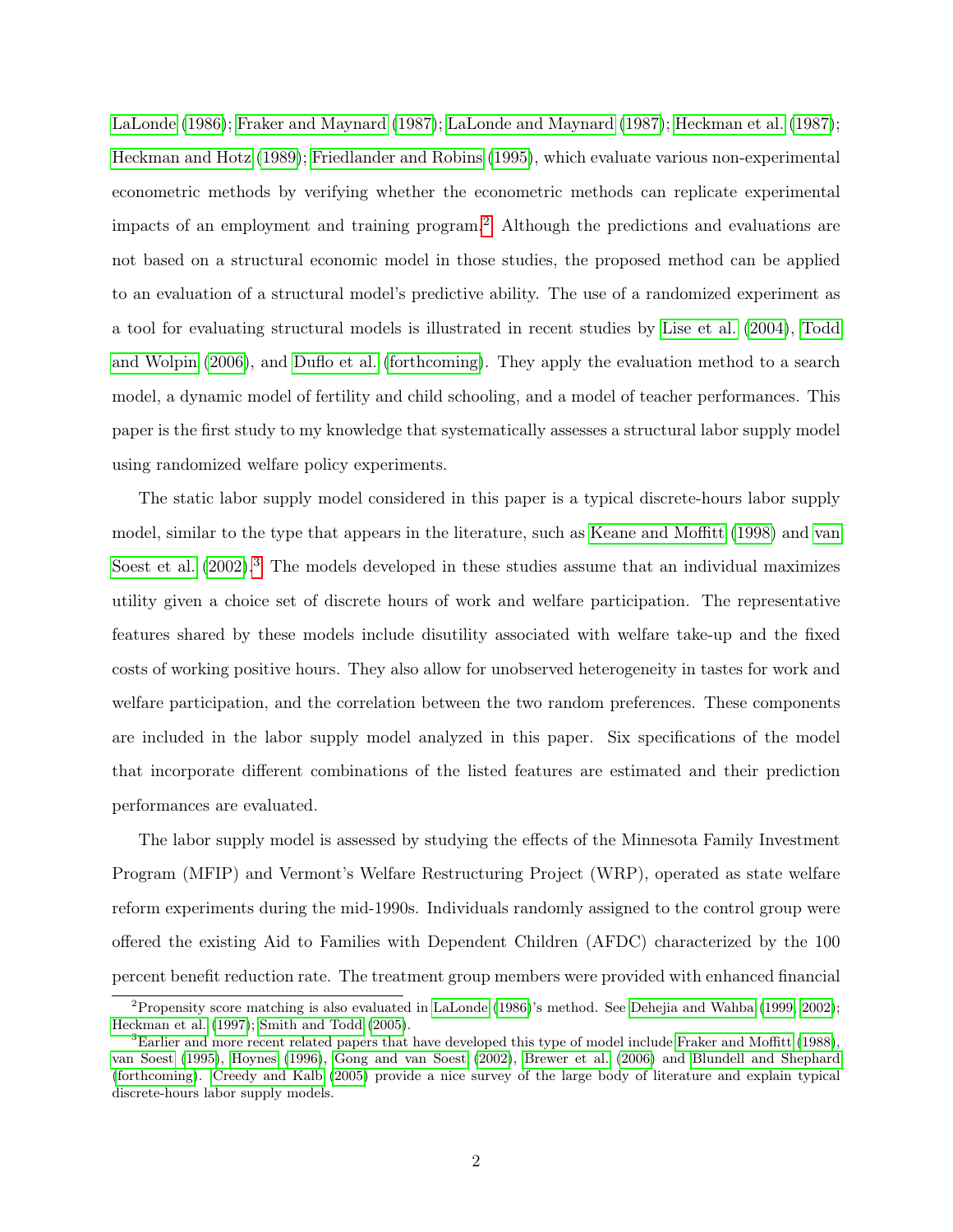incentives that entailed lower benefit reduction rates, approximately 62 percent in Minnesota and 75 percent in Vermont, according to the new program rules. The Manpower Demonstration Research Corporation (MDRC) carried out the experiments and gathered data from the treatment and control group members.

The parameters of the utility function in the static labor supply model are estimated using data from the Minnesota control group. Based on these parameter estimates, I make predictions on outcomes related to labor supply, welfare participation and government costs under the MFIP incentive scheme and compare the predicted outcomes with the observed behavioral responses among the treatment group members in Minnesota. The comparison is made in terms of levels and changes of the outcomes. This method is called within-state evaluation throughout the paper and examines the performance of the model in forecasting the effects of a new program in a given environment.

Next, the model parameters are applied to the control group members of the Vermont experiment to predict the labor supply and welfare take-up consequences had they been facing the WRP instead of the AFDC.[4](#page-3-0) Then, the predicted and observed impacts of the policy change in Vermont are compared. This procedure is called cross-state evaluation because parameters estimated using data from one state are applied to another. The cross-state evaluation procedure is an extension of the within-state evaluation method and is similar to cross-validation using two independent exper-iments as suggested by [Levine](#page-30-6)  $(1989, 1993)$  $(1989, 1993)$ .<sup>[5](#page-3-1)</sup> A model validated within a single randomized policy experiment may not necessarily guarantee valid predictions regarding new policies often conducted in new environments or among different populations. Thus, the cross-state evaluation provides a stronger test of the model's ability to predict the effect of a new policy in a new environment. This method is feasible only when multiple policy experiments are available.

The key assumption underlying the proposed evaluation procedures is that observable and unobservable factors are not systematically different on average across the control and treatment groups of each experiment. The explicit randomization in the experiments excludes the possibility that the

<span id="page-3-0"></span><sup>&</sup>lt;sup>4</sup>The implicit tax rate of the AFDC program was the same across all states. However, the maximum benefits received by people with no earnings were slightly larger in Vermont than in Minnesota rendering the AFDC in Vermont slightly more generous than in Minnesota.

<span id="page-3-1"></span><sup>&</sup>lt;sup>5</sup>[Levine](#page-30-6) [\(1989,](#page-30-6) [1993\)](#page-30-7) studied reemployment bonus experiments conducted in New Jersey and Illinois. A search model is calibrated by matching the observed and predicted treatment effects from one experiment. The treatment effect in the other experiment is predicted based on the model parameter estimates. Levine's work does not conduct within-state evaluation exploiting the experimental variation in the estimation state because the experimental variation is already used to estimate the structural parameters.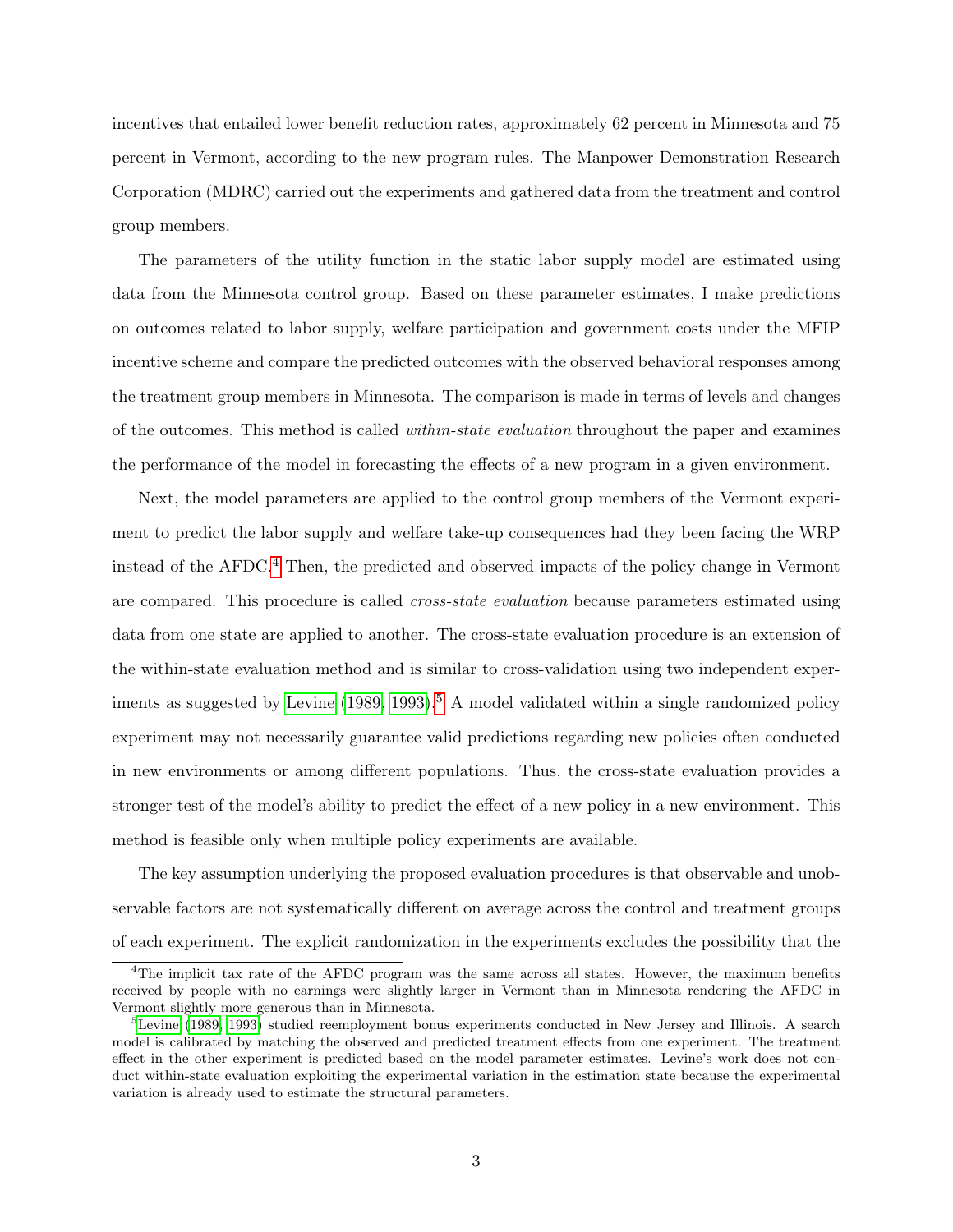differences between the model-based predictions and the experimental estimates are derived from different populations' being exposed to different budget constraints. Therefore, the discrepancy between the predictions and experimental estimates can be attributed to true prediction errors of the model.

The findings are as follows. First, the model fits the estimation sample very well. In particular, the actual labor supply and welfare participation outcomes are accurately predicted by the specifications incorporating fixed costs of work. When fixed costs of work are omitted from the model, the probability of working part-time is overestimated.

Second, the within-state evaluation results indicate that the model shows poor out-of-sample prediction performances and fails to replicate experimental estimates of the treatment effects. The model is unable to fully account for the large increase in welfare participation due to a change in the incentive scheme from the AFDC to the MFIP. The welfare participation increase is under-predicted by 45 to 79 percent depending on the specifications of the model. None of the six specifications of the model captures the observed decrease in hours of work. The forecast results show a smaller decrease or even an increase instead. The increase in the net government costs per capita is underpredicted by 31 to 93 percent. Importantly, the fixed-cost specifications with superb within-sample fits do not perform better and sometimes generate larger prediction errors than do their non-fixed cost counterparts.

Lastly, the cross-state evaluation results are qualitatively similar to the within-sample evaluation results. The model is unsuccessful in replicating Vermont's experimental estimates of no change in welfare participation and net government costs. Five of the six specifications of the model predicted an increase in those outcomes. The impacts on the labor supply are very inaccurately predicted, especially by the specifications including fixed costs of work, and this result implies that better within-sample fits do not guarantee better cross-state evaluation performances.

The results of the evaluation exercises emphasize that it is importance to assess a model's extrapolation ability before the model is applied to policy simulations. Even a model with a very good within-sample fit can often produce large prediction errors when applied to out-of-sample forecasts. Thus, policy implications of a labor supply model, whose prediction ability is assessed only within the estimation sample, could be misleading.

The remainder of the paper is organized as follows. Section [2](#page-5-0) explains experimental and struc-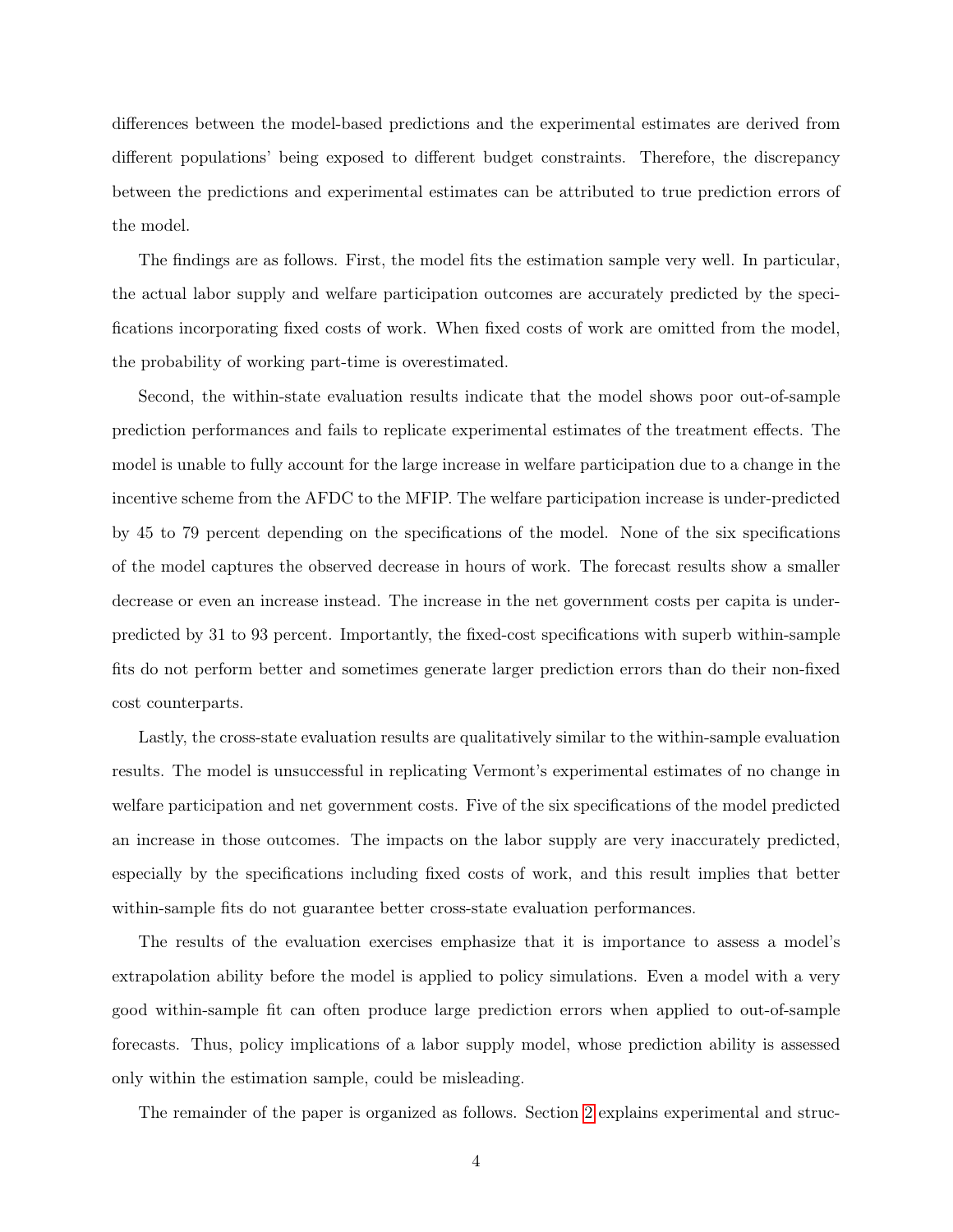tural approaches to predict the impacts of a welfare policy change on labor supply. Section [3](#page-6-0) describes the static discrete choice model of labor supply and welfare participation and its empirical implementations. Section [4](#page-11-0) provides an overview of the MFIP and WRP experiments, and discusses the data used for the analysis. Section [5](#page-16-0) presents the estimation results for the model parameters. The within-program and cross-program evaluations of the model appear in Section [6.](#page-18-0) Section [7](#page-26-0) concludes.

## <span id="page-5-0"></span>2 Experimental and Structural Approaches

Researchers have taken two approaches to predict the impacts of a welfare policy change on labor supply. One is using randomized experiments and the other is relying on a structural model.

Many of the welfare policy experiments conducted during the 1990s were designed to evaluate state welfare reforms. This approach was developed to overcome difficulties of using observational data in estimating labor supply responses. Specifically, estimates obtained from observational data are often contaminated by an omitted variable bias and unable to reveal a causal relationship between a welfare policy change and its labor supply consequences. Thus, experimental studies are mainly focused on achieving internally valid estimates of the impacts of a policy change. These experimental studies typically evaluate a particular policy change at a particular time, and the experimental estimates describe what happens when the current financial incentive scheme is replaced by another. However, the experimental estimates are unable to demonstrate what would happen if the policy change occurred among a different sample of individuals, or what would be the effects of policies that have not yet been experimented with. It is unclear how the results of a particular experiment conducted in one state may be applied in making predictions about a new incentive scheme in another state. [Heckman](#page-29-7) [\(2000\)](#page-29-7) comments on this problem mentioning that "the absence of explicit structural frameworks makes it difficult to cumulate knowledge across (experimental) studies."

To make those predictions, researchers employ a more structural approach, specifying an economic model of labor supply and welfare participation behaviors. There is an enormous body of literature on constructing and estimating labor supply models and on applying those models to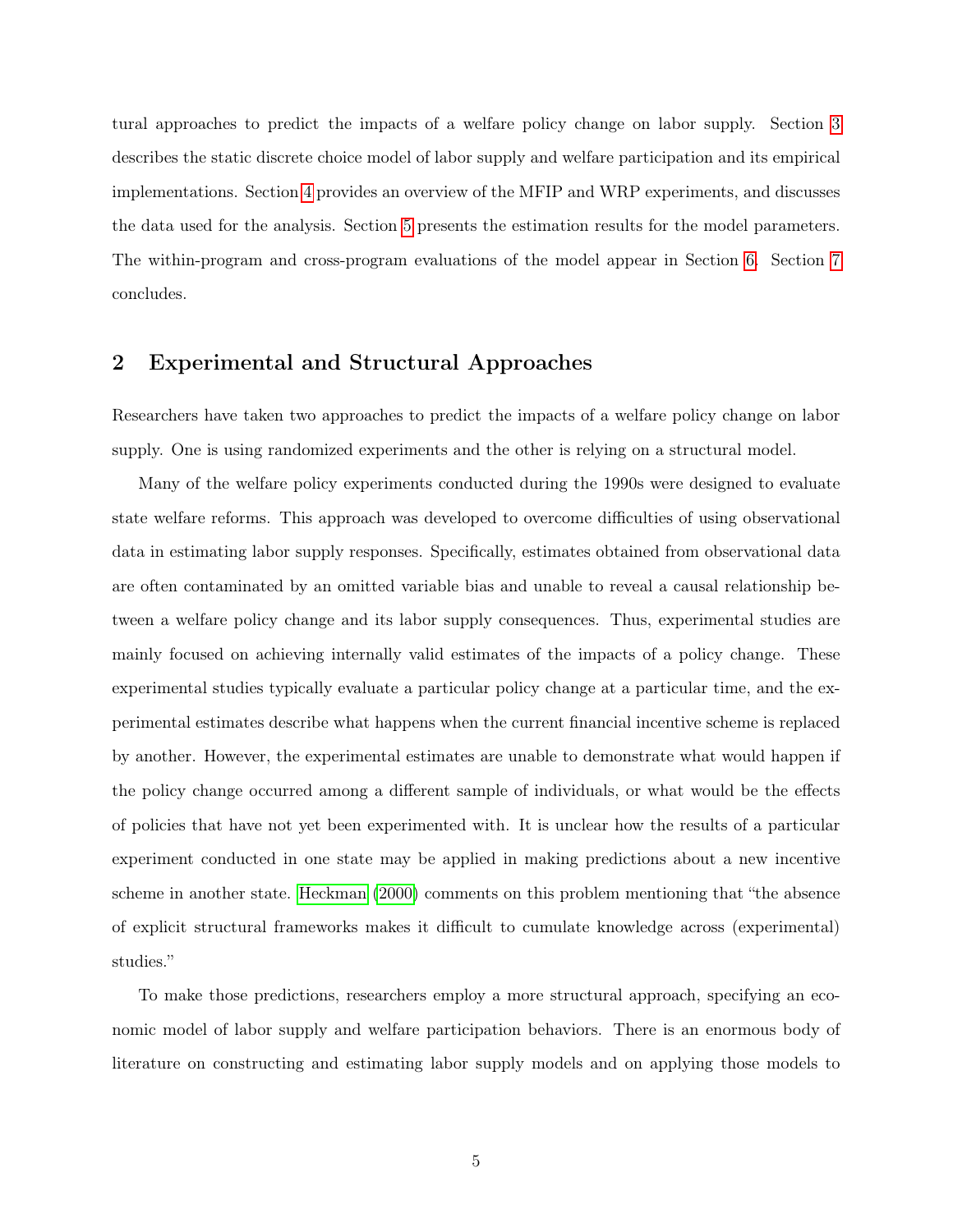out-of-sample predictions and policy simulations.<sup>[6](#page-6-1)</sup> Those parametric models with behavioral assumptions enable researchers to predict the effects of a policy that has never been implemented. Furthermore, researchers frequently use the structural parameters or models estimated under a particular policy to predict the effects of different policies in new environments. The implicit assumption underlying this procedure is that the structural parameters do not vary based on policy or environment changes. [\[Heckman](#page-29-7) [\(2000\)](#page-29-7); [Heckman and Vytlacil](#page-29-8) [\(2005,](#page-29-8) [2007\)](#page-29-9)]

It is important to examine whether the currently available labor supply models can accurately predict the effects of various welfare policy changes in different environments. Having a valid model with the best possible prediction ability is crucial in designing alternative welfare benefits and tax schedules that will have a greater impact on the labor supply at similar costs relative to the existing program. There have been very few attempts to verify the predictive ability of the existing models because there are usually no data available on the counterfactual post-intervention outcomes. This paper overcomes this problem by using experimental impacts of welfare policy changes as a benchmark for predicted outcomes based on a structural model.

### <span id="page-6-0"></span>3 Model and Estimation

This section describes a static labor supply model that has been commonly estimated and used for welfare and tax policy simulations. Similar models appear in previous work, including [Fraker and](#page-29-4) [Moffitt](#page-29-4) [\(1988\)](#page-29-4), [van Soest](#page-31-1) [\(1995\)](#page-31-1), [Hoynes](#page-29-5) [\(1996\)](#page-29-5), [Keane and Moffitt](#page-30-4) [\(1998\)](#page-30-4), [Gong and van Soest](#page-29-6) [\(2002\)](#page-29-6), [van Soest et al.](#page-31-0) [\(2002\)](#page-31-0), [Creedy and Kalb](#page-28-7) [\(2005\)](#page-28-7), [Brewer et al.](#page-28-5) [\(2006\)](#page-28-5) and [Blundell and](#page-28-6) [Shephard](#page-28-6) [\(forthcoming\)](#page-28-6). In these models, an individual solves a utility maximization problem by choosing hours of work and welfare participation status subject to a budget constraint incorporating available taxes and transfer programs. This type of models are often called discrete hours labor supply models because the models assume that individuals face a finite and discrete choice set of hours to avoid analytical and empirical difficulties created by nonlinear budget constraints with several convex and nonconvex kinks.<sup>[7](#page-6-2)</sup> The models are often considered in a static framework because available data usually contain no information on savings behavior or human capital accumulations,

<span id="page-6-1"></span> ${}^{6}$ [Blundell and Macurdy](#page-28-8) [\(1999\)](#page-28-8), [Moffitt](#page-30-8) [\(2002\)](#page-30-8), and [Blundell et al.](#page-28-9) [\(2007\)](#page-28-9) provide an overview of the labor supply literature.

<span id="page-6-2"></span><sup>7</sup>Earlier literature on labor supply often takes a continuous-hours approach. See [Burtless and Hausman](#page-28-10) [\(1978\)](#page-28-10); [Hausman](#page-29-10) [\(1979,](#page-29-10) [1980,](#page-29-11) [1981,](#page-29-12) [1985a,](#page-29-13)[b\)](#page-29-14); [Moffitt](#page-30-9) [\(1986\)](#page-30-9).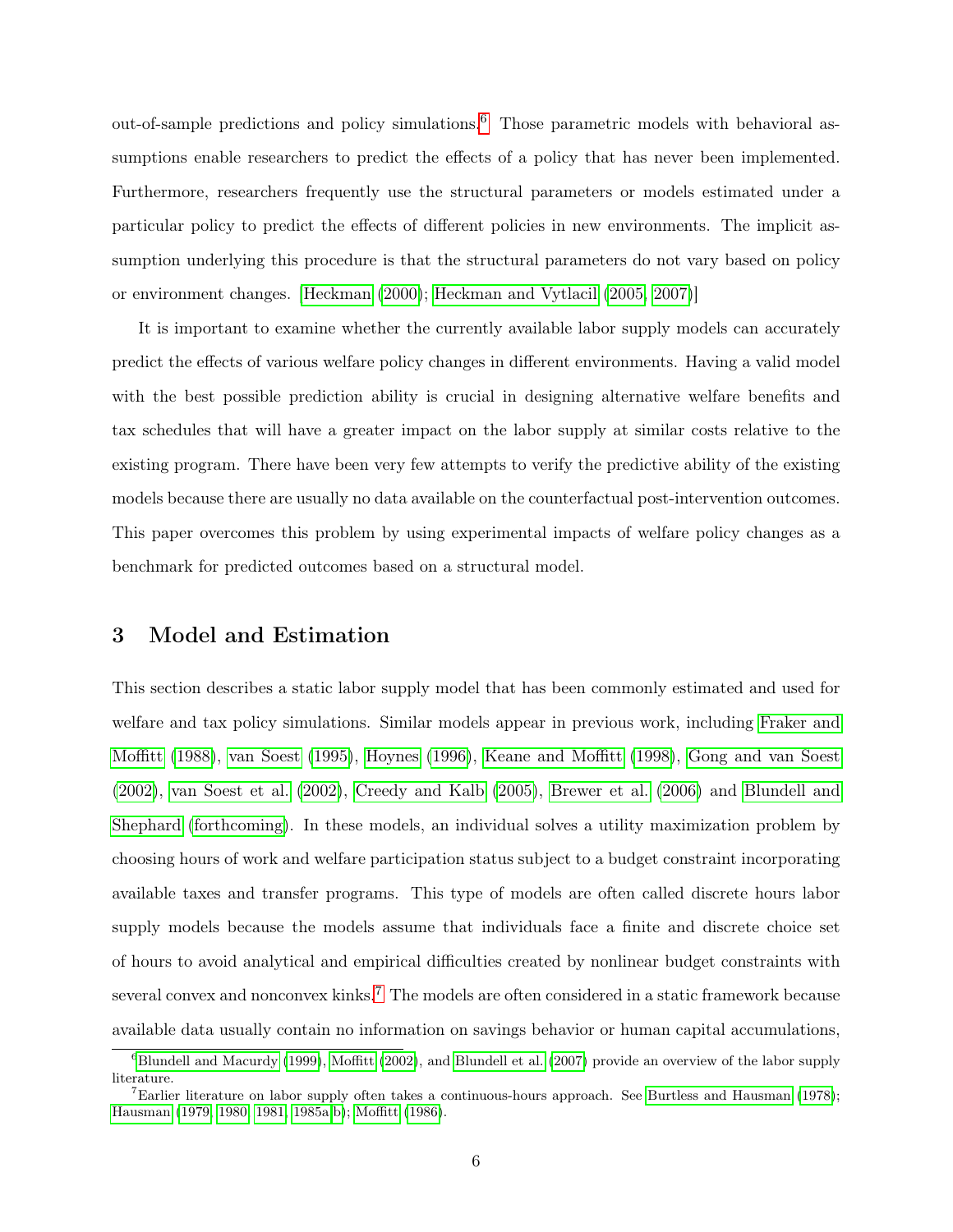which is also true for data used in this paper.<sup>[8](#page-7-0)</sup> Static labor supply models assuming discrete hours choice have been popular in the literature because of their computational convenience compared to models assuming continuous hours choice.<sup>[9](#page-7-1)</sup>

#### 3.1 Utility and Budget Constraint

The utility function is assumed to take a quadratic form<sup>[10](#page-7-2)</sup> of hours of work  $(h)$  and consumption  $(c)$  with an additive term for welfare participation  $(p)$ ,

<span id="page-7-3"></span>
$$
U(h,c,p) = \beta_c c + \beta_h h + \alpha_c c^2 + \alpha_h h^2 + \alpha_{ch} ch + \phi p. \tag{1}
$$

Marginal utility varies with respect to  $c$  and  $h$  through the second-order terms, and the cross-product term allows for complementarity or substitutability between c and  $h$ . The participation indicator, p, equals one when the individual is eligible for and participates in the welfare program, and  $\phi$ represents the disutility, such as stigma or costs, associated with welfare program participation. The benefit take-up term is included to account for the observed non-participation of eligible individuals following [Moffitt](#page-30-10) [\(1983\)](#page-30-10). Utility is usually expected to increase with consumption,  $\frac{\partial U}{\partial c} > 0$ , decrease with hours of work,  $\frac{\partial U}{\partial h} < 0$ , and decrease with welfare take-up,  $\frac{\partial U}{\partial p} < 0$ . The model is estimated without any restrictions imposed on the utility function, and whether the signs and magnitudes of parameter estimates have reasonable economic interpretations is discussed in Section [5.](#page-16-0)

Consumption is assumed to equal the total net income determined by earnings and non-labor income because information on savings is unavailable from the data:

<span id="page-7-4"></span>
$$
c = wh + pb(wh, Z) - t(wh, Z),
$$
\n<sup>(2)</sup>

<span id="page-7-0"></span><sup>8</sup> In my data, key variables such as wages and hours of work are available only in cross-section data from a post random assignment survey. See Section [4](#page-11-0) for further discussions on data and construction of the research sample.

<span id="page-7-1"></span><sup>9</sup>The advantages of a discrete-hours approach, compared with continuous-hours models, are as follows: 1) It is easier to incorporate complex budget constraints generated from a nonlinear tax schedule, welfare benefit formula, fixed costs of work, etc. By comparing direct utility levels associated with the given number of choices, we can avoid comparing indirect utility for each segment and the direct utility of each kink. The continuous hours method often becomes unmanageable because budget constraints usually have numerous segments with convex and nonconvex kinks. 2) No explicit assumption regarding convex preferences is needed to construct a well-defined likelihood function; thus, the estimated substitution and income effects are not distorted by the pre-imposed Slutzky restrictions on the parameters. For more discussion regarding this issue, see [Blundell and Macurdy](#page-28-8) [\(1999\)](#page-28-8), [Gong and van Soest](#page-29-6) [\(2002\)](#page-29-6), and [Blundell et al.](#page-28-9) [\(2007\)](#page-28-9).

<span id="page-7-2"></span><sup>&</sup>lt;sup>10</sup>The quadratic utility has been commonly used in applied work. [van Soest et al.](#page-31-0) [\(2002\)](#page-31-0) shows that the second-order model provides sufficient flexibility and yields estimation results similar to those of higher-order models.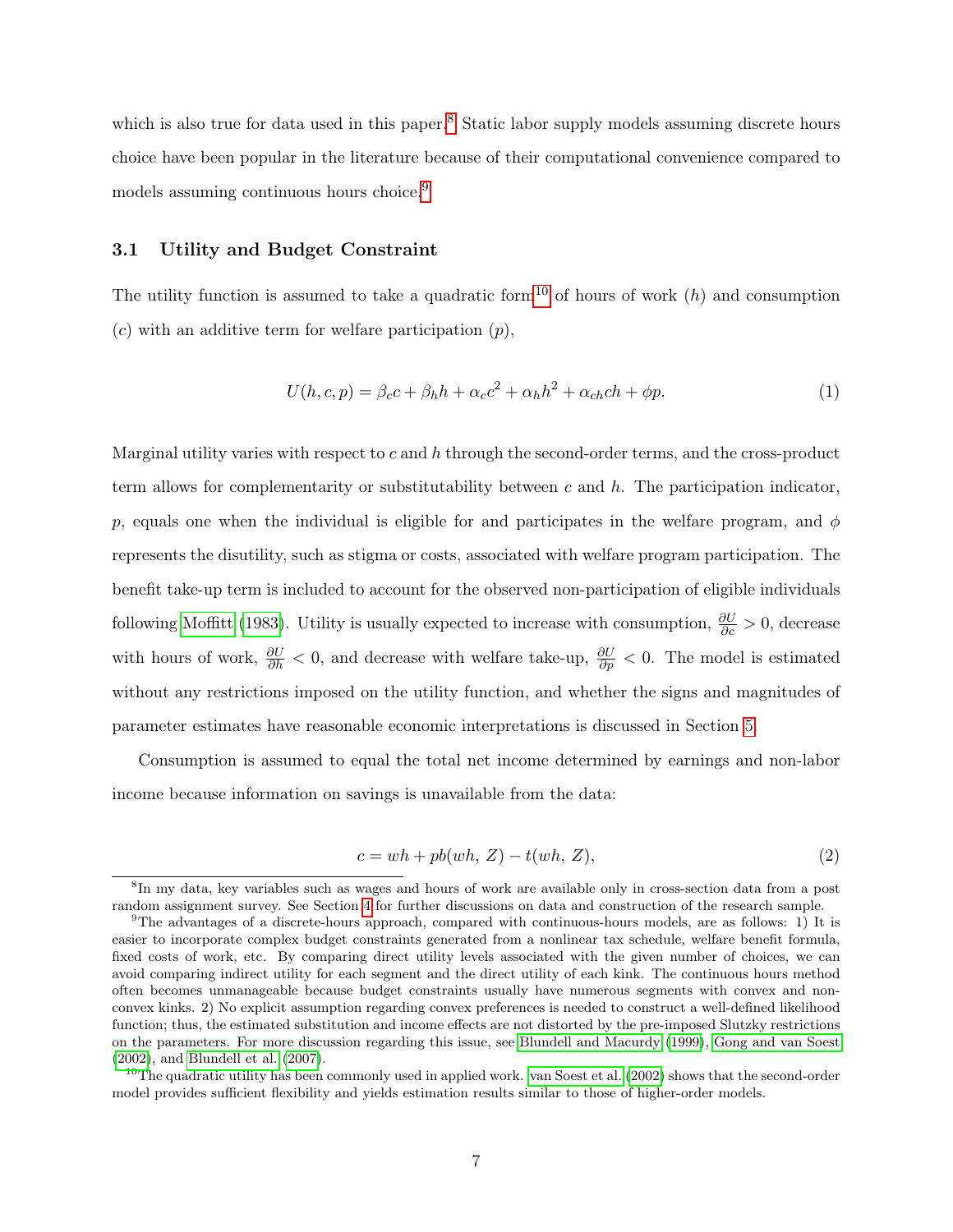where w is the hourly wage,  $b(wh, Z)$  is benefits from the available welfare program, and  $t(wh, Z)$ is tax payments.  $b(wh, Z)$  represents the benefit formula of the MFIP for the Minnesota treatment group, the WRP and Food Stamps for the Vermont treatment group, and the AFDC and Food Stamps for the control groups in the two states.<sup>[11](#page-8-0)</sup>  $t(wh, Z)$  is the nonlinear tax function incorpo-rating federal income taxes and the EITCs.<sup>[12](#page-8-1)</sup> Both welfare benefits and tax payments depend on earnings, wh, as well as individual and household characteristics,  $Z$ , such as number of children.<sup>[13](#page-8-2)</sup> Although the benefit and tax functions also depend on unearned income in principle, I assume that individuals have no unearned income. This is because information on unearned income is very incomplete, with many observations missing from the data. More details regarding the welfare benefit rules and tax formula can be found in Section [4](#page-11-0) and Appendix.

An Individual is assumed to face nine points of working hours  $(h_i)$ : 0, 10, 20, 30, 40, 50, 60, 70 and 80 hours per week. The continuous hours from the data are converted into the discrete categories: the weekly hours worked reported as 0, 1-15, 16-25, 26-35, 36-45, 46-55, 56-65, 66-75 and 76+ are assigned to each of the nine points, respectively. Along with the welfare participation decision, the choice set contains up to 18 work-welfare choice alternatives;  $(h_j, p_j)$ ,  $j = 1, \ldots, J$ ,  $J \leq$ 18. Some work-welfare combinations could be infeasible if a particular choice of hours generated an income level that is too high for the individual to be eligible for the available welfare program.

An individual's utility maximization problem can be summarized as choosing a labor supply and welfare participation combination  $(h_j, p_j)$  that yields the highest utility in equation [\(1\)](#page-7-3) subject to the budget constraint in equation [\(2\)](#page-7-4).

#### 3.2 Econometric Specifications and Estimation

A stochastic structure is added to enable empirical implementations of the discrete choice model of labor supply and welfare participation. The econometric specifications also include heterogeneity in preferences and fixed costs of work to make the model more realistic.

<span id="page-8-0"></span> $11$ Food Stamp benefits are treated as equivalent to the same amount of cash and included as a part of other cash transfer benefits. That is, participation in the Food Stamp program is not explicitly modeled, following [Hoynes](#page-29-5) [\(1996\)](#page-29-5).

<span id="page-8-1"></span><sup>&</sup>lt;sup>12</sup>State taxes and the state EITCs are not incorporated as in many previous studies.

<span id="page-8-2"></span> $13$ Individuals with more children receive higher welfare benefits and EITCs given the same earnings level.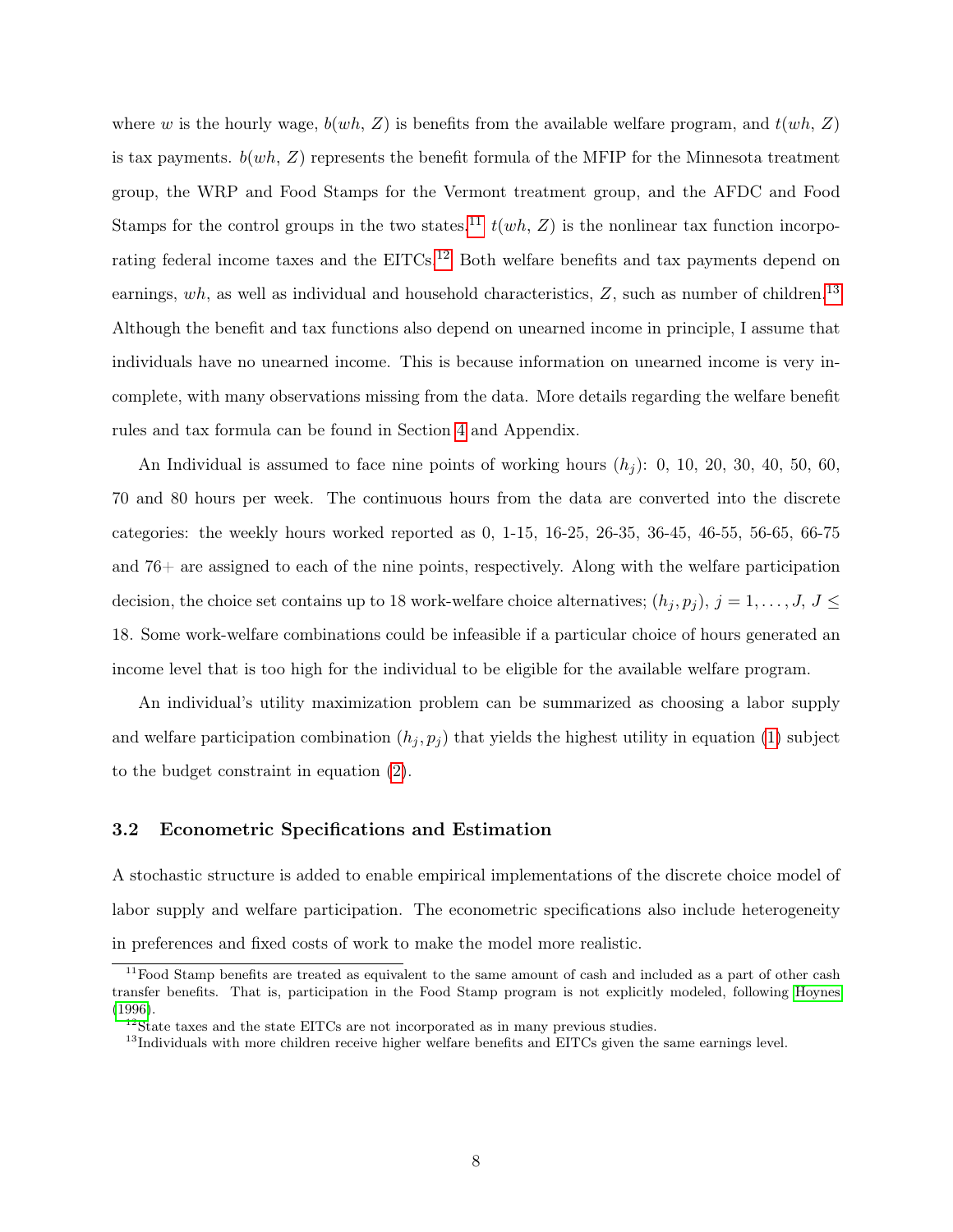Alternative specific error terms are added to the utility as

$$
V_j = U(h_j, c_j, p_j) + \varepsilon_j = U_j + \varepsilon_j, j = 1, \dots, J
$$
\n(3)

where the  $\varepsilon_j$  are i.i.d. and follow a type I extreme value distribution, and J stands for the number of feasible work-welfare choice possibilities. The alternative specific errors can be interpreted as optimization errors or unobserved job characteristics. With these basic features, the probability that person  $i$  chooses  $k$ th alternative is of the multinomial logit form

<span id="page-9-1"></span>
$$
P_{ik} = \Pr(V_{ik} \ge V_{ij} \text{ for } \forall j)
$$
  
= 
$$
\frac{e^{U_{ik}}}{\sum_{j=1}^{J_i} e^{U_{ij}}},
$$
 (4)

where  $J_i$  is the number of feasible work-welfare choice alternatives that person i faces.

Fixed costs of work have been found to be an empirically important determinant of female labor supply and are commonly incorporated to expand the basic specification in equation  $(1).<sup>14</sup>$  $(1).<sup>14</sup>$  $(1).<sup>14</sup>$  $(1).<sup>14</sup>$ Examples of these costs include commuting costs, child-care costs, and other work expenses such as uniforms and tools. Labor supply models ignoring these costs often lead to underestimation of work disincentive effects typically under-predicting the fraction of non-workers and over-predicting the fraction of part-time workers. Now, consumption  $c_j$  in equation [\(1\)](#page-7-3) is replaced by  $c_j - \eta$  if the individual works and  $\eta$  is estimated just like the other preference parameters. The utility function becomes

$$
V_j = U(h_j, c_j - \eta \cdot 1(h_j > 0), p_j) + \varepsilon_j, \ j = 1, \dots, J. \tag{5}
$$

The utility function is allowed to vary with taste shifters by making the preference parameters dependent on individual and household characteristics. The preferences for work and welfare participation are modeled as a linear combination of covariates, such as education, age, and number and age of children. To explain the circumstances wherein individuals with the same observed characteristics behave differently, unobserved heterogeneity in tastes for work and welfare participation is also incorporated to the model. The additive random preference errors in the following equations

<span id="page-9-0"></span> $14$ My research sample consists of female heads of household, who are the majority of welfare recipients in the United States. Section [4](#page-11-0) discusses how the research sample is constructed.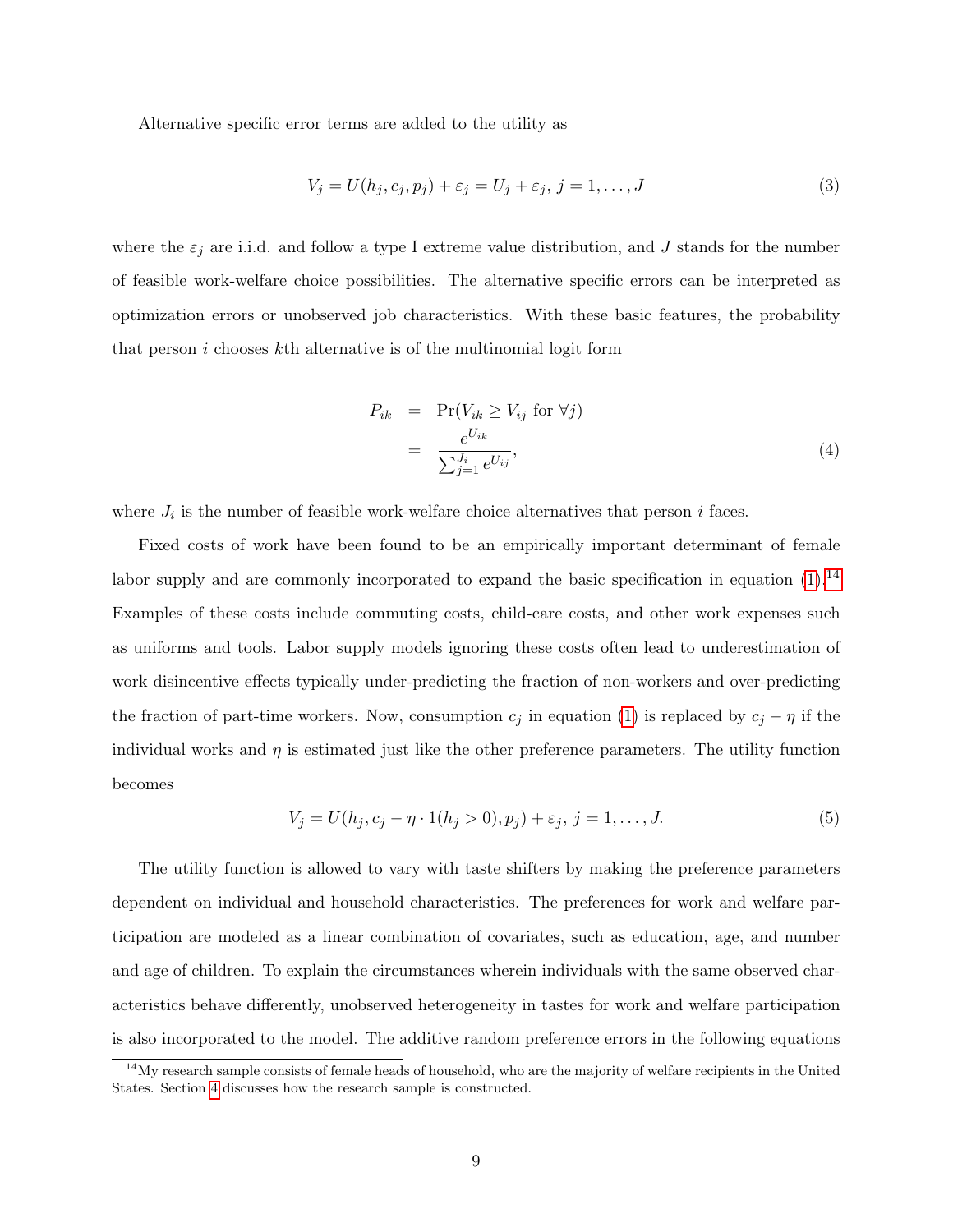correspond to the linear terms for working hours and welfare take-up in the utility function.

<span id="page-10-2"></span>
$$
\beta_h = \mathbf{X}_h \boldsymbol{\gamma} + u_h \tag{6}
$$

$$
\phi = X_p \delta + u_p \tag{7}
$$

The signs and magnitudes of the coefficients,  $\gamma$  and  $\delta$ , indicate how the taste shifters affect preferences for labor supply and welfare participation.

The random preference error terms are assumed to be independent of the alternative specific errors,  $\varepsilon_j$ , as well as all the covariates in the model, and to be normally distributed as

$$
\left[\begin{array}{c} u_h \\ u_p \end{array}\right] \sim N\left(\left[\begin{array}{c} 0 \\ 0 \end{array}\right], \left[\begin{array}{cc} \sigma_h^2 & \sigma_{hp} \\ \sigma_{hp} & \sigma_p^2 \end{array}\right]\right).
$$

The choice probabilities can be expressed in mixed logit forms, the integrals of standard logit probabilities over a density of random preference errors,

<span id="page-10-0"></span>
$$
P_{ik} = \Pr(V_{ik} \ge V_{ij} \text{ for } \forall j)
$$
  
= 
$$
\int \int \Pr(V_{ik} \ge V_{ij} \text{ for } \forall j \mid u_h, u_p) f(u_h, u_p) du_h du_p,
$$
 (8)

where f is the bivariate normal density of  $(u_h, u_p)$ , and the conditional probability,  $Pr(V_{ik} \geq$  $V_{ij}$  for  $\forall j \mid u_h, u_p$ , has the multinomial logit form in [\(4\)](#page-9-1).

The log likelihood function is

<span id="page-10-1"></span>
$$
LL = \sum_{i=1}^{N} \sum_{j=1}^{J_i} d_{ij} \ln P_{ij},
$$
\n(9)

where  $d_{ij} = 1$  if person i chooses alternative j and zero otherwise, and each person faces a different number of feasible choice alternatives,  $J_i$ .

As there is no analytic expression for the probabilities in equation  $(8)$ , the probabilities are approximated by the simulated means as follows:

$$
\hat{P}_{ik} = \frac{1}{R} \sum_{r=1}^{R} \Pr(V_{ik} \ge V_{ij} \text{ for } \forall j \mid u_h^r, u_p^r),
$$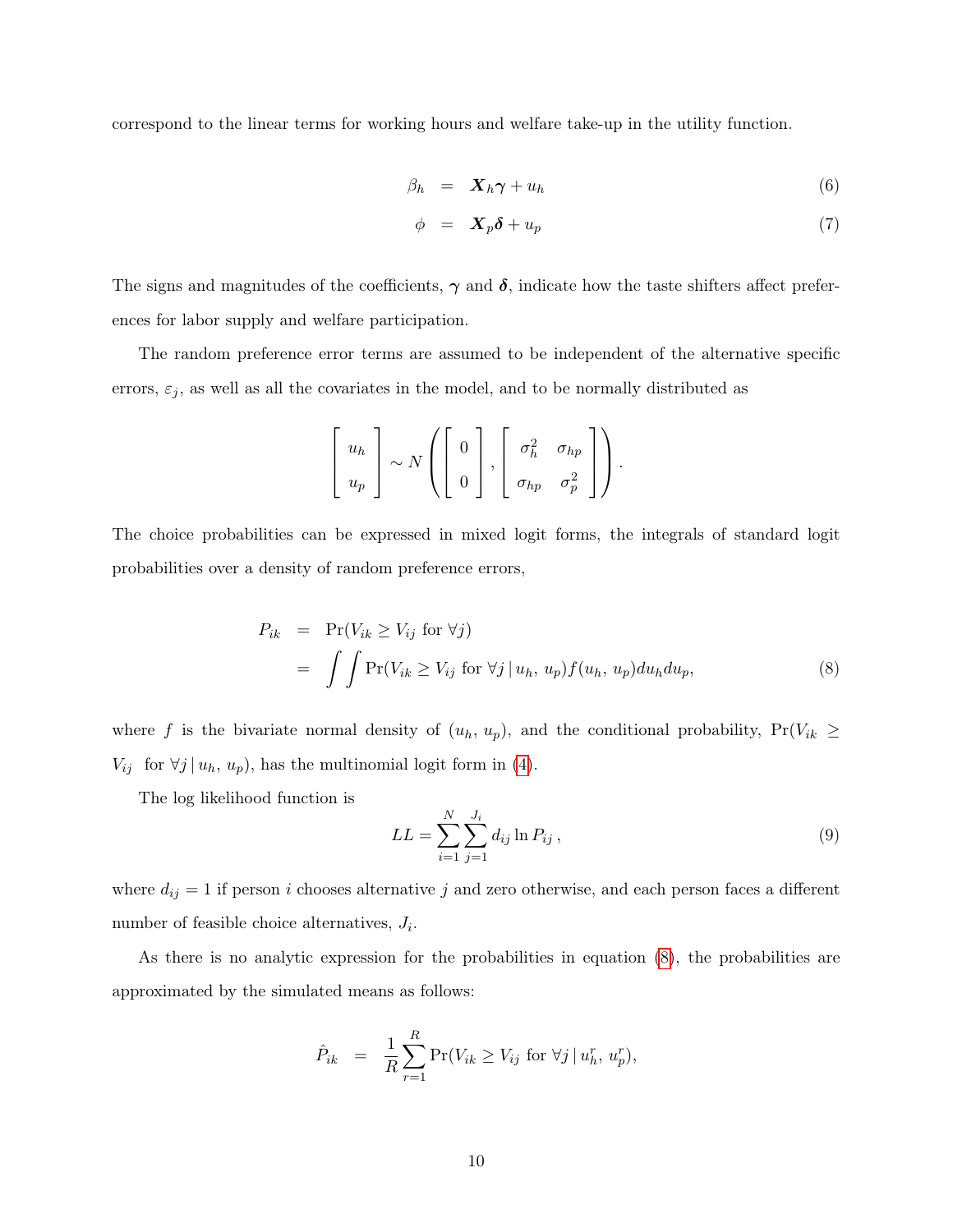where R is the number of draws and  $u_h^r$ ,  $u_p^r$ ,  $r = 1, \ldots, R$ , are independent draws from  $f(u_h, u_p)$ . Inserting the simulated probabilities into the log likelihood in equation [\(9\)](#page-10-1) yields a simulated log likelihood,

$$
SLL = \sum_{i=1}^{N} \sum_{j=1}^{J_i} d_{ij} \ln \hat{P}_{ij} .
$$
\n(10)

The utility parameters  $(\beta_c, \alpha_c, \alpha_h, \alpha_{ch}, \gamma', \delta')$ , fixed costs of work  $(\eta)$ , and the variance-covariance matrix of the random preference errors  $(\sigma_h^2, \sigma_p^2, \sigma_{hp})$  are estimated by maximizing the simulated log likelihood. When the number of simulation draws, R, is fixed, a Simulated Maximum Likelihood (SML) estimator is inconsistent due to the simulation bias in  $\ln \hat{P}_{ij}$ . The asymptotic theory shows that an SML estimator is consistent and efficient, asymptotically equivalent to a Maximum Likelihood (ML) estimator when R tends to infinity faster than  $\sqrt{N}$ .<sup>[15](#page-11-1)</sup> R is set to 50 for the estimation results in Section [5.](#page-16-0)[16](#page-11-2)

Note that the parameters are identified from the cross-sectional variation across individuals in their hours of work, welfare participation choices, wages, individual and household characteristics. Wages, individual characteristics, and number of children are assumed to be exogenous to their underlying desire to work and participate in welfare. Fixed costs of work is identified by people who choose zero hours and thus do not incur costs. Because the model is estimated based on the Minnesota control group sample, identification does not rely on experimental variation.

### <span id="page-11-0"></span>4 Background and Data

This section describes the MFIP and WRP experiments conducted in Minnesota and Vermont, the welfare program rules implemented in control and treatment groups of each state, and the data used for the analysis.

### 4.1 MFIP and WRP Experiments

The MFIP and WRP were implemented as state welfare reforms in Minnesota and Vermont during the mid-1990s. Both of the programs were initiated under the AFDC waivers and implemented as pilot programs. The MFIP and WRP aimed to increase work, reduce dependence on welfare and

<span id="page-11-1"></span><sup>&</sup>lt;sup>15</sup>See [Train](#page-30-11) [\(2003\)](#page-30-11) for more details on the theory and estimation of mixed logit models.

<span id="page-11-2"></span><sup>&</sup>lt;sup>16</sup>[Gong and van Soest](#page-29-6) [\(2002\)](#page-29-6) find that  $R = 20$  is large enough.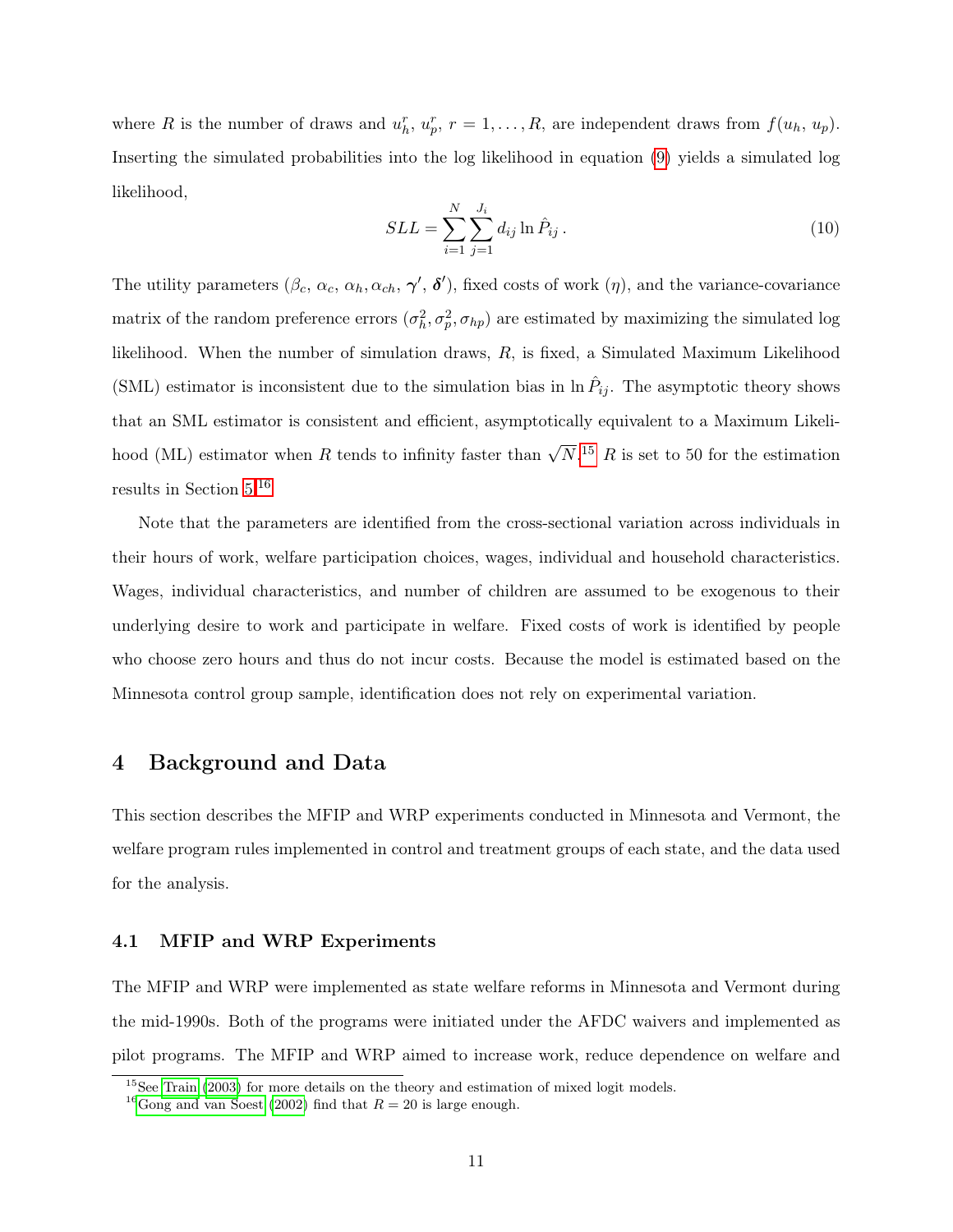reduce poverty. To achieve these goals, the waiver-based reforms included enhanced financial work incentives and mandatory employment and training programs for long-term welfare recipients. They were evaluated through randomized experiments to demonstrate the effectiveness of new program designs compared with the existing AFDC. Many of these features were incorporated into Minnesota and Vermont's current TANF programs, each of which took effect in 1998 and 2001 following the enactment of the 1996 federal welfare reform law.<sup>[17](#page-12-0)</sup>

Randomized evaluations of the MFIP and WRP were carried out by the MDRC from 1994 to 1998 and from 1994 to 2001, respectively. People in the evaluation counties of Minnesota (Vermont) between April 1994 (July 1994) and March 1996 (December 1996) were randomly assigned to one of the three program groups when they newly applied or reapplied for welfare: the AFDC group, the full MFIP (full WRP) group, or the MFIP (WRP) incentives-only group. Persons who were randomly assigned to one of the three groups received assistance if they were eligible for and participated in the available welfare programs. Individuals assigned to the AFDC group were subject to the original welfare program guidelines. Individuals in the MFIP (WRP) incentives-only group received public assistance according to the MFIP (WRP) financial incentive system but were not subject to the work requirement, whereas the full MFIP (full WRP) group members were enrolled in the full program including both elements.[18](#page-12-1) To focus on the effect of financial incentives not confounded by the effect of other program features, I restrict the research sample to individuals in the AFDC group and the MFIP (WRP) incentives-only group.[19](#page-12-2) Throughout the paper, the AFDC group is referred as the control group and the MFIP (WRP) incentives-only group as the treatment group.

Welfare benefits are calculated according to the following formula.<sup>[20](#page-12-3)</sup> People without any nonwelfare income receive the maximum benefits, G, and the maximum benefit amount is preserved until those individuals earn  $D$ , the fixed earnings disregard. The benefits are reduced by t dollars for every dollar increase in earned income,  $E$ , over the fixed earnings disregard,  $D$ . Thus, the basic welfare benefit formula can be expressed as  $B = G - t \cdot \max(E - D, 0)$ . If the income is greater

<span id="page-12-0"></span> $17$  For more details on state-wide waivers and the federal welfare reform, see [Blank](#page-28-11) [\(2002\)](#page-28-11) or chapter 2 of [Grogger](#page-29-15) [and Karoly](#page-29-15) [\(2005\)](#page-29-15).

<span id="page-12-2"></span><span id="page-12-1"></span><sup>&</sup>lt;sup>18</sup>[Miller et al.](#page-30-12) [\(2000\)](#page-30-12) and [Scrivener et al.](#page-30-13) [\(2002\)](#page-30-13) explain administrative details of the MFIP and WRP.

<sup>&</sup>lt;sup>19</sup>The availability of the incentives-only group is the primary reason for using data from evaluations of the MFIP and WRP in this paper. Many other states' waiver-based reforms were also evaluated through a random assignment design, but only the full programs were available, and this makes it hard to disentangle the effect of financial incentives from other features, such as work requirements or time limits.

<span id="page-12-3"></span> $^{20}$ I follow the notations in [Blank et al.](#page-28-0) [\(2002\)](#page-28-0).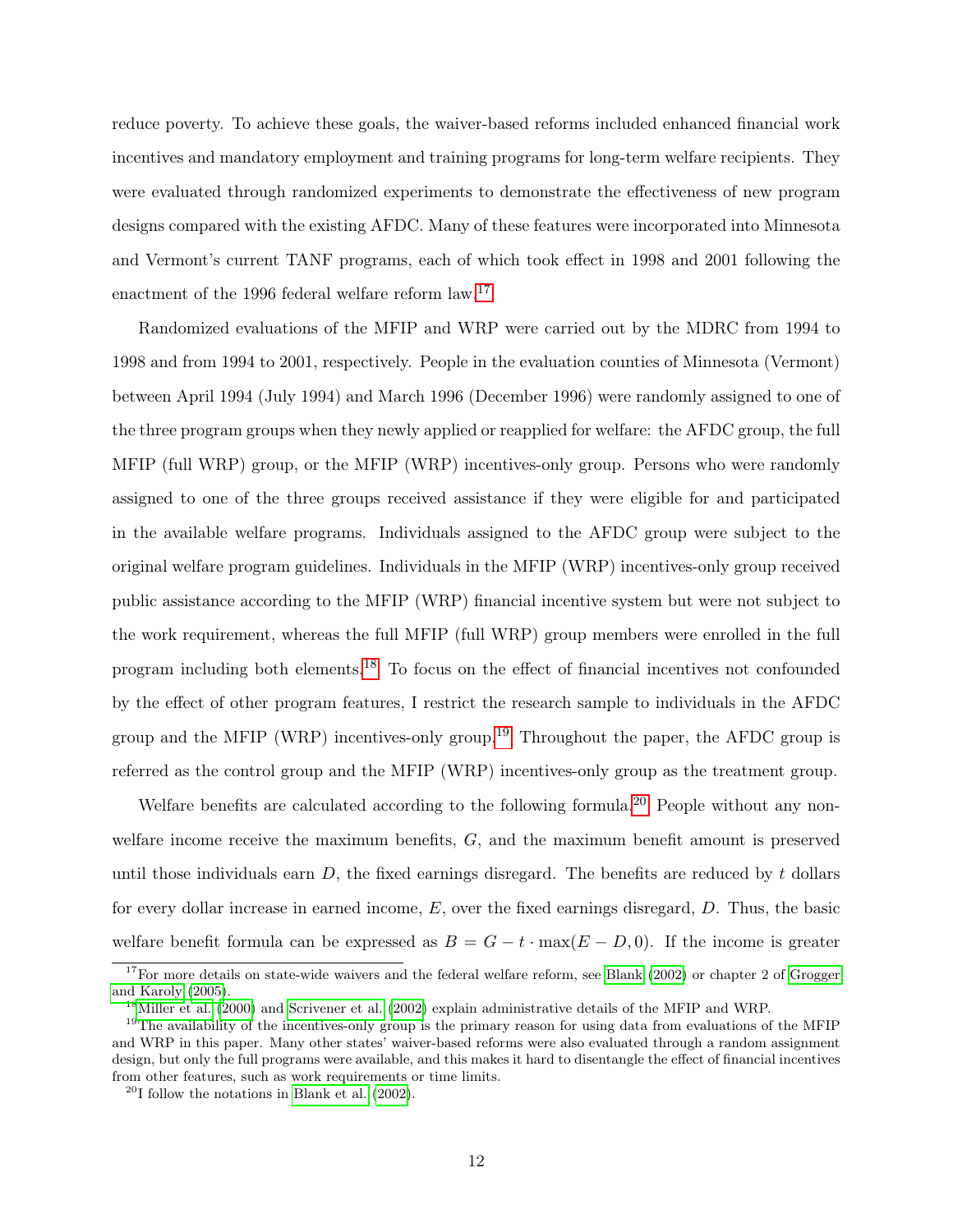than the break-even point,  $G/t + D$ , families are no longer eligible for program participation. The magnitude of the program parameters – the maximum benefit level  $(G)$ , the benefit reduction rate  $(t)^{21}$  $(t)^{21}$  $(t)^{21}$ , and the fixed earnings disregard  $(D)$  – differ across programs. A program is known to be more generous with higher G and D and lower t. Individuals with more children are subject to higher maximum benefits  $(G)$  and fixed earnings disregard  $(D)$  according to each program rule.

Table [1](#page-37-0) summarizes the key differences in the monthly welfare benefit formula that the treatment and control group members in Minnesota and Vermont were subject to. The AFDC program is wellknown for its 100 percent benefit reduction rate  $(t = 1)$  for families on aid for more than four months (with these individuals constituting the majority of the research sample). With the near 100 percent implicit tax rate, welfare recipients have very little incentive to earn more than the fixed disregard amount because the total income remains nearly the same regardless of how much they earn above the earnings disregard. To reward work efforts, the MFIP and WRP feature lower benefit reduction rates of, 62 percent and 75 percent, respectively, and a higher level of fixed earnings disregard. Because an individual's income incorporates Food Stamps, federal income taxes, and the EITCs, as well as the AFDC, MFIP, or WRP, the actual budget constraint looks much more complicated than the simple formula.[22](#page-13-1) Figure [1](#page-35-0) illustrates weekly incomes for a head of single-parent household with two children when she is a treatment or control group member in a particular state. Weekly earnings, benefits, taxes, and the EITCs are in 1999 dollars. We can see that the MFIP is substantially more generous than the AFDC system, whereas the difference between the WRP and AFDC is not as dramatic. The notches on the graphs are created at the earnings level where an individual loses her eligibility for the AFDC or WRP. See Appendix, for more details on eligibility and program rules of the MFIP, WRP, AFDC, and Food Stamp programs, as well as on federal income tax and EITC algorithms,.

#### 4.2 Data

Data are available from the MDRC public-use files collected from the evaluation of the MFIP and WRP. The MFIP and WRP public-use samples include data on 14,170 and 7,691 individuals, respec-

<span id="page-13-1"></span><span id="page-13-0"></span> $^{21}t$  is also often called the implicit tax rate.

 $22$ The MFIP included Food Stamp benefits in cash, whereas the WRP replaced only the AFDC portion of public assistance and Food Stamp benefits were offered separately in Vermont. When combined with Food Stamps, WRP benefits are reduced at a rate of 76.5 percent and AFDC benefits at a rate of 71 percent in the first four months and 94 percent thereafter.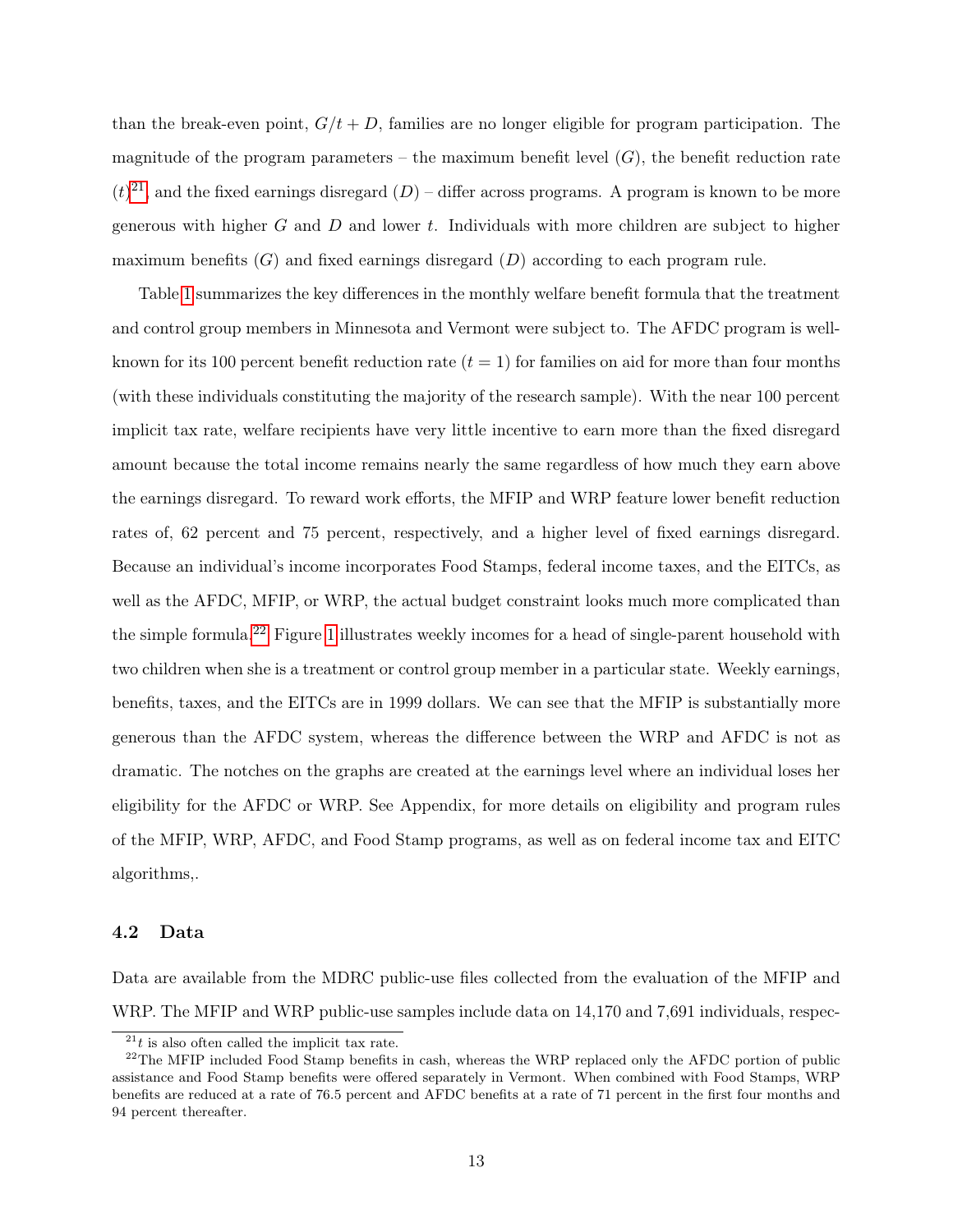tively, in the three program groups. The sample members were interviewed just before they were randomly assigned to each program group and data on background characteristics were gathered through the baseline survey. Monthly welfare benefits and quarterly earnings, which were available from public assistance benefit records and unemployment insurance (UI) earnings records, were observed from a year before the random assignment<sup>[23](#page-14-0)</sup> through the time when the evaluation of the MFIP and WRP ended in June 1998 and June 2001, respectively. A follow-up survey was administered to a random subset of the sample members in each state approximately 36 (Minnesota) and 42 (Vermont) months after the random assignment. 3,720 individuals responded to the 36-month survey in Minnesota with the 81 percent response rate and 1,989 individuals responded to the 42 month survey in Vermont with the 80 percent response rate. The survey collects information on self-reported hours worked and wage rates that are not available from the administrative sources.

The analysis sample of this paper includes female heads of single-parent households in the followup survey samples. I excluded people in the full MFIP and the full WRP groups to analyze the effect of financial incentives not confounded by the work requirement effect as mentioned above. The research sample is restricted to the follow-up survey samples because information on wages and hours of work is indispensable for the estimation of the labor supply model studied in this paper and is collected only through the follow-up surveys. Female-headed households make up about 95 (94) percent of the single-parent families in the AFDC and MFIP (WRP) incentives-only groups from the survey sample. Numerous papers on welfare reforms and EITC expansions focus on the effect of those programs on single mothers because single mothers constitute the majority of welfare recipients.[24](#page-14-1) By focusing on single mothers, I make my results more comparable to the results of those previous studies. With an additional drop of observations with missing values in key individual characteristics, the finalized analysis sample contains 1,309 observations for Minnesota and 743 for Vermont. From the Minnesota sample, 753 are in the control group and 556 are in the treatment group, whereas there are 368 in the control group and 375 in the treatment group in the Vermont sample.

The unobserved wages for people who are not working are imputed using the predicted wages

<span id="page-14-0"></span><sup>&</sup>lt;sup>23</sup>In Vermont, data from the administrative records are available for the period beginning two years before the random assignment.

<span id="page-14-1"></span> $^{24}$ For example, see [Eissa and Liebman](#page-28-12) [\(1996\)](#page-28-12) and [Meyer and Rosenbaum](#page-30-14) [\(2001\)](#page-30-14).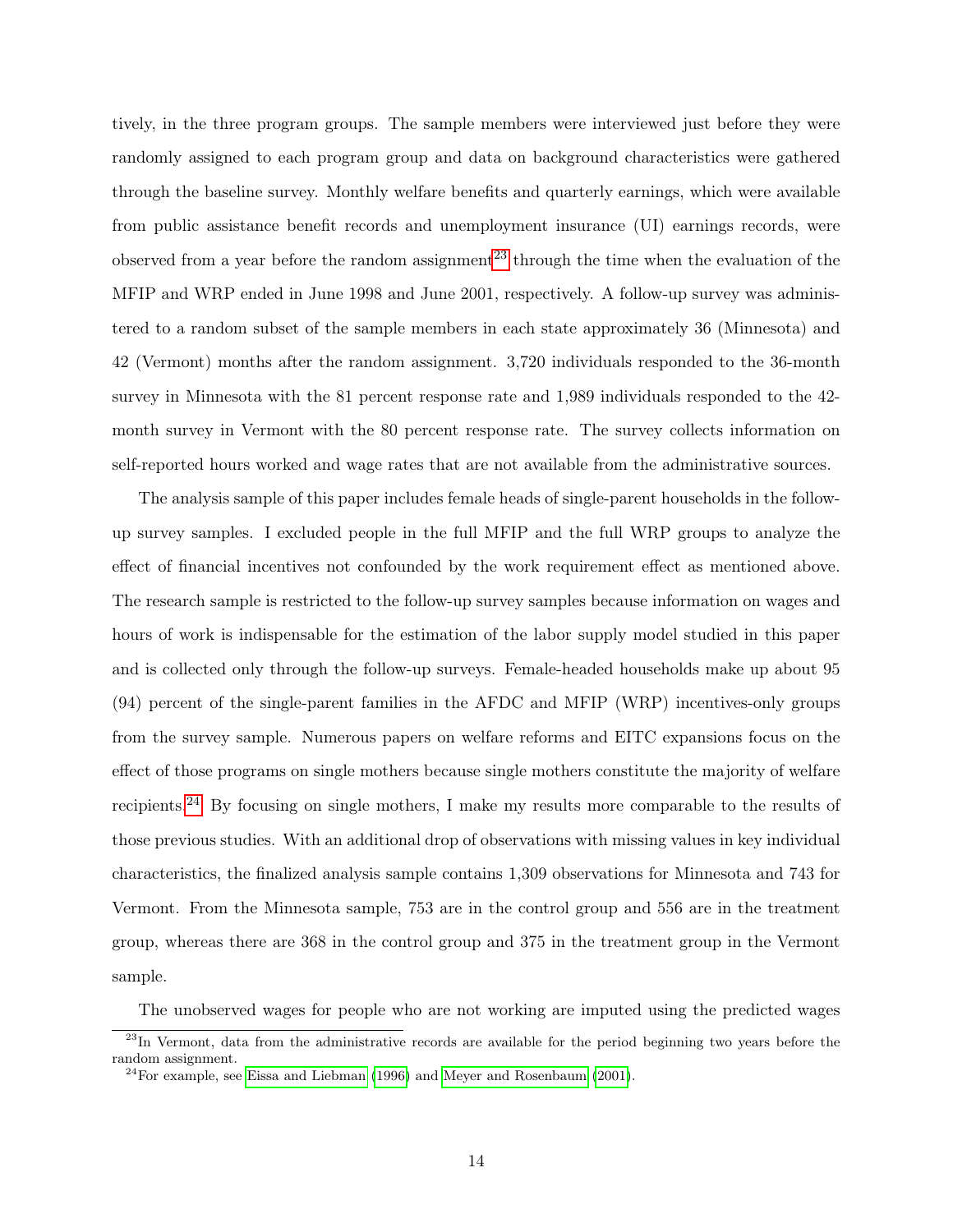from the log wage equation,

<span id="page-15-0"></span>
$$
\ln w = \mathbf{X}_w \boldsymbol{\psi} + u_w,\tag{11}
$$

where  $X_w$  includes age and education dummy variables, as well as the county-level unemployment rate. The parameter estimates are reported in Appendix Table 1. In principle, the prediction error should be considered when the predicted wages are plugged into a non-linear model. When the choice probabilities in equation  $(8)$  are simulated,  $u_w$  can be integrated out. A more sophisticated way to deal with the missing wage issue is to estimate wage equation [\(11\)](#page-15-0) jointly with the labor supply model in Section [3.](#page-6-0) These procedures make the estimation procedure subsequently more complicated and I use the wage imputation approach that is not uncommon in the literature.<sup>[25](#page-15-1)</sup>

### 4.3 Descriptive Analysis

Table [2](#page-38-0) provides baseline descriptive statistics for the data used for estimation and evaluation of the labor supply model. In Table [2,](#page-38-0) the treatment group and control group means, standard deviations, differences in the means and the associated standard errors are presented.

The first twelve rows of Table [2](#page-38-0) report statistics for demographic and education variables, which are included as taste shifters when the labor supply model in Section [3](#page-6-0) is estimated. The next six rows include employment information.<sup>[26](#page-15-2)</sup> The subsequent seven rows show the proportion of individuals in each hourly wage category only among those with non-missing wages.<sup>[27](#page-15-3)</sup> The bottom block of rows reports the fraction of individuals in each county. Overall, the baseline characteristics are quite similar across the control and treatment groups in each state. Although there are a couple variables for which the difference is statistically significant at the 5 percent level, the differences are not large. A linear probability model of the treatment status for all the baseline characteristics in Table [2](#page-38-0) except the hourly wage dummies and weekly hours of work categories<sup>[28](#page-15-4)</sup> is estimated for

<span id="page-15-2"></span><span id="page-15-1"></span> $25$ See [Fraker and Moffitt](#page-29-4) [\(1988\)](#page-29-4); [Hoynes](#page-29-5) [\(1996\)](#page-29-5).

<sup>&</sup>lt;sup>26</sup>The weekly hours of work data are missing for non-workers and a small fraction of workers. More specifically, only 139 and 87 observations in the control and treatment groups from Minnesota have non-missing values for the hours variables. The Vermont sample includes 83 control observations and 87 treatment observations with non-missing hours. The proportion of the observations with non-missing hours is not significantly different across the control and treatment groups at the 5 percent level in either state.

<span id="page-15-3"></span> $27$ The baselinehourly wages are available from 132 control group observations and 83 treatment group observations in the Minnesota sample. The proportion of the observations with non-missing wages is not significantly different across the two groups at the 5 percent level. From the Vermont sample, 71 control group observations and 75 treatment group observations have non-missing hourly wages, and the difference in the proportion across the two groups is not significant at the 5 percent level.

<span id="page-15-4"></span><sup>&</sup>lt;sup>28</sup>These variables are excluded because they are non-missing only for a small subset of the sample.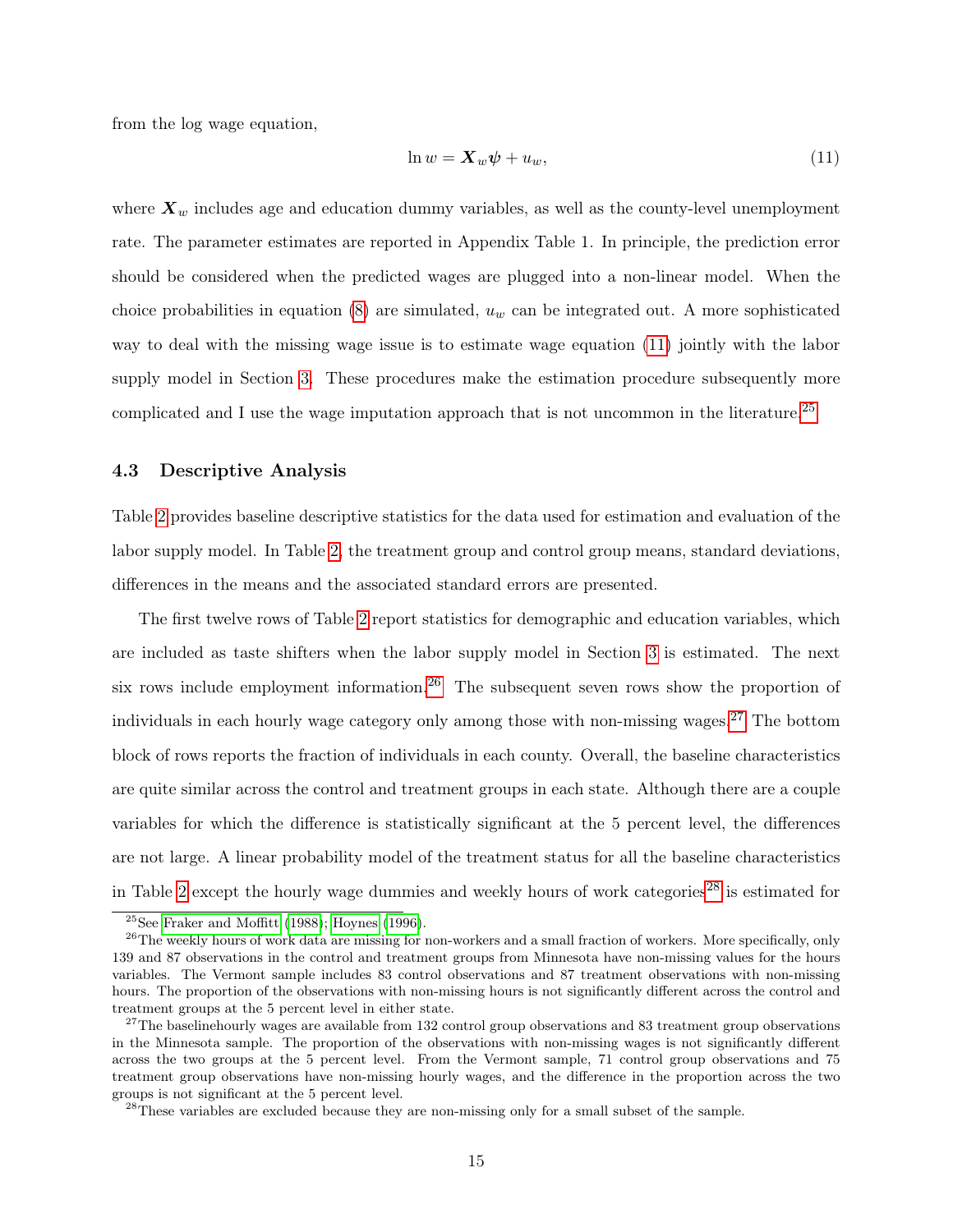each state. The null hypothesis of all coefficients equaling zero cannot be rejected at the 5 percent level based on the joint significance  $\chi^2$  test.

There is one thing to note regarding the randomization procedure in Minnesota. The Minnesota sample members are randomized within each county and new-applicant/re-applicant/ongoing-recipient status. Because of this randomization scheme, members of the MFIP incentive-only group are underrepresented among new-applicants by design. This has not yet been taken into account in the subsequent analysis. I plan to make a necessary adjustment by constructing a proper weight reflecting the random assignment ratio across those subgroups.

### <span id="page-16-0"></span>5 Estimation Results

This section provides utility parameter estimates for the labor supply and welfare participation model described in Section [3.](#page-6-0) The model is estimated using data from the Minnesota control group and the estimation results are obtained by ML or SML techniques. The mixed logit specifications incorporating unobserved heterogeneity in tastes for work and welfare are estimated using the SML method. Standard errors are calculated using the inverse of the negative Hessian matrix calculated from numerical second derivatives of the log likelihood function evaluated at the parameter estimate. The distribution representing unobserved heterogeneity in preferences for labor supply and welfare participation is assumed to be bivariate normal.

Table [3](#page-39-0) and Appendix Table 2 contain the estimates of the utility function parameters and the covariance matrix of the random preference errors for the six specifications of the model. All the specifications in Table [3](#page-39-0) allow the coefficients on hours  $(\beta_h)$  and welfare participation  $(\phi)$  to be affected by observable taste shifters, as in equations [\(6\)](#page-10-2) and [\(7\)](#page-10-2), whereas Appendix Table 2 shows the results from the specifications without taste shifters. The six specifications are constructed by mixing and matching the different components of the model. Column (1) includes the basic multinomial logit (MNL) specification without fixed costs of work or unobserved heterogeneity. In the mixed logit (MixL) specification in column (3), random errors in tastes for work and welfare participation are assumed to have independent normal distributions. The specification in column (5) relaxes the independence assumption of the labor supply and welfare participation errors and is labeled MixL-Co. The specifications in columns  $(2)$ ,  $(4)$ , and  $(6)$  add fixed costs of work to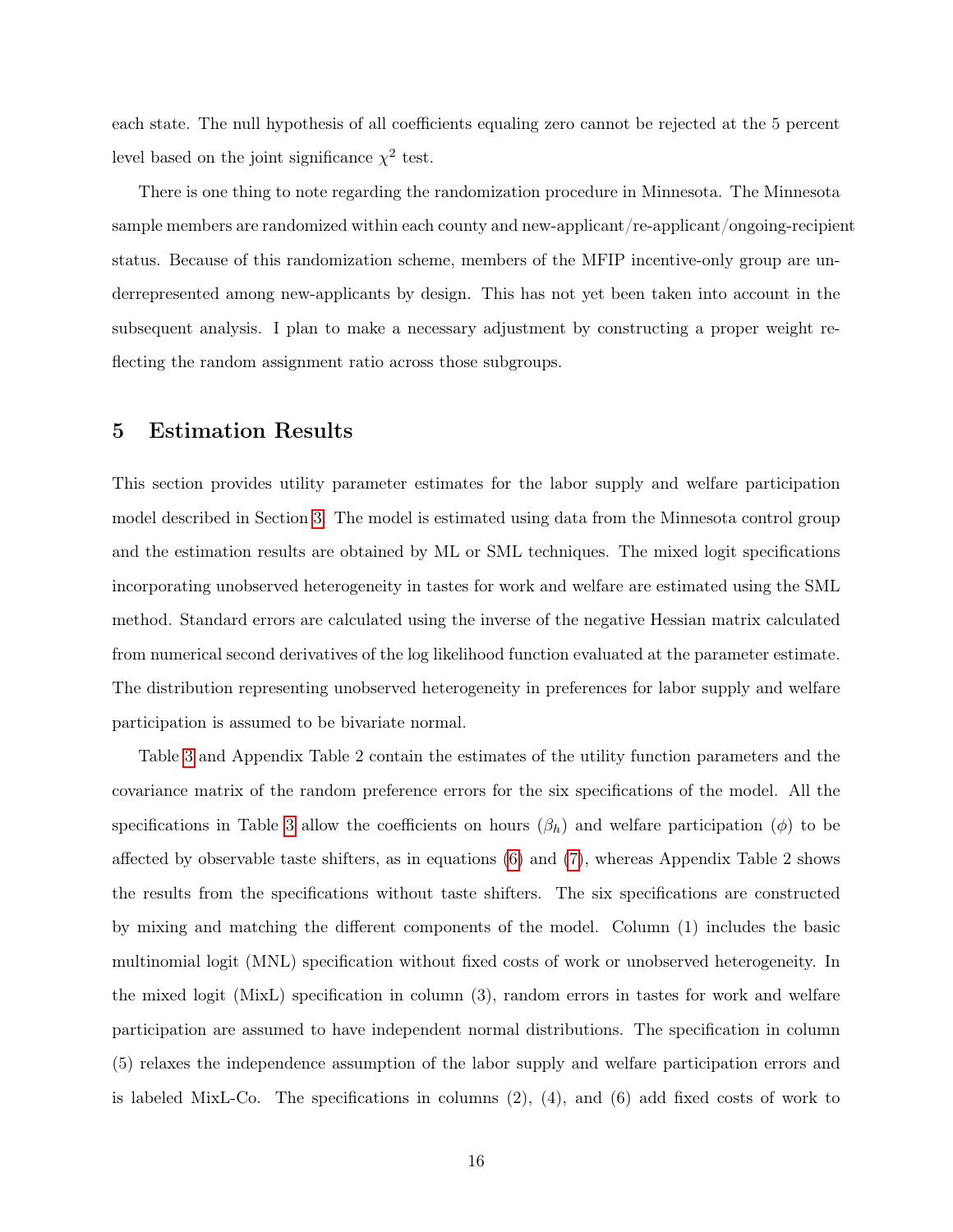the MNL, MixL, and MixL-Co specifications in columns (1), (3), and (5), respectively. They are denoted as MNL-FC, MixL-FC, and MixL-Co-FC.

I present Appendix Table 2 first as it is more straightforward to interpret estimated utility parameters that do not vary with the covariates. MNL estimates indicate that consumption is a good, hours of work are a bad, and that they are substitutes. The utility costs associated with welfare participation, which do not vary across individuals, are significantly different from zero. Once the fixed costs of work component is added to the model, as in MNL-FC, the coefficient on hours of work becomes positive, which implies that utility increases with hours worked for part-time hours. The marginal utility with respect to hours worked becomes negative around full-time hours. The estimated fixed costs are around \$700 per week, a significant and very large figure compared to the findings in the labor supply literature. Adding fixed costs of work dramatically increases the value of the log likelihood function.[29](#page-17-0) MixL and MixL-FC estimates show that there is a very high degree of unobserved heterogeneity in tastes for work but the large dispersion disappears once fixed costs of work are added to the model. The same pattern are observed from the MixL-Co and MixL-FC-Co estimates. Results from MixL-Co and MixL-FC-Co show a strong negative correlation between the random preference errors in the labor supply and welfare participation equations, which indicates that welfare participants are less likely to work than are welfare non-participants even without the financial incentive schemes of the existing welfare program. The magnitudes of the utility function parameters and fixed costs of work estimates are quite similar across specifications including fixed costs in columns  $(2)$ ,  $(4)$ , and  $(6)$ .

Table [3](#page-39-0) shows that adding observable taste shifters to the labor supply and welfare participation equations slightly increases log likelihood values compared to those achieved by each of their notaste-shifters counterparts. The covariates included in the labor supply equation are age categories, education categories, number of children, and an indicator variable showing whether the individual has a child under the age of 6. The welfare participation equation includes all of the listed variables but age categories. Age categories are excluded as they are jointly insignificant and are assumed to satisfy exclusion restrictions. A positive coefficient on a covariate in the labor supply equation implies that an increase in the covariate increases the marginal utility of working hours and, consequently, is associated with greater work effort. The estimates show that there is an arch-shaped

<span id="page-17-0"></span><sup>29</sup>This is also observed in Table [3.](#page-39-0)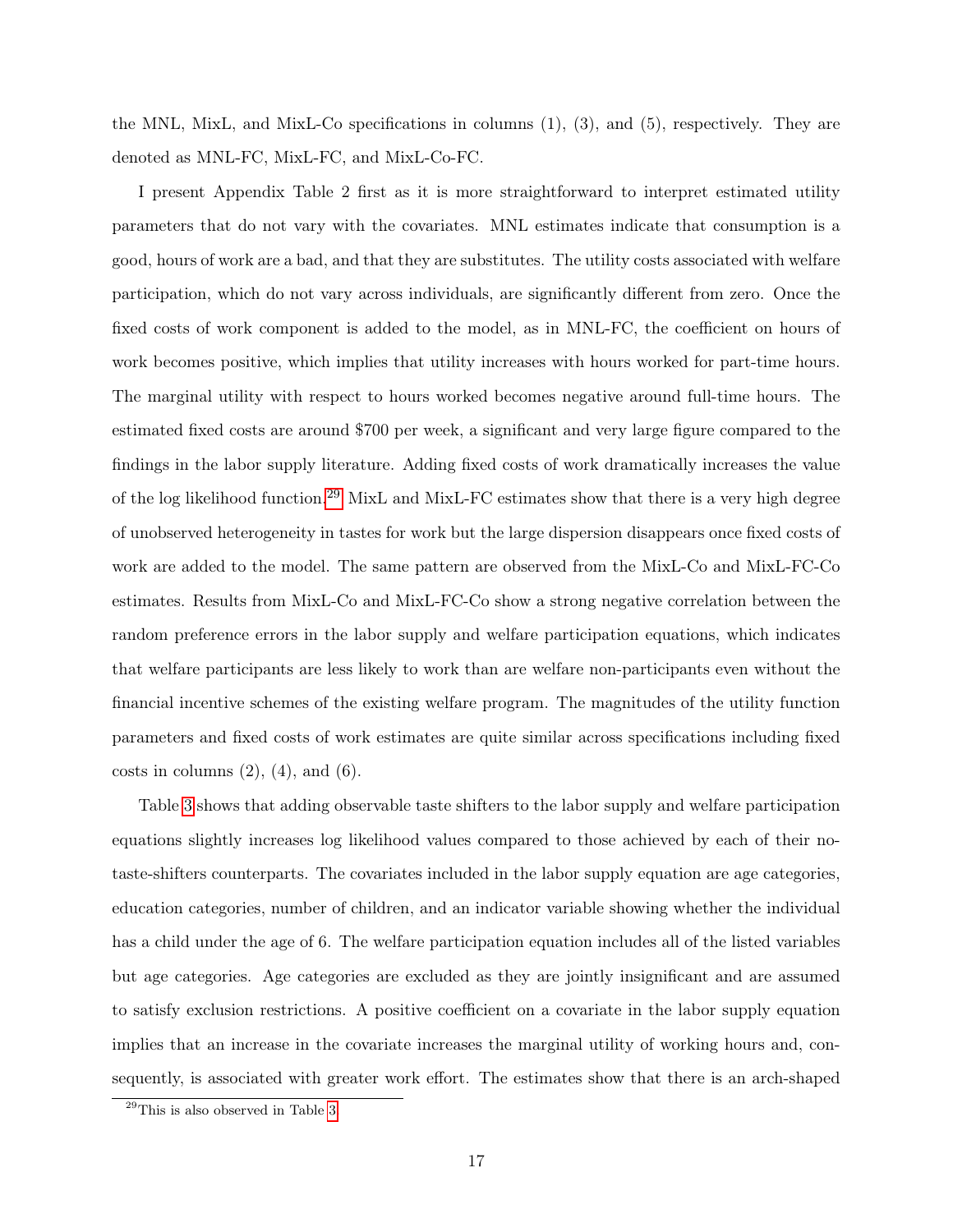age profile for work effort and that work effort increases with education. Number of children either reduces propensity to work or has no effect on work effort depending on the specifications. Having a child under age 6 is found to increase work effort, which is counter-intuitive, but the coefficient estimates are insignificant for all specifications. A covariate with a positive coefficient in the welfare participation equation reduces the utility costs of welfare participation, making individuals more likely to receive available welfare benefits. Specifically, a higher education level is associated with a lower preference for welfare, whereas having a child under age 6 makes individuals more likely to participate in the existing welfare program. Interpreting the impact of having more children on welfare participation is difficult because the coefficient estimates range from a significant negative value to a significant positive value depending on the specifications.

### <span id="page-18-0"></span>6 Evaluation Methods and Results

This section describes the within-state and cross-state evaluation procedures and provides the evaluation results. The prediction results are based on the parameter estimates shown in Table [3.](#page-39-0)[30](#page-18-1) The key outcomes that are considered include labor supply at the extensive and intensive margins, welfare participation, earnings, net income, welfare benefit payments and net government costs. Net costs are the net cash assistance payments per capita made by the government after the EITCs are added to and the federal income taxes are subtracted from the welfare benefit payments. Net income is the total of earnings and net cash assistance payments. By comparing the observed and predicted impacts on the selected outcomes of a welfare policy change, one can assess the prediction power of the model along the three dimensions: 1) living standards, 2) work and self-sufficiency, and 3) government costs. As explained in [Blank et al.](#page-28-0) [\(2002\)](#page-28-0), reducing poverty, enhancing work effort among low-income populations, and minimizing costs are the conflicting three goals that policymakers try to achieve in designing welfare programs. To examine the whole effects of a welfare program, impacts on the outcomes along all three dimensions should be considered.

Here are notations that are used repeatedly throughout this section.  $\theta_{MN,0}$  denotes a vector of preference parameters estimated using data from the Minnesota control group ( $S = MN$ ,  $T =$ 0).  $h_{S,T}(\hat{\theta}_{MN,0}, \mathbf{X}_i)$  indicates a predicted outcome of a person i with characteristics,  $\mathbf{X}_i$ , based

<span id="page-18-1"></span> $30$ The prediction results based on the no taste shifter specifications in Appendix Table 2 are very similar to the ones described in this section and available upon request.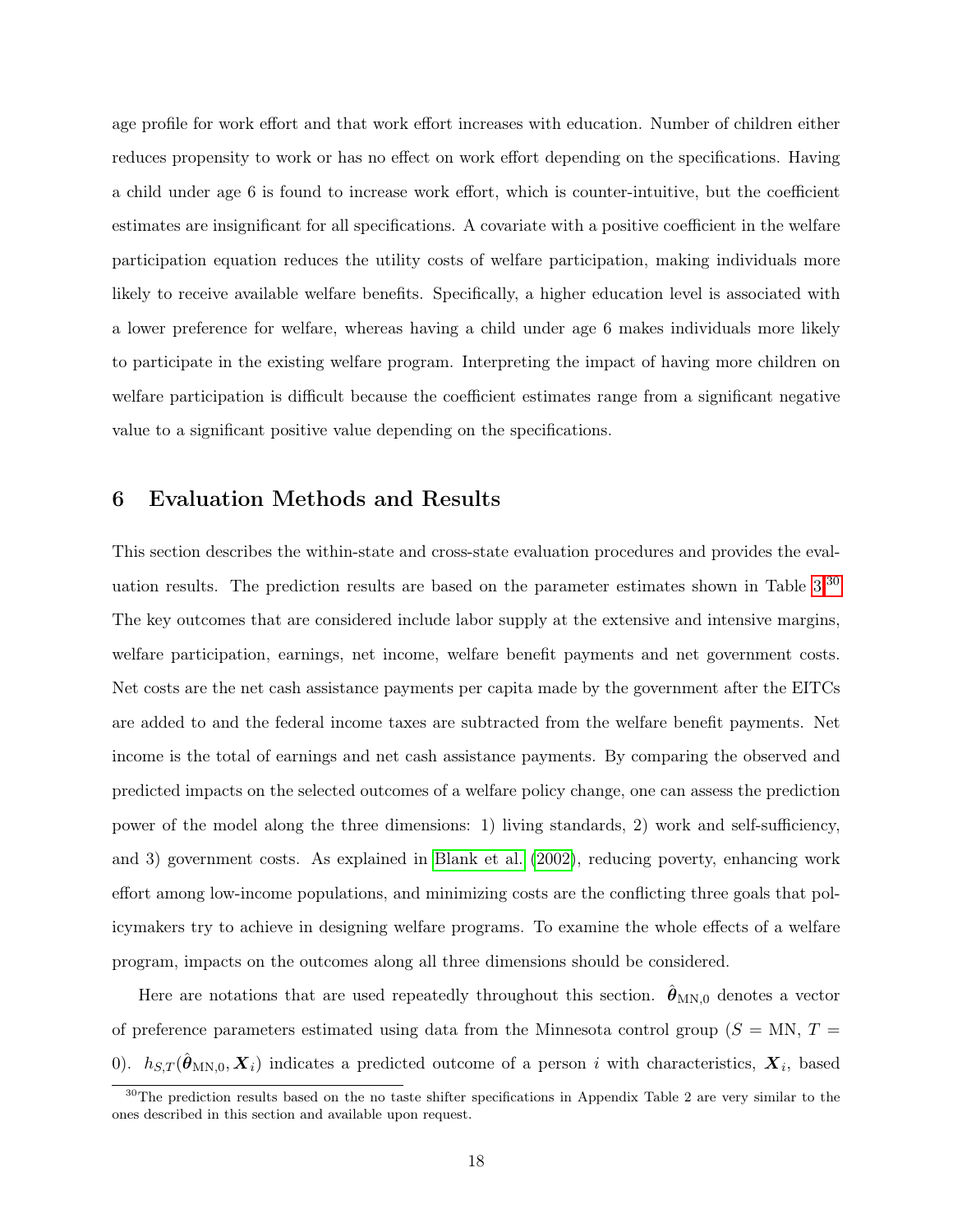on the parameter estimate,  $\hat{\theta}_{MN,0}$ , under the program rule in state S and treatment status T.  $h_{S,T}(\hat{\theta}_{MN,0}, \mathbf{X}_i)$  could indicate hours of work or any of the key outcomes described above.

The within-sample fit of the model is presented in Section [6.1.](#page-19-0) The out-of-sample validations using the Minnesota treatment group sample and the Vermont control and treatment group samples follow in the subsequent subsections. Within-state evaluation results are shown in Section [6.2,](#page-21-0) and cross-state evaluation results appear in Section [6.3.](#page-24-0) Throughout the evaluation procedures, I compare prediction performances of the six specifications, MNL, MNL-FC, MixL, MixL-FC, MixL-Co, and MixL-Co-FC, described in Section [5.](#page-16-0)

#### <span id="page-19-0"></span>6.1 Within-Sample Fit

In this section, the average predicted outcomes,  $E[h_{MN,0}(\hat{\theta}_{MN,0}, X_i)|i \in MN, 0]$ , and the average actual outcomes,  $E[h_i | i \in MN, 0]$  are compared to see how well the model fits the estimation sample  $(S = MN, T = 0)$ . Within-sample validation is usually a part of the model development process. Most of the papers developing labor supply models and applying them to policy simulations stop the evaluation process once they have shown that the model fits the estimation sample well. Because what this paper does to assess the model's extrapolation ability is a step forward from the previous work, it is important to verify that the model considered in this paper shows a reasonable withinsample fit before moving on to the next step, out-of-sample validation.

Table [4](#page-41-0) compares the actual distribution and the predicted probabilities of choosing each of the eight grouped categories of working hours and welfare participation. The predicted probabilities are presented for the six specifications of the model. The four clustered categories of hours can be interpreted as no work, part-time work, full-time work and extra-long hours of work.<sup>[31](#page-19-1)</sup> The Pearson's  $\chi^2$  statistics testing the null hypothesis that the predicted and actual distributions are the same are reported in the bottom row of the table.<sup>[32](#page-19-2)</sup> The actual sample frequencies in the first column show that 40 percent of the Minnesota control group sample was not working, and that 46 percent was working full-time and not receiving AFDC benefits. Welfare recipients were less likely to work than people not receiving welfare benefits. Most of working welfare recipients had

<span id="page-19-1"></span> $31A$  comparison of the actual and fitted distributions of the data across the 18 outcome categories of the model is reported in Appendix Table 3. The model is unable to reflect that 40 working hours is the most preferred configuration among welfare non-participants. Because there are very few observations in some categories, I combined the nine hour categories into four groups.

<span id="page-19-2"></span> $32$ These tests do not take into account the fact that the predicted distributions are based on estimated parameters.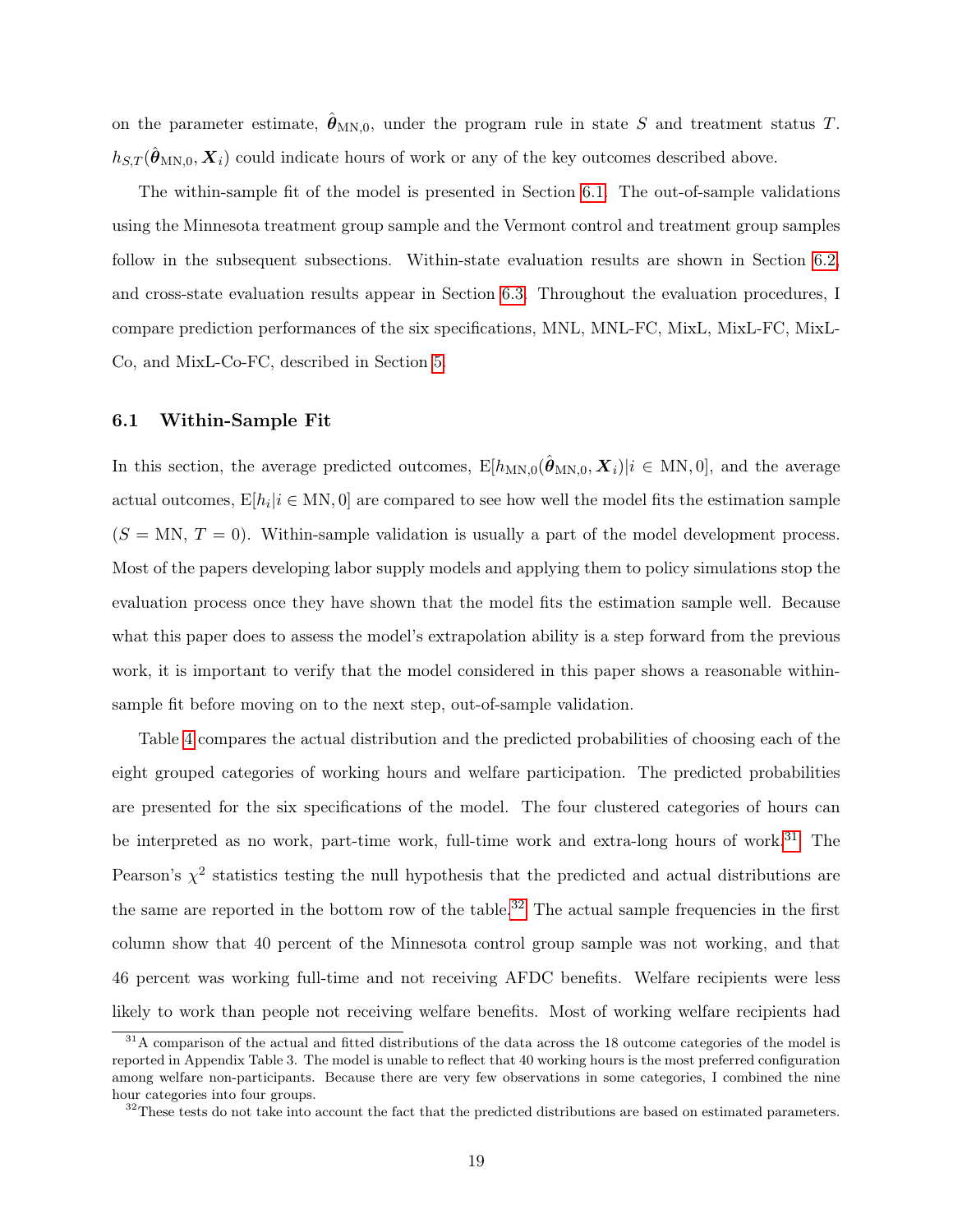part-time jobs. This is because most of full-time workers were ineligible for the AFDC and because welfare participants were self-selected individuals with low preference for work. The specifications including fixed costs of work, MNL-FC, MixL-FC, and MixL-FC-Co, capture these patterns in the data very closely and the predicted proportions in the eight hours of work and welfare take-up categories are nearly identical to the actual frequencies. The specifications that do not incorporate fixed costs of work, MNL, MixL, and MixL-Co, over-predict the probability of working part-time and under-predict the fractions of non-workers and full-time workers. The null hypothesis that the predicted and actual probabilities are the same cannot be rejected at the 5 percent level with the three fixed-cost specifications. The  $\chi^2$  test results show that adding fixed costs of work to the model dramatically improves the within-sample fit. The test statistic values slightly improves by including unobserved heterogeneity in preferences regarding work and welfare or non-zero correlations between the two unobserved elements to the model.

Table [5](#page-42-0) shows a comparison of the actual and fitted outcomes along the three dimensions of welfare program effects for the full estimation sample and among subgroups of the sample members according to their welfare participation status. The top panel shows that the probability of receiving welfare is precisely estimated by all the specifications. The no-fixed-cost specifications over-predict the probability of work by 6 (0.599 vs. 0.633 for MixL-Co) to 26 (0.599 vs. 0.756 for MNL) percent and under-predict average hours of work among workers by 9 (0.367 vs. 0.334 for MixL-Co) to 23 (0.367 vs. 0.284 for MNL) percent. The prediction biases are much larger among welfare recipients. An over-predicted fraction of workers among welfare recipients leads to the over-prediction of earnings, the under-prediction of welfare benefits, and the under-prediction of net government costs among welfare recipients as reported in panels B and C. The specifications incorporating fixed costs of work, on the other hand, fit the data very well and estimate subgroup outcomes much more precisely relative to no-fixed-cost specifications. The biases from predictions based on the three fixed-cost specifications are less than two percent for the fraction of workers, average hours of work, the fraction of welfare recipients, average welfare benefit payments, and average net income among all the members in the estimation sample. The prediction biases are slightly larger for net government costs and earnings but are still around two to four percent. Among the specifications incorporating fixed costs of work, the fully specified MixL-FC-Co provides the best within-sample fit with the lowest  $\chi^2$  statistic.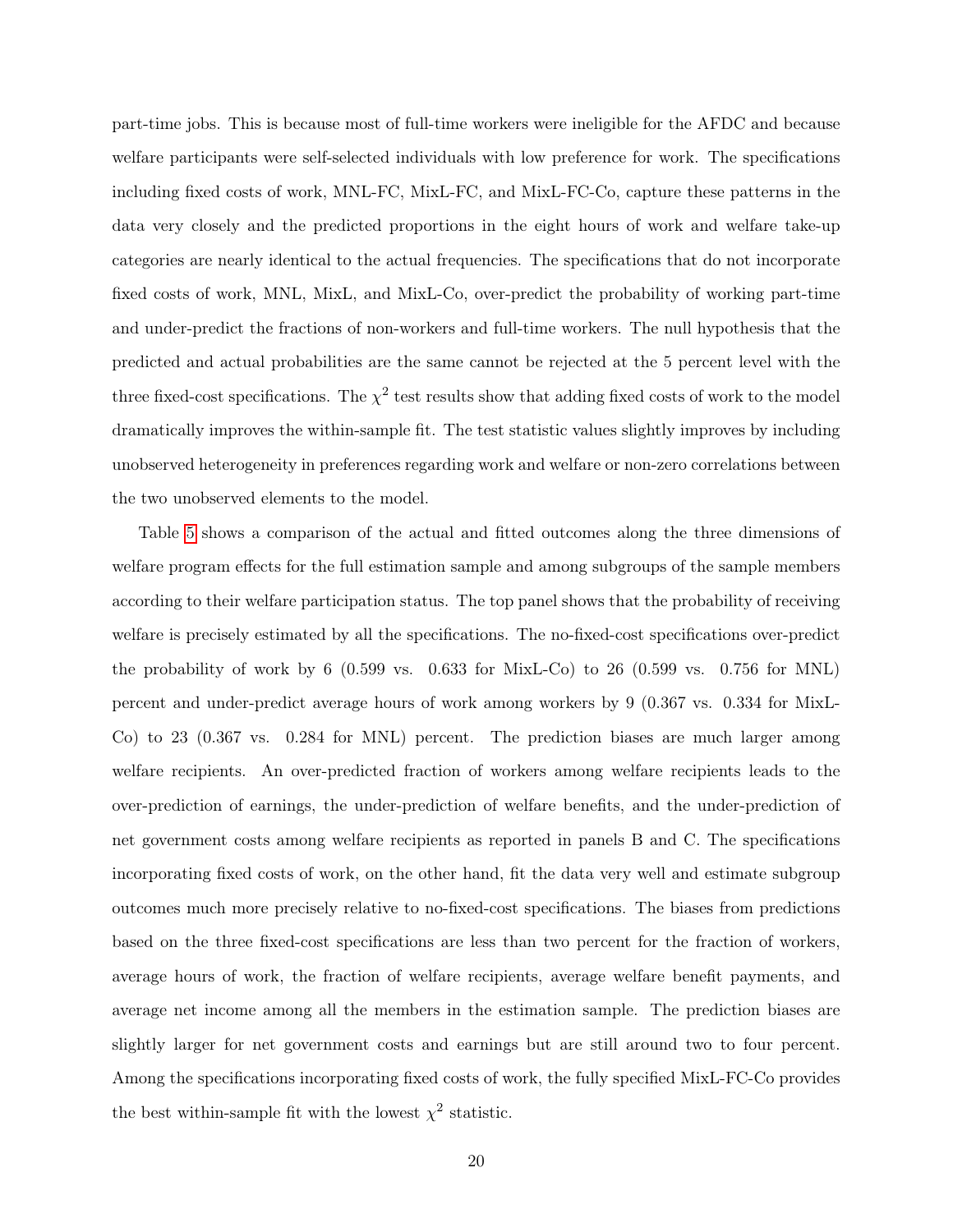#### <span id="page-21-0"></span>6.2 Within-State Evaluation

The within-state evaluation method uses the Minnesota treatment group sample  $(S = MN, T = 1)$ as the validation sample. First, the model's ability to predict the levels of various outcomes is assessed by comparing  $E[h_{MN,1}(\hat{\theta}_{MN,0}, \mathbf{X}_i)|i \in MN, 1]$  and  $E[h_i|i \in MN, 1]$ . This procedure simply represents the creation of out-of-sample forecasts.

Next, the model's predicted impacts of the policy change from the AFDC to the MFIP are compared to the experimental estimates of the treatment effects. This is similar to the [LaLonde](#page-30-0) [\(1986\)](#page-30-0)-type exercise. The predicted treatment effects and the experimental treatment effect estimates are calculated according to the following expressions.

<span id="page-21-2"></span>Predicted Treatment Effect = 
$$
E[h_{MN,1}(\hat{\boldsymbol{\theta}}_{MN,0}, \boldsymbol{X}_i)|i \in MN, 0]
$$
  
- $E[h_{MN,0}(\hat{\boldsymbol{\theta}}_{MN,0}, \boldsymbol{X}_i)|i \in MN, 0]$  (12)

Observed Treatment Effect =  $E[h_i | i \in MN, 1] - E[h_i | i \in MN, 0]$  (13)

If there are systematic biases associated with predicting the levels of the average outcomes, these prediction biases may cancel out by taking a difference of the two predicted levels. Note that the parameter estimates are applied not to the Minnesota treatment group sample  $(S = MN,$  $T = 1$ ) but to the control group sample  $(S = MN, T = 0)$ , when post-treatment outcomes are predicted. Here, I conduct a counterfactual policy simulation of what would have happened had individuals in the control group been subject to the MFIP instead of the AFDC. As long as the random assignment is valid,  $E[h_{MN,1}(\hat{\theta}_{MN,0}, \mathbf{X}_i)|i \in MN, 0]$  and  $E[h_{MN,1}(\hat{\theta}_{MN,0}, \mathbf{X}_i)|i \in MN, 1]$ should not be systematically different on average except for any differences due to sampling errors.<sup>[33](#page-21-1)</sup> Researchers implement counterfactual policy simulations to predict the effects of a new policy when post-intervention data are unavailable.

Table [6](#page-43-0) has the same layout as Table [5](#page-42-0) but presents the actual outcomes and out-of-sample forecast results for the Minnesota treatment group. The actual outcomes in the first column show that the fraction of welfare recipients was higher among the treatment group members than the control group members in Table [5.](#page-42-0) Also, people receiving grants according to the MFIP benefit

<span id="page-21-1"></span><sup>&</sup>lt;sup>33</sup>They are indeed similar, as can be seen from Table [6](#page-43-0) and the MFIP columns of Appendix Table 4.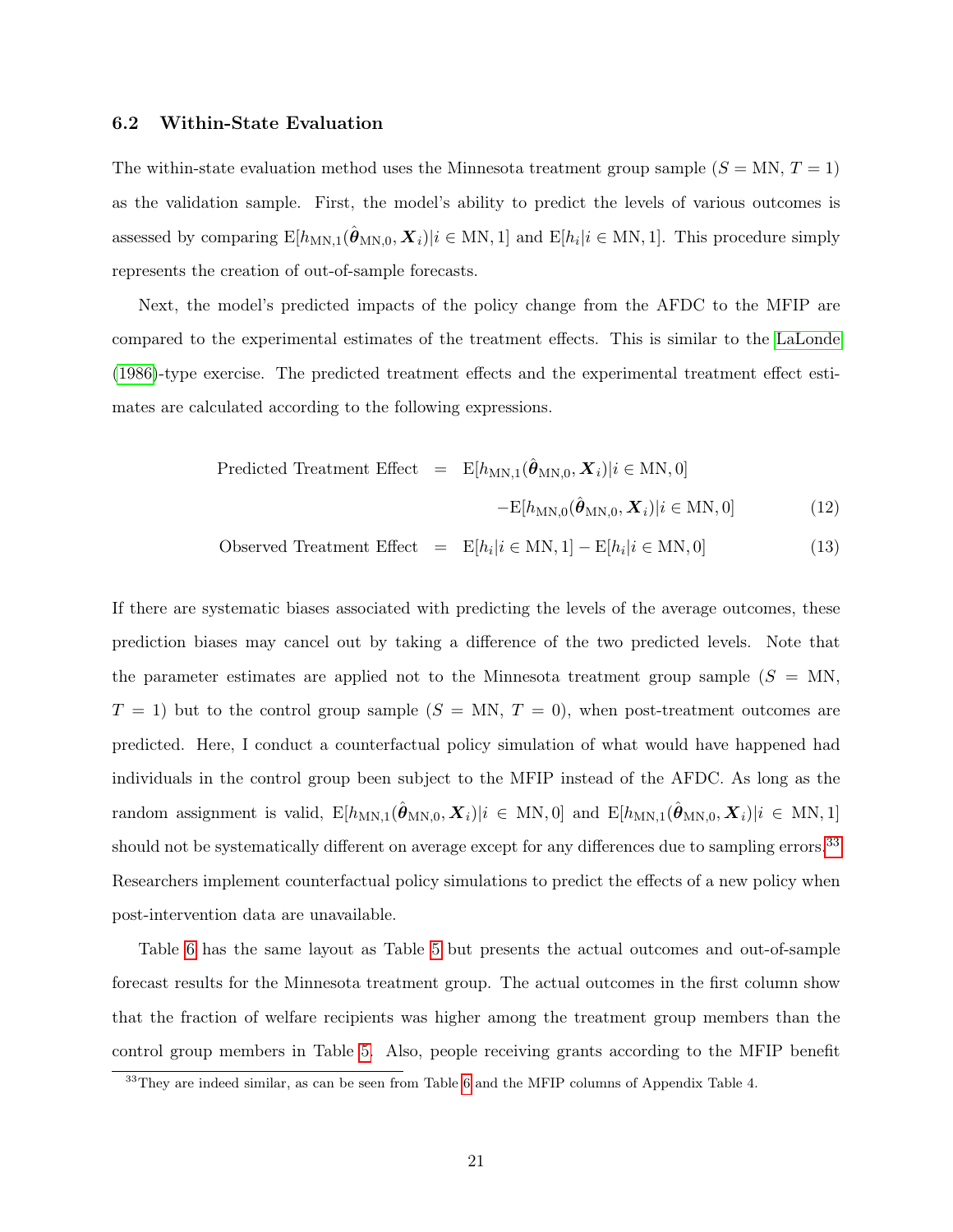schedule are more likely to work and tend to work longer hours than those collecting AFDC benefits. This is due to the MFIP's generous financial incentive schemes, characterized by a lower implicit tax rate and higher income cutoff relative to the AFDC. The lower benefit reduction rate can increase labor supply among welfare recipients if the substitution effect is greater than the income effect. The higher income cutoffs make people working longer hours newly eligible for the MFIP benefits.

A key detail to notice from Panel A is that all the specifications tend to seriously under-predict the welfare participation rate by 15 (0.529 vs. 0.448 for MNL) to 51 (0.529 vs. 0.260 for MixL-Co) percent. The under-predicted welfare participation rates result in considerable under-predictions of welfare benefit payments and net government costs by percentage errors of comparable magnitude as shown in Panel C. Also, note that the fixed-cost specifications with very good within-sample fits do not necessarily produce smaller out-of-sample prediction biases than the no-fixed-cost specifications with much worse within-sample fits.

The employment rate in the MFIP sample is over-predicted by six the specifications. The overprediction of the labor supply responses for the full sample seems to be exacerbated by the prediction biases in the welfare take-up status, given that the fixed-cost models predict labor supply outcomes reasonably well conditioned on the welfare participation status. The no-fixed-cost specifications perform much worse than the fixed-cost specifications in forecasting labor supply outcomes among welfare participants. The predicted fraction of workers among welfare recipients is 66 percent higher for the MNL specification and 82 percent lower for the MixL-Co specification than the actual employment rate, whereas the prediction biases from the fixed-cost specifications are between 1.4 and 20 percent. In contrast, among welfare non-participants, the no-fixed-cost specifications provide labor supply forecasts that are as accurate as the fixed-cost specifications. This implies that the fixed costs of work play a more important role determining labor supply among the welfare participants.

Table [7](#page-44-0) shows predicted treatment effects and experimental impact estimates described in equations  $(12)$  and  $(13)$ .<sup>[34](#page-22-0)</sup> The first two columns report experimental estimates of the treatment effects and their robust standard errors. The third column presents the mechanically calculated treatment effects as another benchmark. They are calculated under the assumption of no changes in labor supply behavior. [Ashenfelter](#page-28-13) [\(1983\)](#page-28-13) describes this situation as the increase in welfare participation

<span id="page-22-0"></span><sup>&</sup>lt;sup>34</sup>The actual and predicted average outcomes of the Minnesota sample under the AFDC and the MFIP that are used for the treatment effect calculations are reported in Appendix Table 4.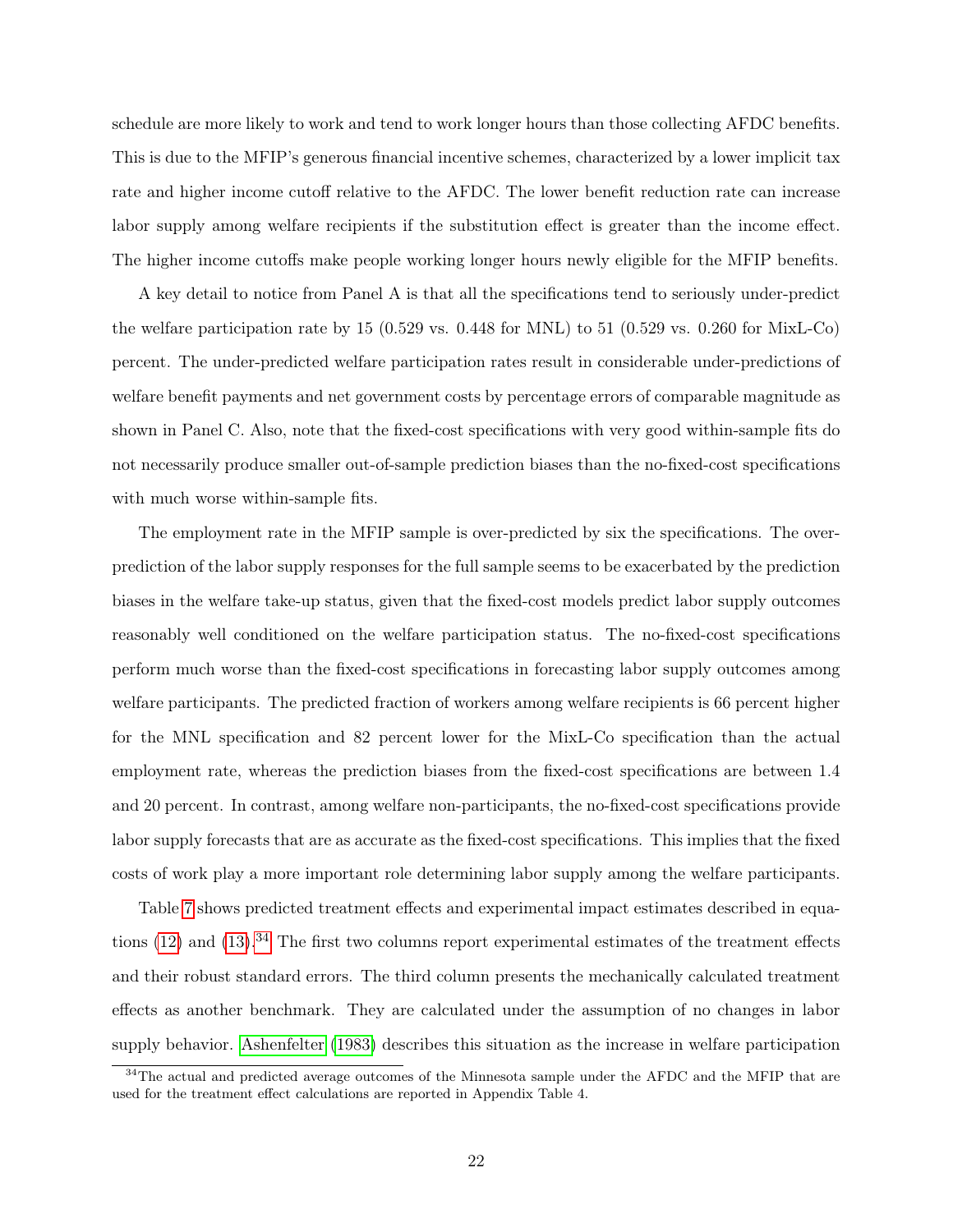due only to mechanical effects without behavioral effects of the increase in benefits. Specifically, I assume the following: 1) the AFDC recipients would keep receiving welfare benefits under the new MFIP rules without changing their labor supply behavior; 2) the eligible non-participants under the AFDC rules would maintain their labor supply behavior and no take-up decisions; 3) the "windfall beneficiaries," who are not eligible for the AFDC but newly become eligible for the MFIP due to the MFIP's higher income cutoffs, would participate in the MFIP while holding their choice of working hours fixed; and 4) there would be no "switchers," individuals earning more than the MFIP income cutoff who would reduce their hours of work to make themselves eligible for the new welfare program. The next six columns exhibit the predicted treatment effects based on the six specifications of the behavioral model.

The experimental estimates of the treatment effects show a 22.6 percentage-point (75 percent) increase in the welfare participation rate, no significant change in extensive labor supply, and a 2.3 percentage-point (10 percent) decrease in hours of work, in Panel A. The 22.6 percentage-point rise in the welfare participation rate is mainly due to the MFIP's higher income cutoffs associated with the MFIP. This is similar to the mechanical prediction of a 24.3 percentage-point increase. In contrast to the lack of labor supply changes assumed in the mechanical predictions, the dominating income effect due to the MFIP's more generous benefit payments makes people decrease their working hours by 10 percent on average. And, this leads to a significant decrease in earnings per person by 13 percent (28 dollars per week) in Panel B. There is no significant change in average income because the decrease in earnings is compensated by an increase in welfare benefits of a similar magnitude as shown in Panel C. Net government costs increase by 50 percent mainly because of the large increase in the fraction of welfare recipients.

Many of the working MFIP recipients are the ones who would not have been eligible for the AFDC. An increase in the fraction of workers and average weekly hours of work among welfare recipients is mainly due to the MFIP's lower implicit tax rate on earnings and to the higher income cutoff rendering people who were working longer hours eligible for the new welfare program. This is also reflected in a significant and large increase in earnings of 916 percent, and a small decrease in welfare benefit payments of 13.6 percent and in net government costs of 4.3 percent, among welfare participants. The bigger mechanical estimates imply that these changes among welfare recipients are smaller than would have occurred without behavioral responses. This is because the income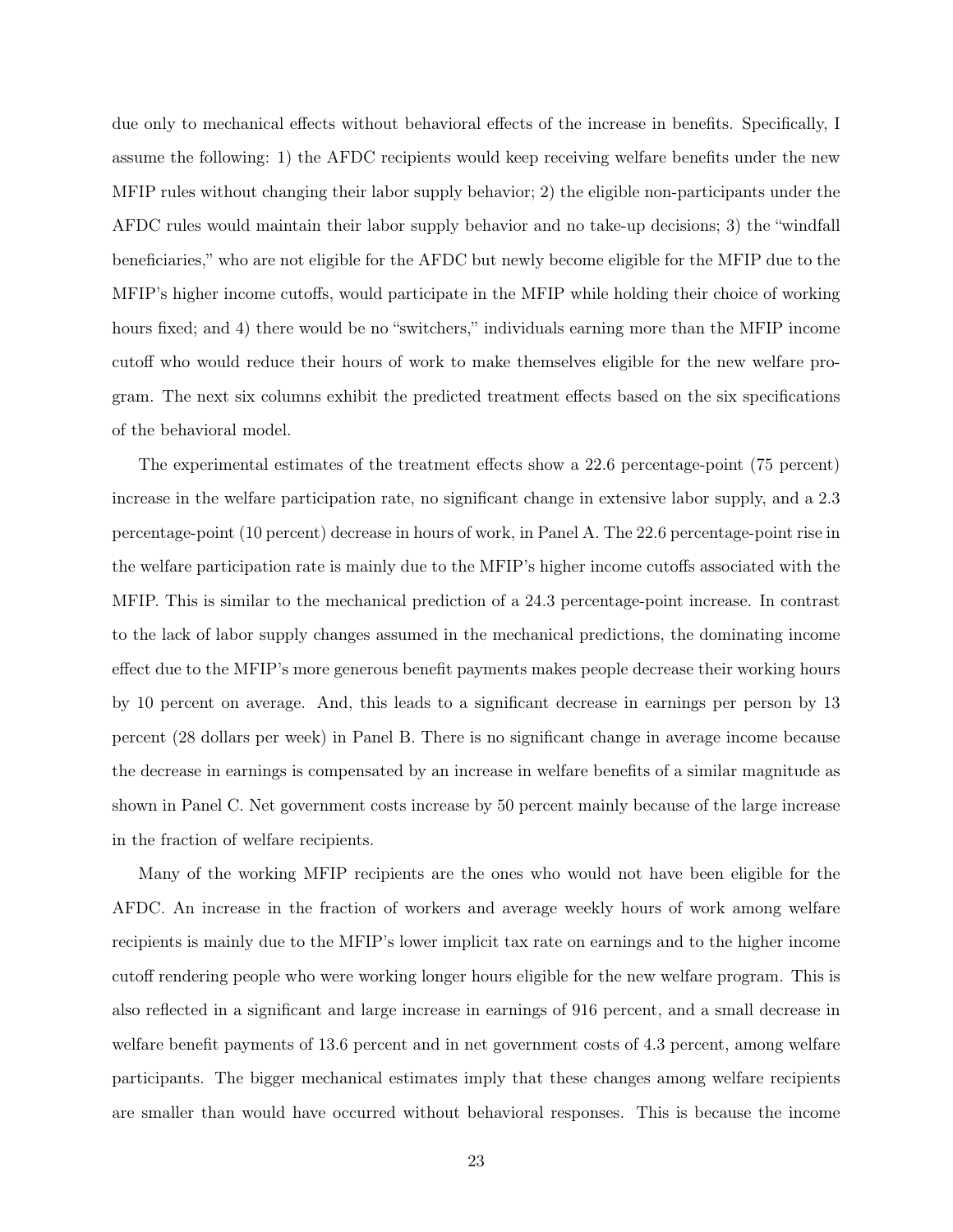effect associated with higher benefits reduces hours of work and partly offsets the substitution effect.

None of the six specifications are able to precisely predict these patterns in the experimental estimates. All the specifications but MixL-Co capture the increase in welfare take-up with a more generous benefit formula, but the impact estimates are 45 (22.6 percentage points vs. 12.5 percentage points for MNL) to 79 (22.6 percentage points vs. 4.8 percentage points for MixL-FC-Co) percent lower compared to the observed treatment effect. The decrease in hours of work and earnings is not picked up by the model. The no-fixed-cost specifications predict almost no changes in working hours and earnings, and the fixed-cost specifications forecast that they will increase. Due to the prediction errors regarding the labor supply and welfare participation effects, the impact on net government costs is also seriously under-predicted. The predicted increase in net government costs is lower by 31 percent for the MNL specification and by 93 percent for the MixL-FC specification than the observed 33.6 percentage-point increase. The MixL-Co and MixL-FC-Co specifications are not even able to ascertain the observed direction of the change in net costs.

An important finding from the treatment effect prediction exercise is that the fixed-cost specifications with the superb within-sample fits do not perform better and sometimes generate larger prediction errors than do their no-fixed-cost counterparts. This point is well illustrated in Figure [2,](#page-36-0) which summarizes the relations between the biases from within-sample fits and from treatment effect predictions with respect to welfare participation, labor supply, earnings, net income, welfare benefit payments and net government costs. The percentage biases are in absolute values. In this section, I focus on the solid line with circular markers constructed from the within-state evaluations. The graphs on welfare participation and net government costs show that smaller within-sample prediction errors are associated with smaller biases in predicted treatment effects. No particular correlations between the within-sample fits and the accuracy in treatment effect predictions can be seen with respect to the employment rate, earnings, net income, and welfare benefits. The hours of work graph shows that the fixed-cost specifications with better within-sample fits perform worse than the no-fixed-cost specifications in predicting the effects of the policy change.

### <span id="page-24-0"></span>6.3 Cross-State Evaluation

The cross-state evaluation method is an extension of the within-state evaluation method described in the previous section. The only difference between the two procedures is that the parameters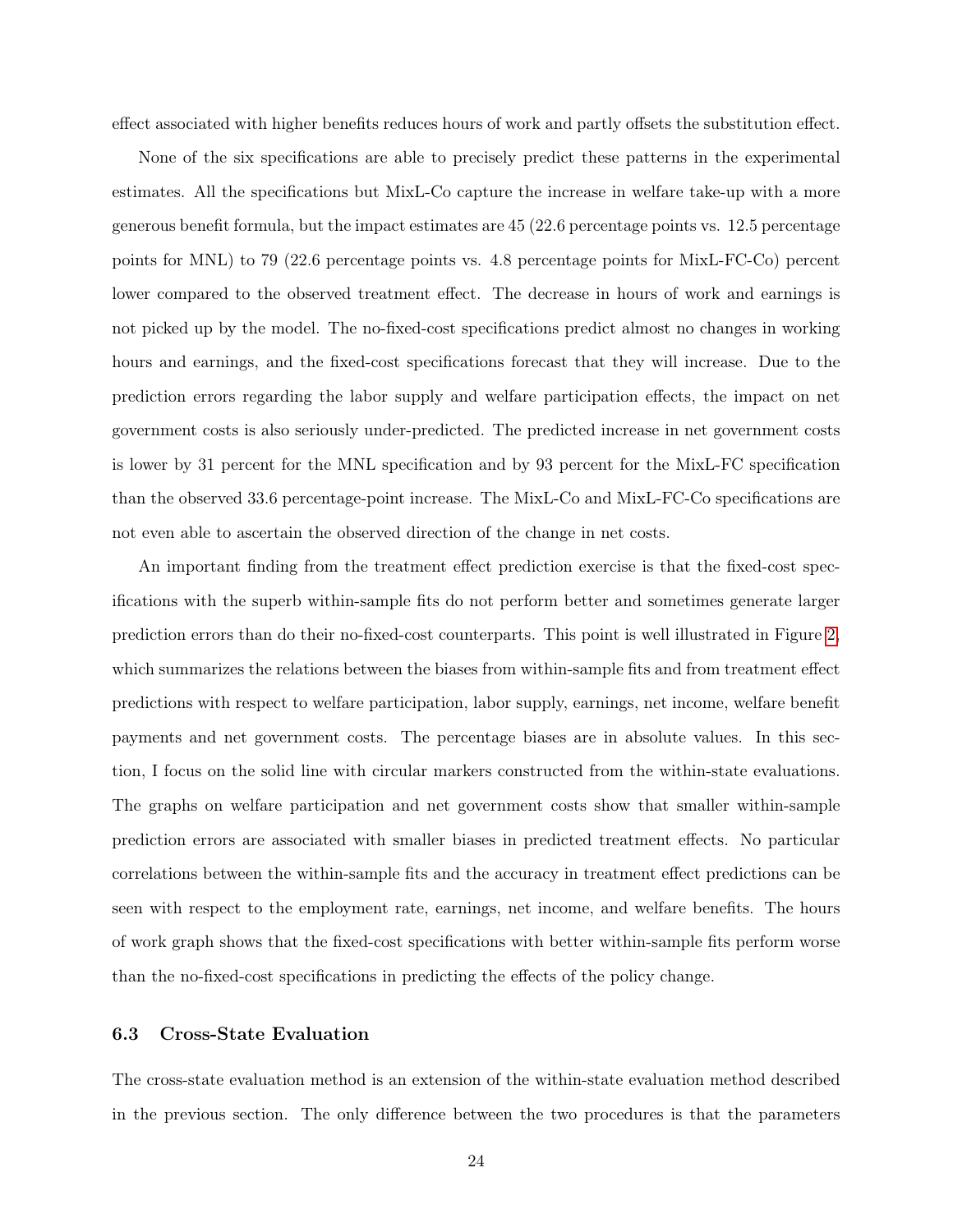estimated based on the Minnesota control group are now applied to the control group in Vermont  $(S = VT, T = 0)$  for a counterfactual policy simulation of a policy change from the AFDC to the WRP. The predicted outcomes of the policy change in Vermont are compared with the experimental treatment effect estimates. The predicted and observed treatment effects are calculated according to the expressions below.

Predicted Treatment Effect = 
$$
E[h_{\text{VT},1}(\hat{\theta}_{\text{MN},0}, \mathbf{X}_i)|i \in \text{VT}, 0]
$$
  
- $E[h_{\text{VT},0}(\hat{\theta}_{\text{MN},0}, \mathbf{X}_i)|i \in \text{VT}, 0]$  (14)

$$
Observed Treatment Effect = E[h_i | i \in VT, 1] - E[h_i | i \in VT, 0]
$$
\n(15)

The cross-state evaluation assesses the model's predictive ability more thoroughly by checking whether the model could accurately predict the effects of a new program operated in a new environment. The cross-state evaluation procedure is similar to [Levine](#page-30-6) [\(1989,](#page-30-6) [1993\)](#page-30-7)'s cross-validation using two independent experiments. Note that this evaluation procedure is feasible only when data from multiple experiments are available.

Table [8](#page-45-0) compares the observed and predicted impacts of the policy change from the AFDC to the WRP in Vermont. The first two columns show that there are no significant changes in any of the listed outcomes.<sup>[35](#page-25-0)</sup> This could be because of the modest change in the financial transfer schedule in Vermont. The AFDC program in Vermont was slightly more generous than the AFDC in Minnesota to begin with, and the reduction in the implicit tax rate was not as large as in Minnesota. It is visible from the budget constraint graphs in Figure [1.](#page-35-0) The mechanical model predicts a 8.7 percentagepoint (24 percent) increase in the welfare take-up rate. The prediction error from the mechanical model seems generated by the assumption that there are no non-participants among the people who become newly eligible. The fraction of welfare recipients predicted based on the behavioral model that allows for welfare stigma predicts a smaller increase in the welfare participation. Nevertheless, the predicted change is in the opposite direction just like the mechanical calculation, and thus, the prediction errors are very large in percentage terms. A similar pattern of prediction biases across specifications is generated for net government costs. MixL-Co is an exception whose predicted

<span id="page-25-0"></span><sup>&</sup>lt;sup>35</sup>The actual and predicted average outcomes in the Vermont control and treatment groups, from which the treatment effects are calculated, are reported in Appendix Table 5.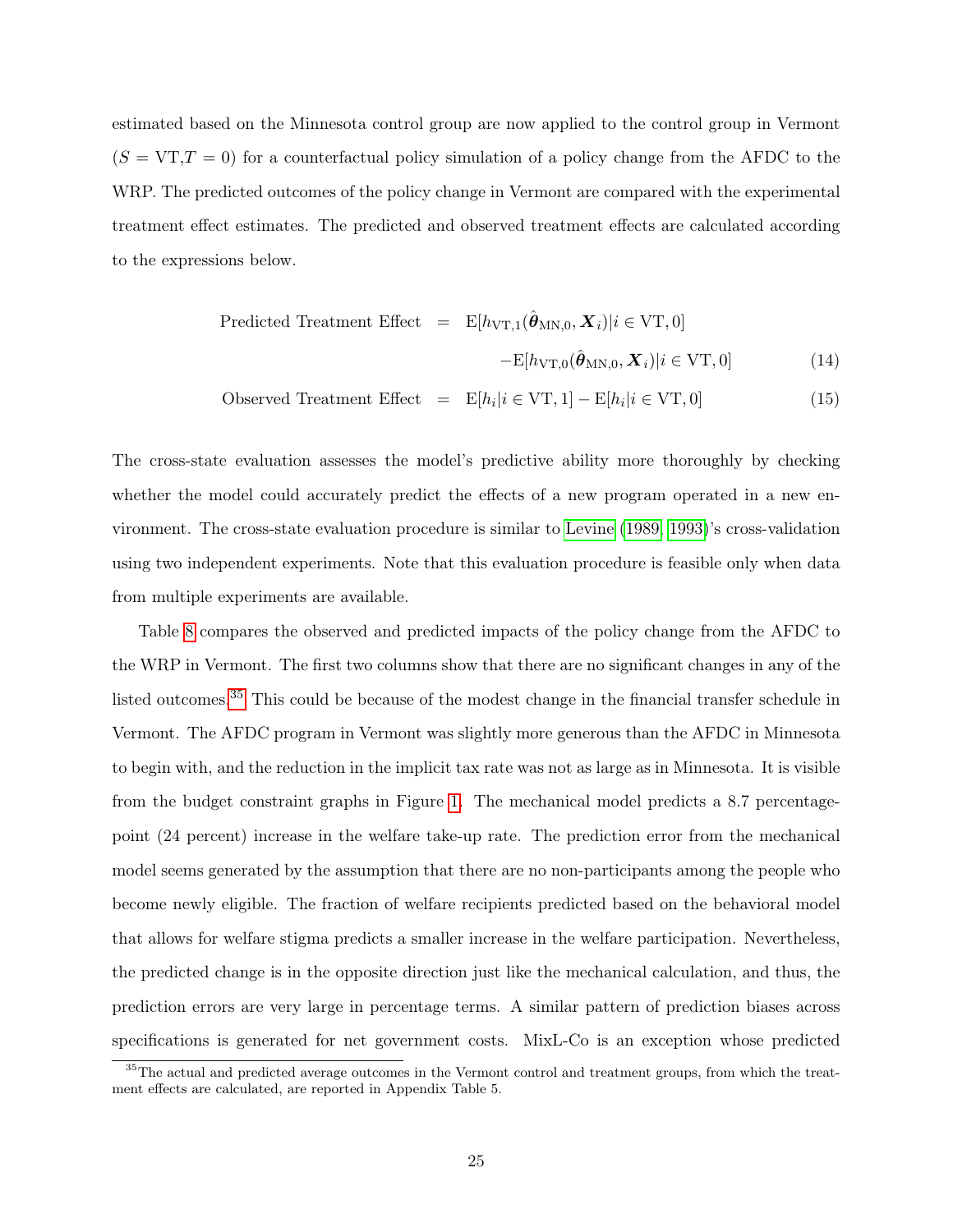effects are all within one standard deviation of the experimental treatment effect estimates for the full WRP sample. However, this specification performs worse than the others in predicting subgroup outcomes. No changes in labor supply at the intensive and extensive margins are quite well predicted by the no-fixed-cost specifications with the predicted effects within one standard deviation of the experimental estimates. The fixed-cost model's predictions regarding impacts on labor supply outcomes are much less accurate.

The dashed lines with square markers in the graphs from Figure [2](#page-36-0) show the relations between within-sample prediction biases from the estimation sample and prediction biases from the crossevaluation procedure. Better within-sample fits do not guarantee better cross-evaluation performances, similar to the within-state evaluation results in the previous section. The graphs show either negative or no correlations between within-sample fits and cross-state evaluation biases. In terms of magnitude, the cross-state evaluations generally yield larger percentage biases than the within-state evaluations in predicting the treatment effects on welfare participation rates, net income, and net government costs.

## <span id="page-26-0"></span>7 Conclusion

Labor economists have been estimating static discrete choice labor supply models and applying these models to welfare policy simulations for years. Nevertheless, there have been very few attempts to verify the extrapolation ability of the commonly-used models.

This paper assesses the predictive ability of a canonical static discrete-hours labor supply model by studying two state welfare reform experiments conducted in Minnesota and Vermont during the mid-1990s. The MFIP and the WRP, the new transfer programs offered to the treatment group members in Minnesota and Vermont, feature lower implicit tax rates and higher income cutoffs compared to the existing AFDC. The utility parameters of the model are estimated using data from the Minnesota control group. Based on these parameter estimates, predictions are made regarding the effects of the policy change on labor supply, welfare participation, and net government costs in each state. The accuracy of the predictions are measured by comparing the predicted and observed effects.

The evaluation results show that the labor supply model studied in this paper fails to replicate the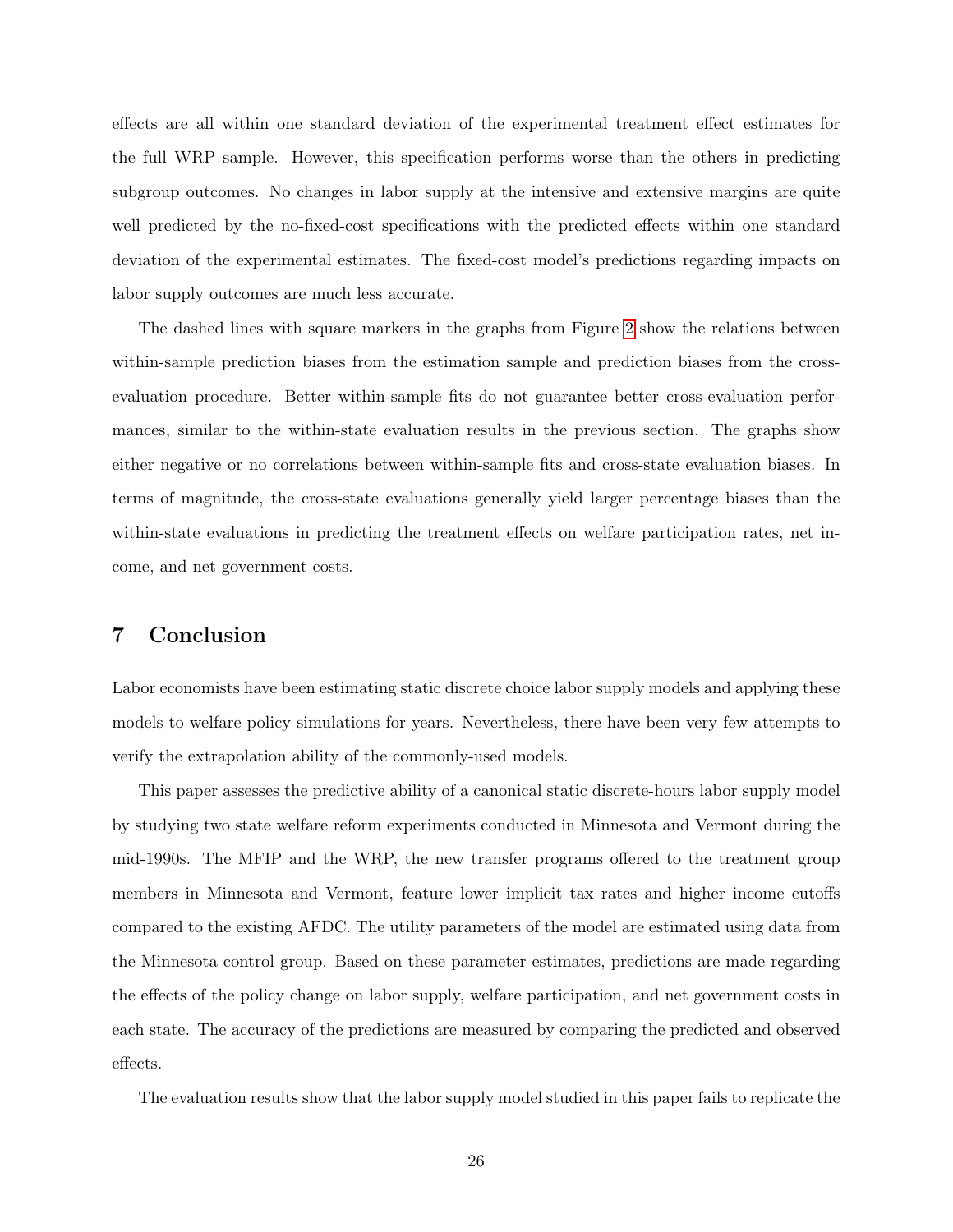observed effects of the experiments in both states although the model fits the estimation sample very well. Importantly, specifications of the model with better within-sample fits often generate larger prediction errors. In previous work, researchers often use parameter estimates of a labor supply model for policy simulations after validating the model based on its within-sample fit performances. The results found in this paper indicate that the current practice in the literature could yield misleading policy implications.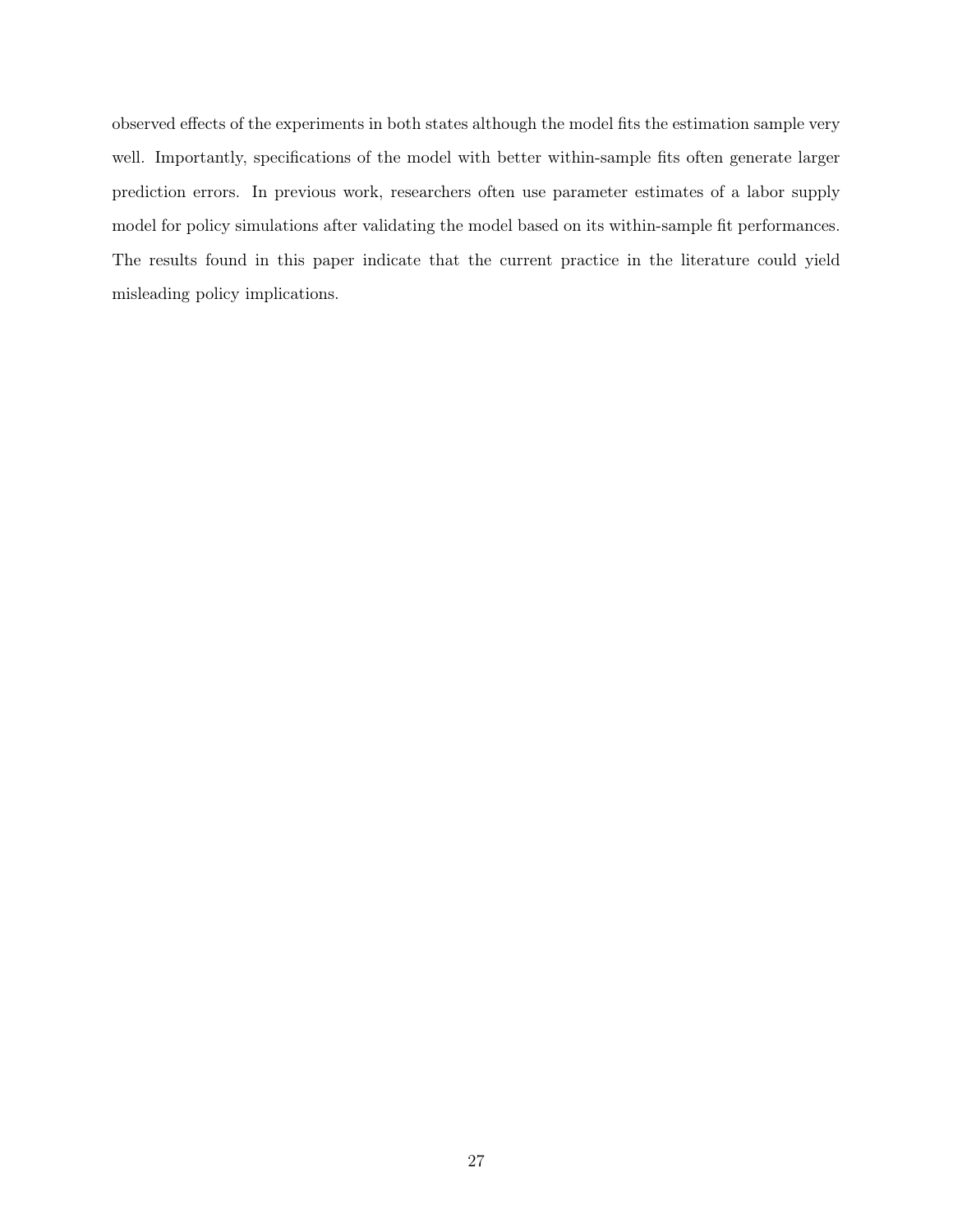### References

- <span id="page-28-13"></span>Ashenfelter, Orley, "Determining Participation in Income-Tested Social Programs," Journal of the American Statistical Association, 1983, 78 (383), 517–525.
- <span id="page-28-11"></span>Blank, Rebecca M., "Evaluating Welfare Reform in the United States," Journal of Economic Literature, 2002,  $40(4)$ , 1105-1166.
- <span id="page-28-0"></span>, David E. Card, and Philip K. Robins, "Financial Incentives for Increasing Work and Income Among Low-Income Families," in "Finding Jobs: Work and Welfare Reform," Russell Sage Foundation Publications, 2002.
- <span id="page-28-6"></span>Blundell, Richard and Andrew Shephard, "Employment, hours of work and the optimal taxation of low income families," Review of Economic Studies, forthcoming.
- <span id="page-28-8"></span>- and Thomas Macurdy, "Chapter 27 Labor supply: A review of alternative approaches," in Orley C. Ashenfelter and David Card, eds., *Orley C. Ashenfelter and David Card, eds.*, Vol. 3, Part 1 of Handbook of Labor Economics, Elsevier, 1999, pp. 1559 – 1695.
- <span id="page-28-9"></span> $_$ , Thomas MaCurdy, and Costas Meghir, "Chapter 69 Labor Supply Models: Unobserved Heterogeneity, Nonparticipation and Dynamics," in James J. Heckman and Edward E. Leamer, eds., James J. Heckman and Edward E. Leamer, eds., Vol. 6, Part 1 of Handbook of Econometrics, Elsevier, 2007, pp. 4667 – 4775.
- <span id="page-28-5"></span>Brewer, Mike, Alan Duncan, Andrew Shephard, and Maria Jose Suarez, "Did working families' tax credit work? The impact of in-work support on labour supply in Great Britain," Labour Economics, 2006, 13 (6), 699 – 720.
- <span id="page-28-10"></span>Burtless, Gary and Jerry A. Hausman, "The Effect of Taxation on Labor Supply: Evaluating the Gary Negative Income Tax Experiment," The Journal of Political Economy, 1978, 86 (6), 1103–1130.
- <span id="page-28-7"></span>Creedy, John and Guyonne Kalb, "Discrete Hours Labour Supply Modelling: Specification, Estimation and Simulation," Journal of Economic Surveys, December 2005, 19 (5), 697–734.
- <span id="page-28-3"></span>Dehejia, Rajeev H. and Sadek Wahba, "Causal Effects in Nonexperimental Studies: Reevaluating the Evaluation of Training Programs," Journal of the American Statistical Association, 1999, 94 (448), 1053–1062.
- <span id="page-28-4"></span> $\Box$  and  $\Box$ , "Propensity Score-Matching Methods for Nonexperimental Causal Studies," The Review of Economics and Statistics, 2002, 84 (1), 151–161.
- <span id="page-28-2"></span>Duflo, Esther, Rema Hanna, and Stephen P. Ryan, "Incentives Work: Getting Teachers to Come to School," The American Economic Review, forthcoming.
- <span id="page-28-12"></span>Eissa, Nada and Jeffrey B. Liebman, "Labor Supply Response to the Earned Income Tax Credit," The Quarterly Journal of Economics, 1996, 111 (2), 605–637.
- <span id="page-28-1"></span>Fraker, Thomas and Rebecca Maynard, "The Adequacy of Comparison Group Designs for Evaluations of Employment-Related Programs," The Journal of Human Resources, 1987, 22 (2), 194–227.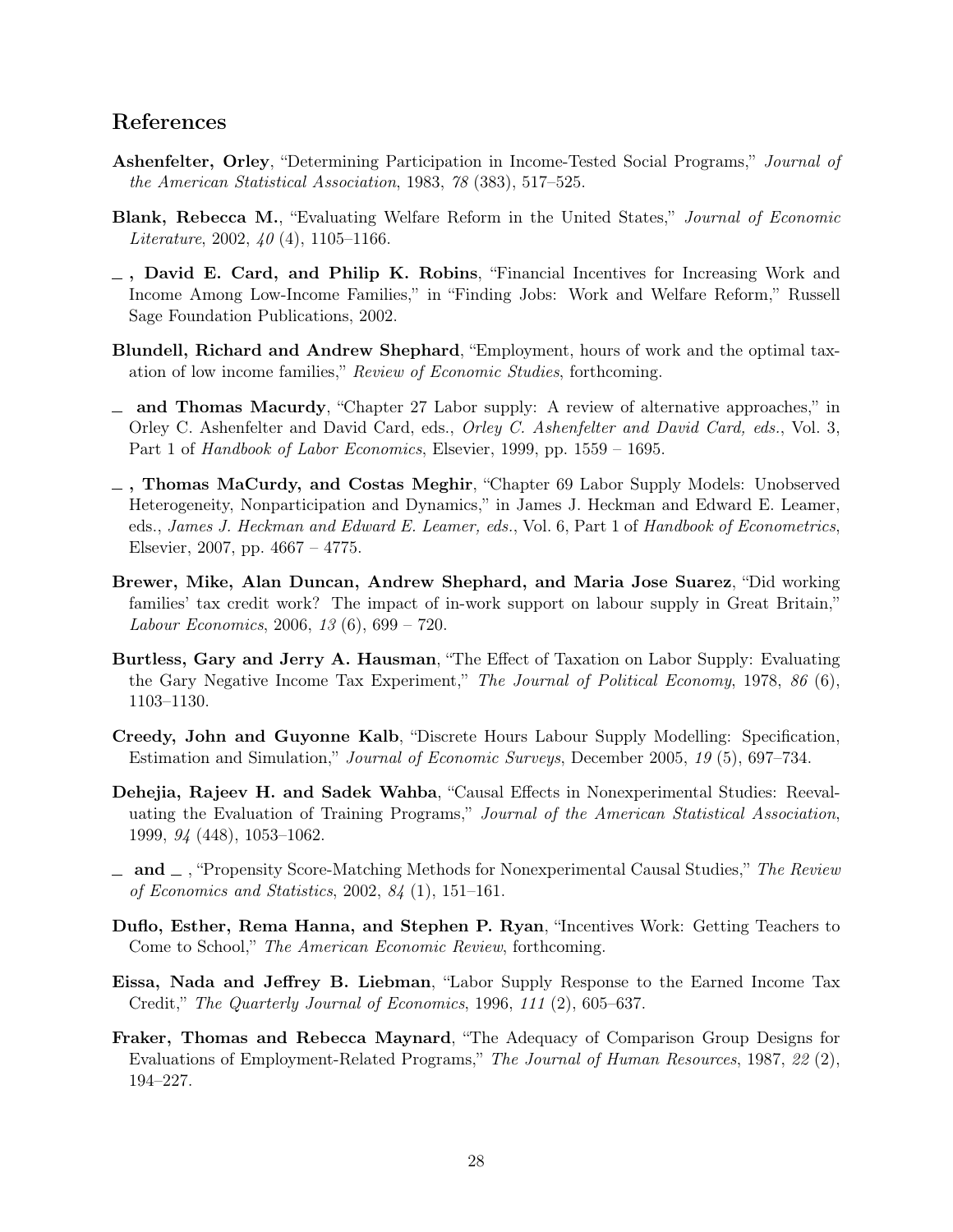- <span id="page-29-4"></span> $\Box$  and Robert Moffitt, "The effect of food stamps on labor supply : A bivariate selection model," *Journal of Public Economics*, 1988, 35  $(1)$ , 25 – 56.
- <span id="page-29-2"></span>Friedlander, Daniel and Philip K. Robins, "Evaluating Program Evaluations: New Evidence on Commonly Used Nonexperimental Methods," The American Economic Review, 1995, 85 (4), 923–937.
- <span id="page-29-6"></span>Gong, Xiaodong and Arthur van Soest, "Family Structure and Female Labor Supply in Mexico City," The Journal of Human Resources, 2002, 37 (1), 163–191.
- <span id="page-29-15"></span>Grogger, Jeffrey and Lynn A. Karoly, Welfare Reform: Effects of a Decade of Change, Harvard University Press, 2005.
- <span id="page-29-10"></span>Hausman, Jerry A., "The econometrics of labor supply on convex budget sets," Economics Letters, 1979,  $\beta$  (2),  $171 - 174$ .
- <span id="page-29-11"></span> $\Box$ , "The effect of wages, taxes, and fixed costs on women's labor force participation," *Journal of* Public Economics, 1980,  $14(2)$ , 161 – 194.
- <span id="page-29-12"></span> $\Box$ , "Labor supply," in H. Aaron and J. Pechman, eds., How Taxes Affect Economic Behavior, Washington, DC: Brookings Institution, 1981.
- <span id="page-29-13"></span>, "Chapter 4 Taxes and labor supply," in Alan J. Auerbach and Martin Feldstein, eds., Alan J. Auerbach and Martin Feldstein, eds., Vol. 1 of Handbook of Public Economics, Elsevier, 1985, pp. 213 – 263.
- <span id="page-29-14"></span>, "The Econometrics of Nonlinear Budget Sets," Econometrica, 1985, 53 (6), 1255–1282.
- <span id="page-29-7"></span>Heckman, James J., "Causal Parameters and Policy Analysis in Economics: A Twentieth Century Retrospective," The Quarterly Journal of Economics, 2000, 115 (1), 45–97.
- <span id="page-29-9"></span>and Edward J. Vytlacil, "Chapter 70 Econometric Evaluation of Social Programs, Part I: Causal Models, Structural Models and Econometric Policy Evaluation," in James J. Heckman and Edward E. Leamer, eds., James J. Heckman and Edward E. Leamer, eds., Vol. 6, Part 2 of Handbook of Econometrics, Elsevier, 2007, pp. 4779 – 4874.
- <span id="page-29-8"></span>and Edward Vytlacil, "Structural Equations, Treatment Effects, and Econometric Policy Evaluation," Econometrica, 2005, 73 (3), 669–738.
- <span id="page-29-1"></span>and V. Joseph Hotz, "Choosing Among Alternative Nonexperimental Methods for Estimating the Impact of Social Programs: The Case of Manpower Training," Journal of the American Statistical Association, 1989, 84 (408), 862–874.
- <span id="page-29-3"></span> $\overline{\phantom{a}}$ , Hidehiko Ichimura, and Petra E. Todd, "Matching as an Econometric Evaluation Estimator: Evidence from Evaluating a Job Training Programme," The Review of Economic Studies, 1997, 64 (4), 605–654.
- <span id="page-29-0"></span>, V. Joseph Hotz, and Marcelo Dabos, "Do We Need Experimental Data To Evaluate the Impact of Manpower Training On Earnings?," Evaluation Review, 1987, 11 (4), 395–427.
- <span id="page-29-5"></span>Hoynes, Hilary Williamson, "Welfare Transfers in Two-Parent Families: Labor Supply and Welfare Participation Under AFDC-UP," Econometrica, 1996, 64 (2), 295–332.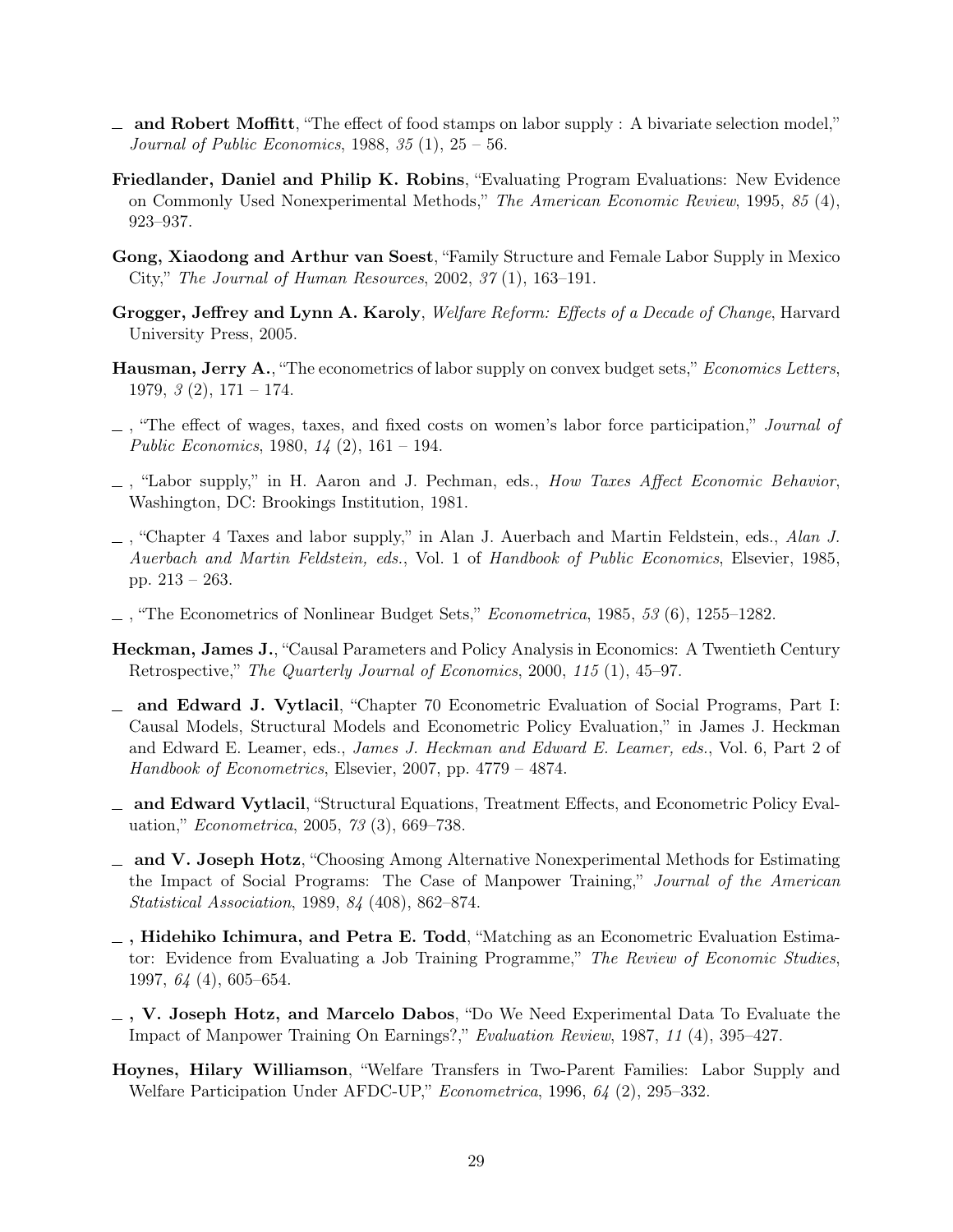- <span id="page-30-4"></span>Keane, Michael and Robert Moffitt, "A Structural Model of Multiple Welfare Program Participation and Labor Supply," International Economic Review, 1998, 39 (3), 553–589.
- <span id="page-30-1"></span>LaLonde, Robert and Rebecca Maynard, "How Precise Are Evaluations of Employment and Training Programs," Evaluation Review, 1987, 11 (4), 428–451.
- <span id="page-30-0"></span>LaLonde, Robert J., "Evaluating the Econometric Evaluations of Training Programs with Experimental Data," The American Economic Review, 1986, 76 (4), 604–620.
- <span id="page-30-6"></span>Levine, Phillip B., "Testing Search Theory with Reemployment Bonus Experiments: Crossvalidation of Results from New Jersey and Illinois," Technical Report 257, Industrial Relations Section Princeton University October 1989.
- <span id="page-30-7"></span>, "Testing Search Theory with Reemployment Bonus Experiments: Cross-validation of Results from New Jersey and Illinois," Eastern Economic Journal, Spring 1993, 19 (2), 125–141.
- <span id="page-30-2"></span>Lise, Jeremy, Shannon Seitz, and Jeffrey Smith, "Equilibrium Policy Experiments and the Evaluation of Social Programs," Working Paper 10283, National Bureau of Economic Research February 2004.
- <span id="page-30-14"></span>Meyer, Bruce D. and Dan T. Rosenbaum, "Welfare, the Earned Income Tax Credit, and the Labor Supply of Single Mothers," The Quarterly Journal of Economics, 2001, 116 (3), 1063–1114.
- <span id="page-30-12"></span>Miller, Cynthia, Virginia Knox, Lisa A. Gennetian, Martey Dodoo, Jo Anna Hunter, and Cindy Redcross, Reforming Welfare and Rewarding Work: Final Report on the Minnesota Family Investment Programs (Volume 1: Effects on Adults), Manpower Demonstration Research Corporation, September 2000.
- <span id="page-30-10"></span>Moffitt, Robert, "An Economic Model of Welfare Stigma," The American Economic Review, 1983, 73 (5), 1023–1035.
- <span id="page-30-9"></span>, "The Econometrics of Piecewise-Linear Budget Constraints: A Survey and Exposition of the Maximum Likelihood Method," Journal of Business & Economic Statistics, 1986, 4 (3), 317-328.
- <span id="page-30-8"></span>Moffitt, Robert A., "Chapter 34 Welfare programs and labor supply," in Alan J. Auerbach and Martin Feldstein, eds., Alan J. Auerbach and Martin Feldstein, eds., Vol. 4 of Handbook of Public Economics, Elsevier, 2002, pp. 2393 – 2430.
- <span id="page-30-13"></span>Scrivener, Susan, Richard Hendra, Cindy Redcross, Dan Bloom, Charles Michalopoulos, and Johanna Walter, Final Report on Vermont's Welfare Restructuring Project, Manpower Demonstration Research Corporation, September 2002.
- <span id="page-30-5"></span>Smith, Jeffrey A. and Petra E. Todd, "Does matching overcome LaLonde's critique of nonexperimental estimators?," Journal of Econometrics, 2005, 125 (1-2), 305 – 353. Experimental and non-experimental evaluation of economic policy and models.
- <span id="page-30-3"></span>Todd, Petra E. and Kenneth I. Wolpin, "Assessing the Impact of a School Subsidy Program in Mexico: Using a Social Experiment to Validate a Dynamic Behavioral Model of Child Schooling and Fertility," The American Economic Review, 2006, 96 (5), 1384–1417.
- <span id="page-30-11"></span>Train, Kenneth E., *Discrete Choice Methods with Simulation*, Cambridge University Press, 2003.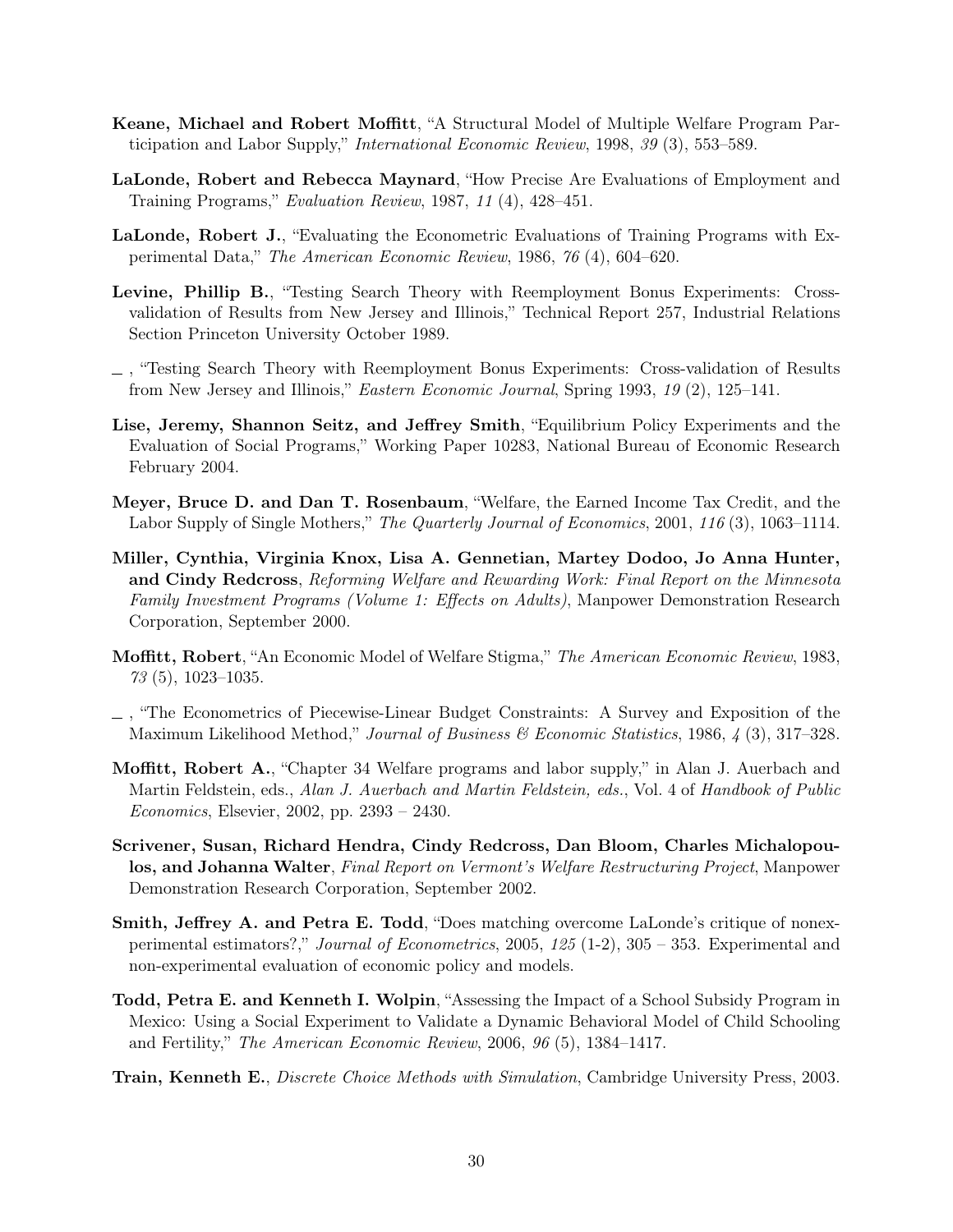- <span id="page-31-4"></span>U. S. Department of Agriculture, "Characteristics of Food Stamp Households," Alexandria, VA: U. S. Department of Agriculture, Food and Consumer Service, Office of Analysis and Evaluation various years.
- <span id="page-31-5"></span>U. S. Department of the Treasury, "Your Federal Income Tax: Tax Guide for Individuals," Washington, DC: U. S. Department of the Treasury, Internal Revenue Service various years.
- <span id="page-31-2"></span>U. S. House of Representatives, Committee on Ways and Means, Green Book, Background Material and Data on Programs within the Jurisdiction of the Committee on Ways and Means, Washington, DC: Government Printing Office, various years.
- <span id="page-31-3"></span>Urban Institute, "Welfare Rules Database," various years.
- <span id="page-31-1"></span>van Soest, Arthur, "Structural Models of Family Labor Supply: A Discrete Choice Approach," The Journal of Human Resources, 1995, 30 (1), 63–88.
- <span id="page-31-0"></span> $\Box$ , Marcel Das, and Xiaodong Gong, "A structural labour supply model with flexible preferences," Journal of Econometrics, 2002, 107 (1-2), 345 – 374.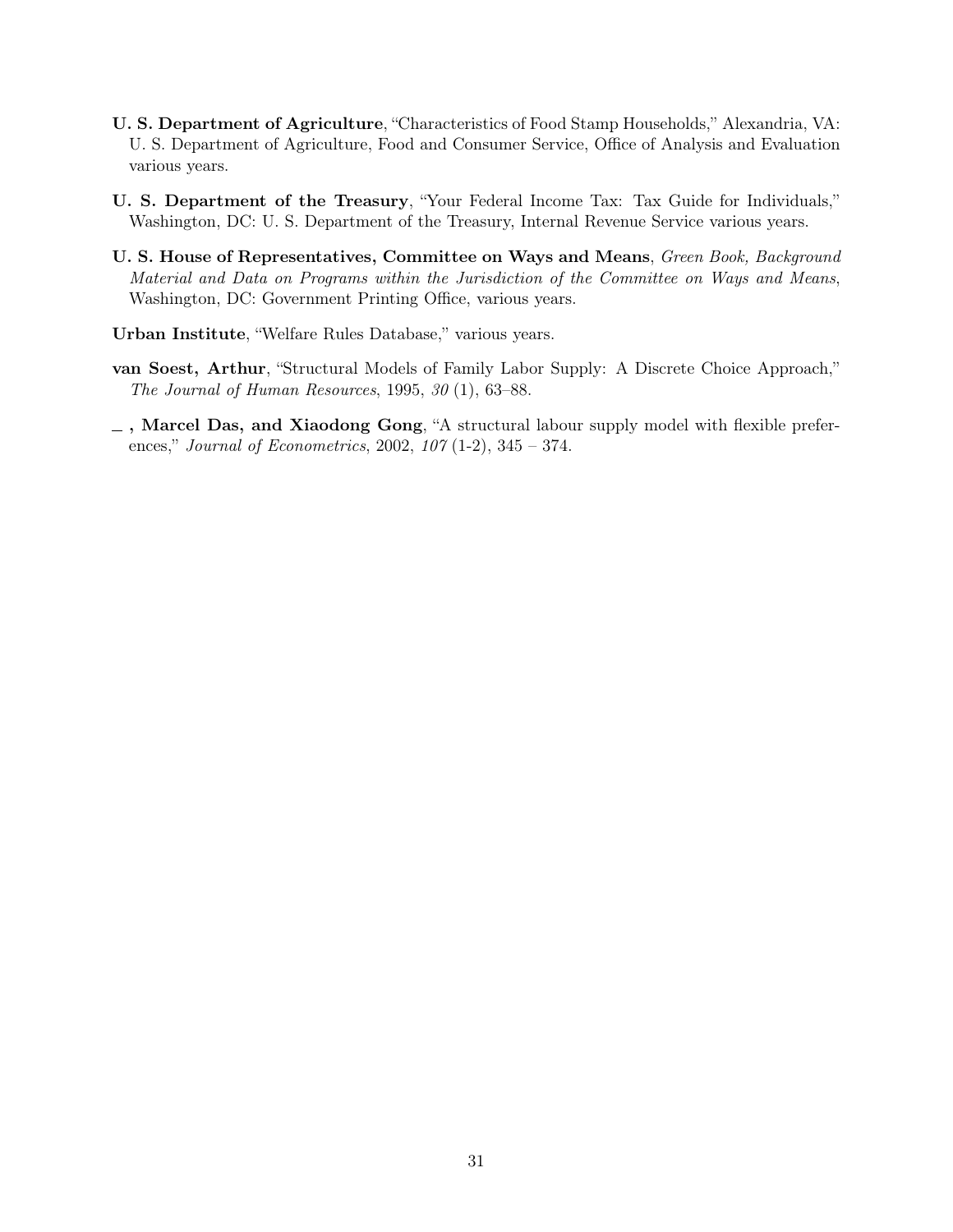## Appendix: Welfare Benefit and Tax Algorithms

## A AFDC

The well-known formula of the AFDC monthly benefits is expressed as:

$$
B_A = \begin{cases} T - \max\{0, \frac{2}{3}(E - 120) - D_C + Y\} & \text{First 4 months} \\ T - \max\{0, E - 120 - D_C + Y\} & \text{After 4 months} \\ T - \max\{0, E - 90 - D_C + Y\} & \text{After 12 months,} \end{cases}
$$

if  $E + Y < 1.85N$ , and  $B_A = 0$  if  $E + Y > 1.85N$  or  $B_A < 0$ , where

- $B_A$ : AFDC benefits
- T: payment standard, which is identical to the maximum benefit in Minnesota and Vermont
- $\bullet~$   $N$  : need standard
- $D_{\mathcal{C}}$ : child-care expense deduction
- $E$ : earned income
- $\bullet$  Y : unearned income.

T and N vary by family size, state and year, and the parameter values are obtained from [U. S.](#page-31-2) [House of Representatives, Committee on Ways and Means](#page-31-2) [\(various years\)](#page-31-2); [Urban Institute](#page-31-3) [\(various](#page-31-3) [years\)](#page-31-3).

When calculating the AFDC benefit amounts and determining the program eligibility, I assume that:

- 1. Earnings are the only source of income. Welfare recipients and applicants in the sample have no unearned income or assets, and there is no income contribution from other household members.  $(Y = 0)$
- 2. Welfare recipients do not claim child care expenses.  $(D<sub>C</sub> = 0)$

### B Food Stamps

The Food Stamps monthly benefits are calculated as follows:

$$
B_F = \max\{M_F, G_F - 0.3I_N\}
$$
  
\n
$$
I_N = \max\{0, 0.8E + Y + B_A - 134 - S\}
$$
  
\n
$$
S = \min\{250, \max[0, R - 0.5 \max(0, 0.8E + Y + B_A - 134)]\},\
$$

where

- $B_F$ : Food Stamp benefits
- $G_F$ : maximum Food Stamp benefit
- $M_F$ : minimum Food Stamp benefit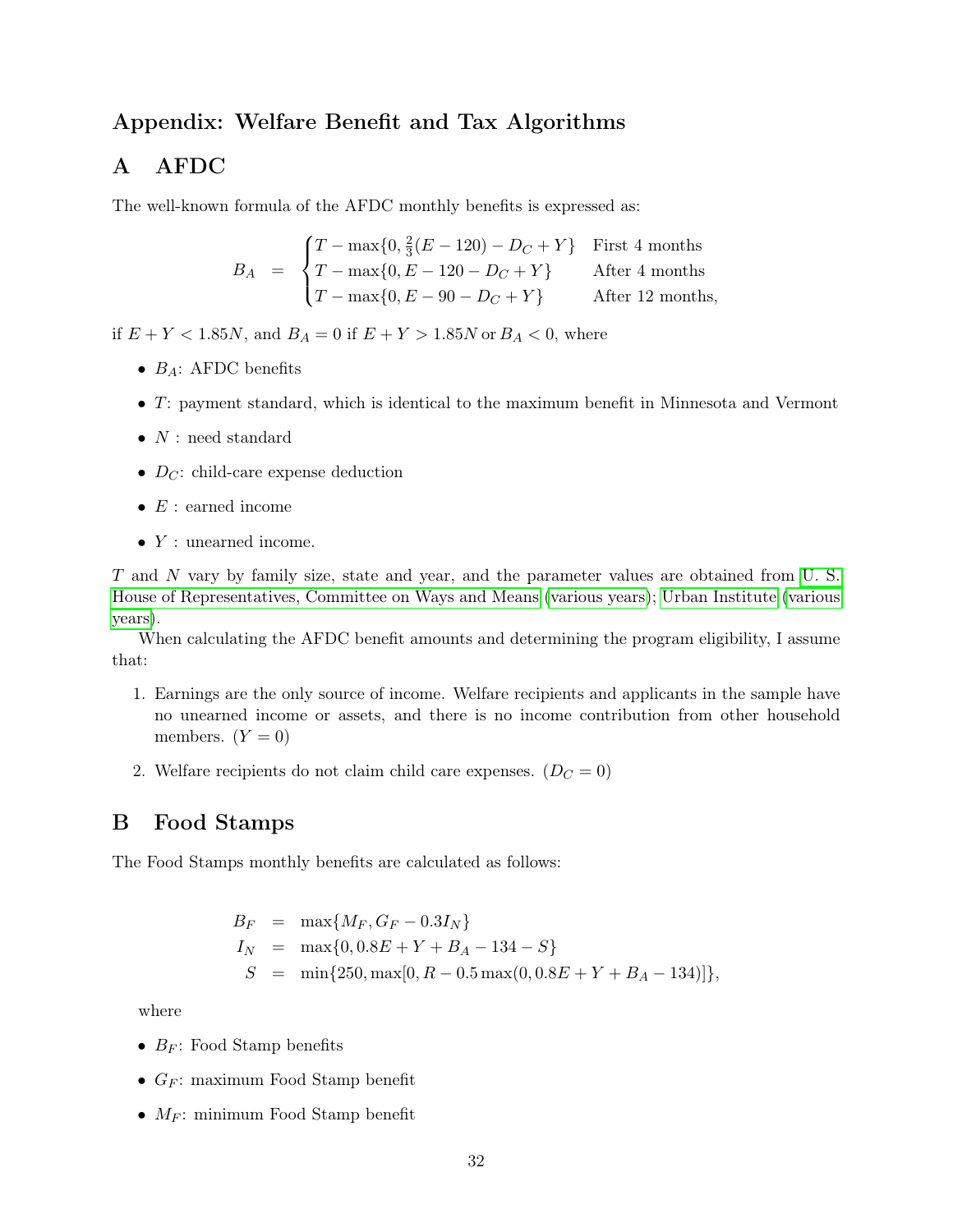- $S$ : shelter expense deduction
- $R$ : rent paid.

 $G_F$  and  $M_F$  vary by family size and year, but not by state since Food Stamps is a federal program. The Food Stamp parameter values come from [U. S. House of Representatives, Committee on Ways](#page-31-2) [and Means](#page-31-2) [\(various years\)](#page-31-2); [U. S. Department of Agriculture](#page-31-4) [\(various years\)](#page-31-4).

## C MFIP

The formula for the MFIP monthly benefits is:

$$
B_M = \min\{1.2G_M - 0.62E, G_M\},\
$$

where

- $B_M$ : MFIP benefits
- $G_M$ : maximum MFIP benefit
- $E:$  earned income.

The 38% earnings disregard is applied up to around 140% of the poverty line.  $G_M$  varies with family size and year, and the parameter values are from [U. S. House of Representatives, Committee](#page-31-2) [on Ways and Means](#page-31-2) [\(various years\)](#page-31-2); [Miller et al.](#page-30-12) [\(2000\)](#page-30-12); [Urban Institute](#page-31-3) [\(various years\)](#page-31-3).

## D WRP

We calculate the WRP monthly benefits as follows:

 $B_W = T - \max\{0.75(E - 150) - D_C + Y, 0\}$  if  $E + Y < 1.85N$ 

- $B_W$ : WRP benefits
- T: payment standard, which is identical to the maximum benefit
- $N$ : need standard
- $D_{\mathcal{C}}$ : child-care expense deduction
- $E$  : earned income
- Y : unearned income.

T and N vary by family size and year, and the parameter values are obtained from [U. S. House](#page-31-2) [of Representatives, Committee on Ways and Means](#page-31-2) [\(various years\)](#page-31-2); [Scrivener et al.](#page-30-13) [\(2002\)](#page-30-13); [Urban](#page-31-3) [Institute](#page-31-3) [\(various years\)](#page-31-3). When calculating the WRP benefit amounts and determining the program eligibility, I assume  $Y = 0$  and  $D<sub>C</sub> = 0$ .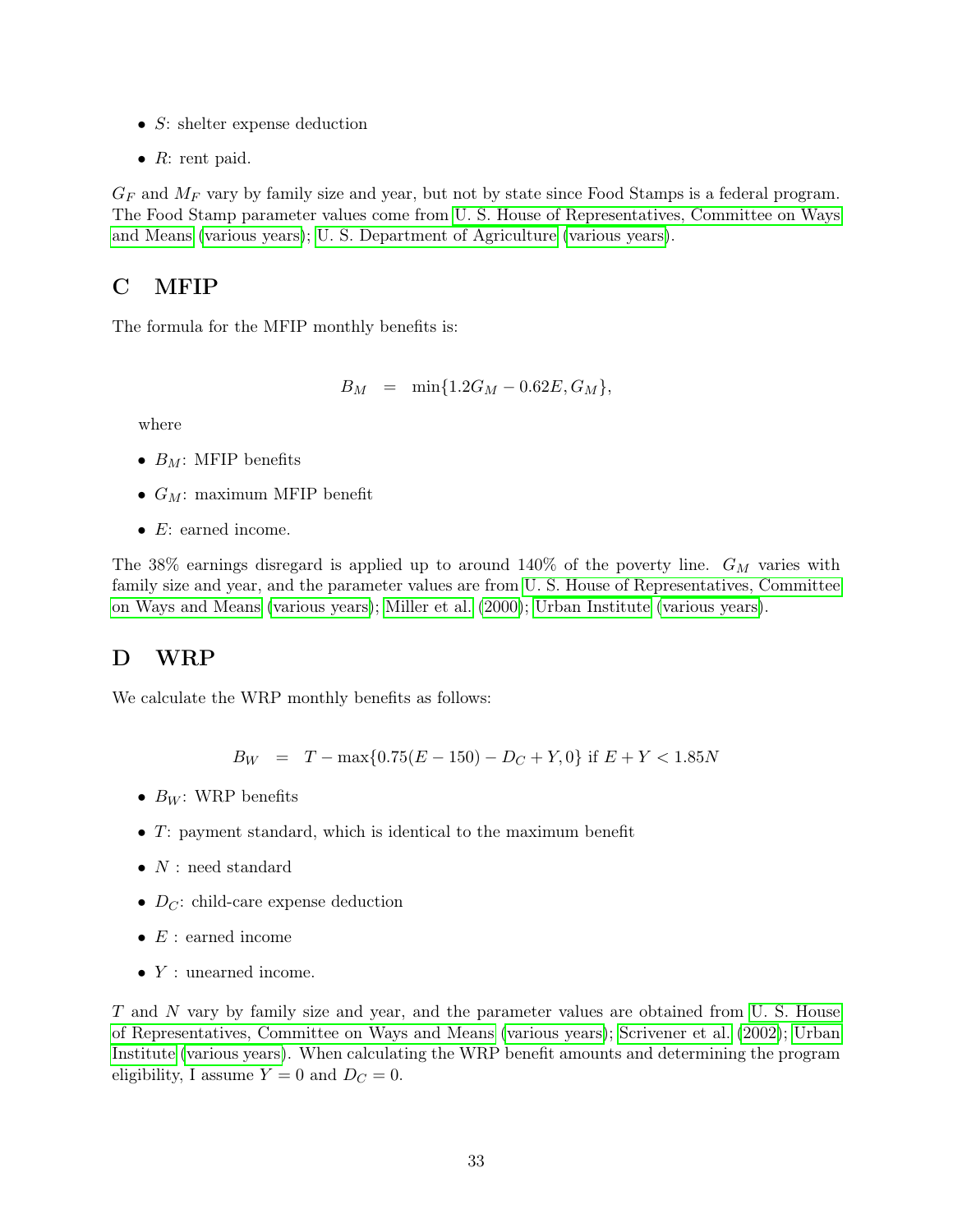# E Federal Income Taxes and EITCs

The federal income tax rate schedules and EITC rules are obtained from [U. S. Department of the](#page-31-5) [Treasury](#page-31-5) [\(various years\)](#page-31-5).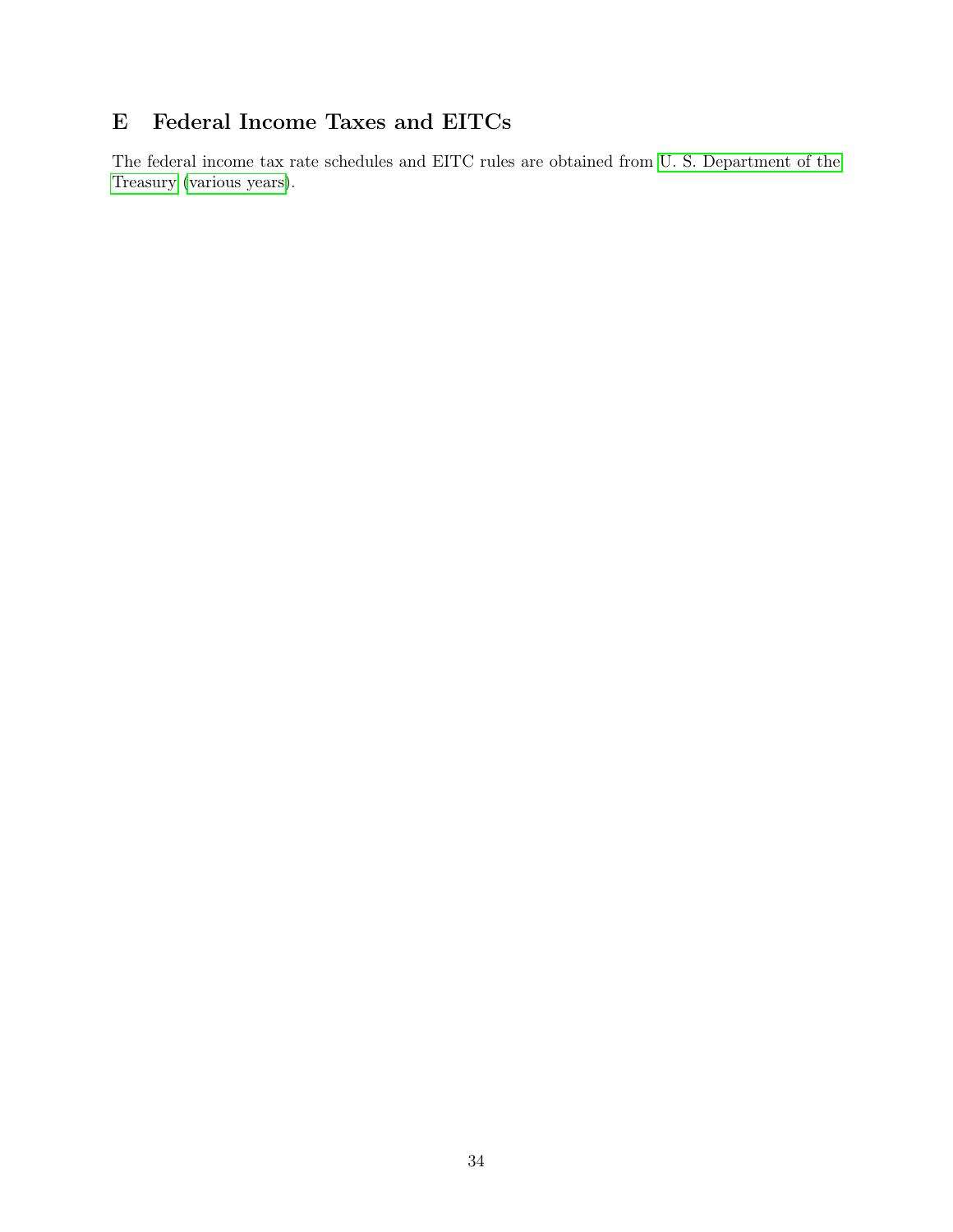<span id="page-35-0"></span>





Sources: U. S. Department of the Treasury (various years); U. S. Department of Agriculture (various years); U. S. House of Representatives, Committee Sources: U. S. [Department](#page-31-5) of the Treasury ([various](#page-31-5) years); U. S. Department of [Agriculture](#page-31-4) ([various](#page-31-4) years); U. S. House of [Representatives,](#page-31-2) Committee on Ways and Means (various years); Urban Institute (various years); Miller et al. (2000); Scrivener et al. (2002) on [Ways](#page-31-2) and Means [\(various](#page-31-2) years); Urban [Institute](#page-31-3) [\(various](#page-31-3) years); [Miller](#page-30-12) et al. [\(2000\)](#page-30-12); [Scrivener](#page-30-13) et al. [\(2002\)](#page-30-13)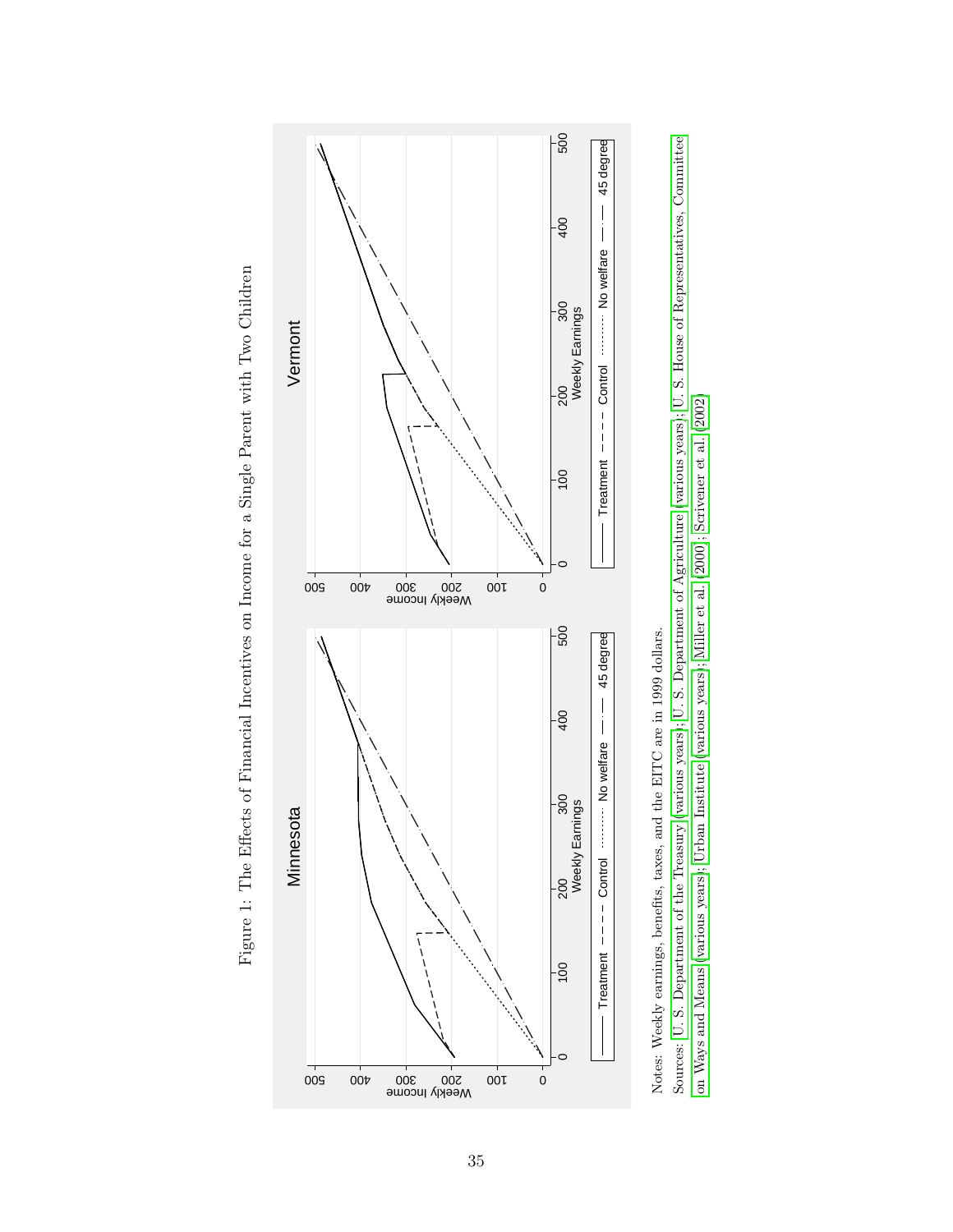<span id="page-36-0"></span>

Figure 2: Biases in Predicted Treatment Effects and Within-sample Predictions

Notes: The percentage biased are all in absolute values. Within-sample prediction biases are calculated based on the results in Table [5.](#page-42-0) Treatment effect prediction biases are calculated based on the results in Table [7](#page-44-0) and Table [8.](#page-45-0)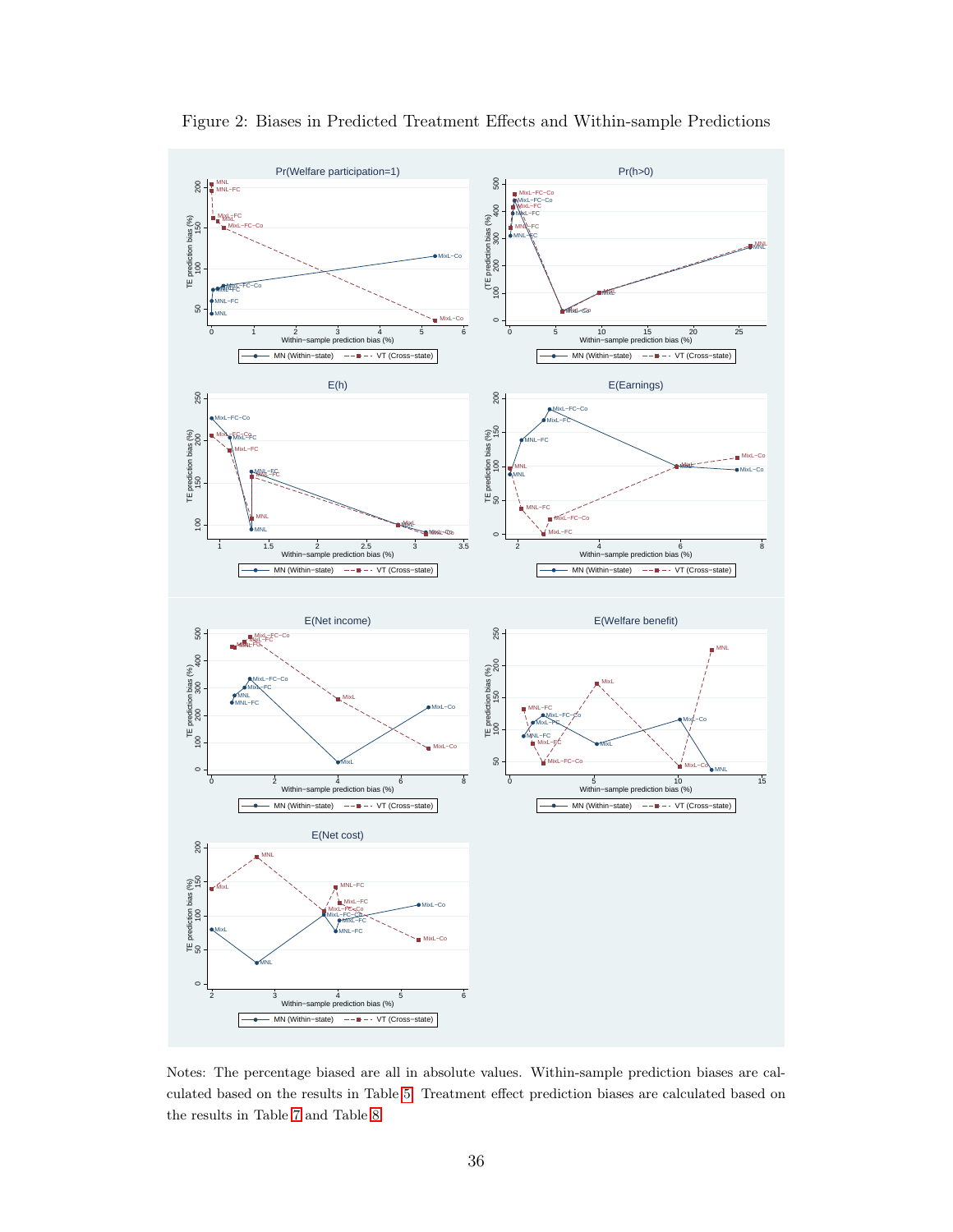Table 1: Welfare Benefit Formula

<span id="page-37-0"></span>

| Minnesota treatment group                                                         | Minnesota/Vermont control group                                                                                                     | Vermont treatment group              |
|-----------------------------------------------------------------------------------|-------------------------------------------------------------------------------------------------------------------------------------|--------------------------------------|
| <b>MFIP</b><br>$B_M = \min(1.2G_M - 0.62E, G_M)$<br>Food Stamp integrated to MFIP | AFDC<br>$B_A = G_A - \frac{2}{3}(E - \$120)$ if Months 1-4<br>$G_A - (E - $120)$ if Months 5-12<br>$G_A - (E - $90)$ if Months > 12 | WRP<br>$B_W = G_W - .75(E - $150)$   |
|                                                                                   | Food Stamps<br>$B_F = G_F - 0.3(0.8E + B_A - $134 - S)$                                                                             | Food Stamps<br>same as control group |

Notes: Monthly benefits. B: benefits, G: maximum benefit, E : earned income, S: shelter expense deduction. The subscripts  $M$ ,  $A$ ,  $F$ , and  $W$  stand for MFIP, AFDC, Food Stamps, and WRP, respectively. Note that  $G_A$ varies by state. See Appendix for further details.

Sources: [U. S. Department of the Treasury](#page-31-5) [\(various years\)](#page-31-5); [U. S. Department of Agriculture](#page-31-4) [\(various years\)](#page-31-4); [U.](#page-31-2) [S. House of Representatives, Committee on Ways and Means](#page-31-2) [\(various years\)](#page-31-2); [Urban Institute](#page-31-3) [\(various years\)](#page-31-3); [Miller et al.](#page-30-12) [\(2000\)](#page-30-12); [Scrivener et al.](#page-30-13) [\(2002\)](#page-30-13)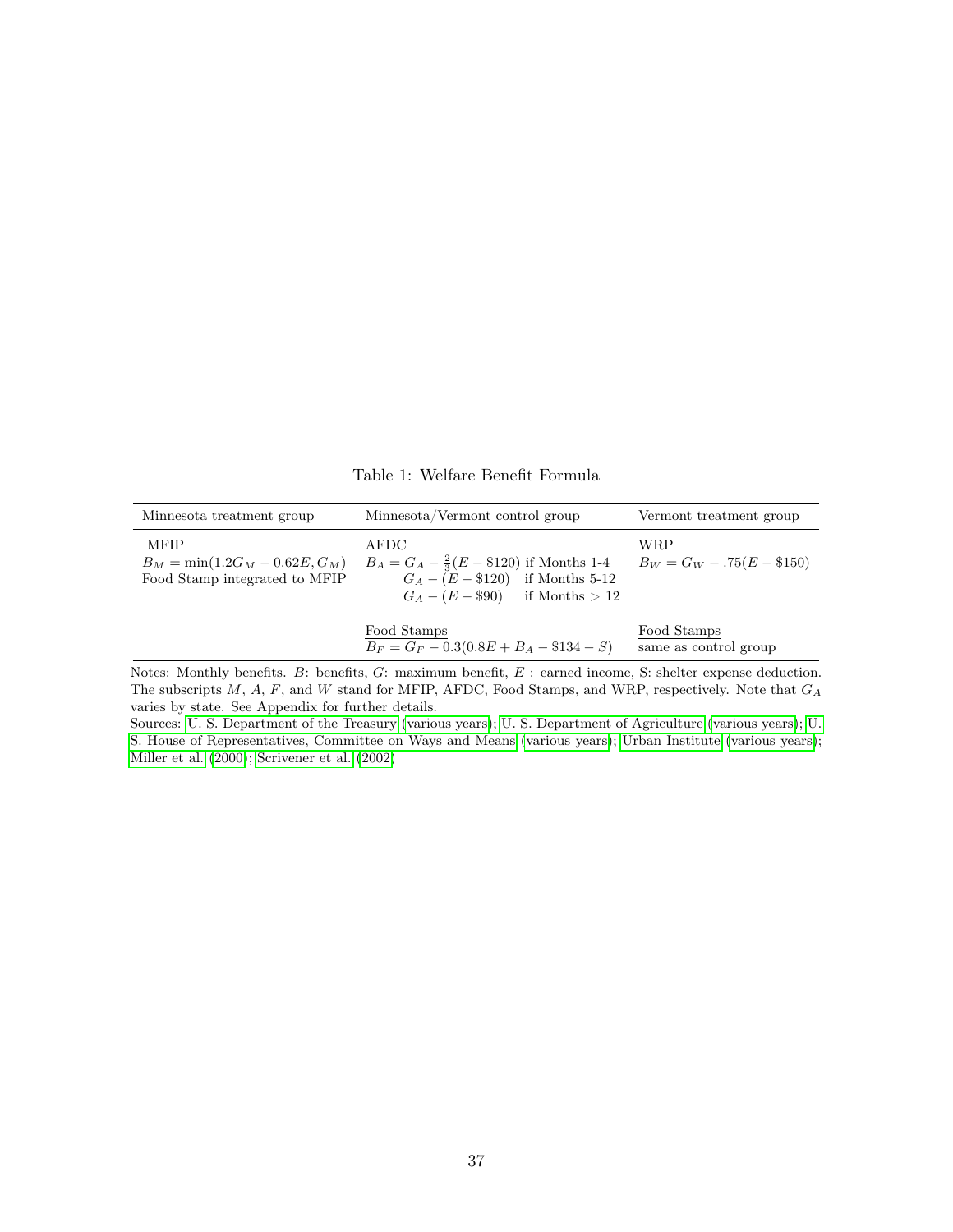| İ<br>I<br>į<br>)<br> <br>ŀ                                                                                                                                    |
|---------------------------------------------------------------------------------------------------------------------------------------------------------------|
| -<br>-<br>-                                                                                                                                                   |
| $C - T$<br>I<br>֖֖֖֖֖֖֖֖֖֖֖֖ׅ֖ׅ֖֖֖֖֖֖֧֪֪֪֪֪֪֪֪֪֪֪֪֪֪֪֪֪֪֪֪֪֪֪֪֪֪֪֪֪֪֪֪֪֪֚֚֚֚֚֚֚֚֚֚֚֚֚֚֚֚֚֚֚֚֚֚֚֚֚֬֝֓֞<br>İ                                                    |
| ś<br>ś<br>ׇ֚֓<br>֖֖֖֧ׅ֖ׅ֖֧ׅ֖֧֖֧ׅ֖֧ׅ֧ׅ֪֪֪֧֪֪ׅ֧֪֪֪֪֪֪֧֚֚֚֚֚֚֚֚֚֚֚֚֚֚֚֚֚֚֚֚֚֚֚֚֚֚֚֚֚֚֚֚֡֝֝֝֓֞֝֬֝֬֞֝<br>ׇ֚<br>֖֖֖֧֖֧ׅ֧ׅ֖֧֚֚֚֚֚֚֚֚֚֚֚֚֚֚֚֚֚֚֚֚֚֚֚֚֚֚֚֡֝֝֝֬֝֓֬<br>ľ |
| $\sim$ $\sim$ $\sim$ $\sim$<br>Ì<br>I<br>١<br>ĺ                                                                                                               |
| ;<br>;                                                                                                                                                        |
| $\frac{1}{2}$<br>į                                                                                                                                            |

<span id="page-38-0"></span>

|                                                                                                                                                                                                                                              |                |                | Minnesota Sample |                |                      |                |                                                                                                                     |                |                | Vermont Sample |                |                      |                |
|----------------------------------------------------------------------------------------------------------------------------------------------------------------------------------------------------------------------------------------------|----------------|----------------|------------------|----------------|----------------------|----------------|---------------------------------------------------------------------------------------------------------------------|----------------|----------------|----------------|----------------|----------------------|----------------|
|                                                                                                                                                                                                                                              | MFIP           |                | AFDC             |                | MFIP-AFDC            |                |                                                                                                                     | WRP            |                | AFDC           |                | WRP-AFDC             |                |
| Variables                                                                                                                                                                                                                                    | Mean           | GS             | $Mean$           | GD             | Mean Diff.           | S.E.           |                                                                                                                     | Mean           | G              | Mean           | $\overline{5}$ | Mean Diff.           | Е.<br>S        |
| $20$<br>Age                                                                                                                                                                                                                                  | 0.049          | 0.215          | 0.077            | 0.267          | $-0.028*$            | 0.013          |                                                                                                                     | 0.037          | 0.190          | 0.046          | 0.210          | $-0.009$             | 0.015          |
| Age 20-24                                                                                                                                                                                                                                    | 0.218          | 0.413          | 0.220            | 0.415          | $-0.003$             | 0.023          |                                                                                                                     | 0.224          | 0.417          | 0.196          | 0.397          | 0.028                | 0.030          |
| Age 25-34                                                                                                                                                                                                                                    | 0.507          | 0.500          | 0.497            | 0.500          | $0.011\,$            | 0.028          |                                                                                                                     | 0.427          | 0.495          | 0.473          | 0.500          | $-0.046$             | 0.037          |
| Age 35-44                                                                                                                                                                                                                                    | 0.203          | 0.403          | 0.177            | 0.382          | 0.027                | 0.022          |                                                                                                                     | 0.261          | 0.440          | 0.245          | 0.430          | 0.017                | 0.032          |
| Age $45+$                                                                                                                                                                                                                                    | 0.023          | 0.151          | 0.029            | 0.169          | $-0.006$             | 0.009          |                                                                                                                     | 0.051          | 0.220          | 0.041          | 0.198          | 0.010                | 0.015          |
| Number of children                                                                                                                                                                                                                           | 2.108          | 1.119          | 1.940            | 1.068          | $0.168*$             | 0.061          |                                                                                                                     | 1.965          | 1.093          | 1.935          | 0.996          | 0.031                | 0.077          |
| Have child under age 6                                                                                                                                                                                                                       | 0.712          | 0.453          | 0.720            | 0.449          | $-0.008$             | 0.025          |                                                                                                                     | 0.568          | 0.496          | 0.579          | 0.494          | $-0.011$             | 0.036          |
| No degree                                                                                                                                                                                                                                    | 0.275          | 0.447          | 0.234            | 0.423          | 0.041                | 0.024          |                                                                                                                     | 0.197          | 0.399          | 0.209          | 0.407          | $-0.012$             | 0.030          |
| GED                                                                                                                                                                                                                                          | 0.140          | 0.348          | 0.161            | 0.367          | $-0.020$             | 0.020          |                                                                                                                     | 0.176          | 0.381          | 0.177          | 0.382          | $-0.001$             | 0.028          |
| HS diploma                                                                                                                                                                                                                                   | 0.460          | 0.499          | 0.465            | 0.499          | $-0.004$             | 0.028          |                                                                                                                     | 0.493          | 0.501          | 0.481          | 0.500          | 0.012                | 0.037          |
| Tech/AA/2 yr college                                                                                                                                                                                                                         | 0.095          | 0.294          | 0.118            | 0.323          | $-0.023$             | 0.017          |                                                                                                                     | 0.088          | 0.284          | 0.098          | 0.297          | $-0.010$             | 0.021          |
| 4 yr college                                                                                                                                                                                                                                 | 0.029          | 0.167          | 0.023            | 0.149          | 0.006                | 0.009          |                                                                                                                     | 0.045          | 0.208          | 0.035          | 0.185          | 0.010                | 0.014          |
| Worked FT for 6+ Mons                                                                                                                                                                                                                        | 0.598          | 0.491          | 0.638            | 0.481          | $-0.040$             | 0.027          |                                                                                                                     | 0.688          | 0.464          | 0.592          | 0.492          | $0.096*$             | 0.035          |
| Employed                                                                                                                                                                                                                                     | 0.162          | 0.369          | 0.193            | 0.395          | $-0.031$             | 0.021          |                                                                                                                     | 0.205          | 0.404          | 0.193          | 0.395          | 0.012                | 0.029          |
| Wkly hrs of work 1-14                                                                                                                                                                                                                        | 0.218          | 0.416          | 0.259            | 0.440          | $-0.041$             | 0.058          |                                                                                                                     | 0.241          | 0.430          | 0.265          | 0.444          | $-0.024$             | 0.067          |
| Wkly hrs of work 15-19                                                                                                                                                                                                                       | 0.264          | 0.444          | 0.158            | 0.366          | 0.106                | 0.057          |                                                                                                                     | $0.172\,$      | 0.380          | 0.145          | 0.354          | 0.028                | 0.056          |
| Wkly hrs of work 20-29                                                                                                                                                                                                                       | 0.253          | 0.437          | 0.295            | 0.458          | $-0.042$             | 0.061          |                                                                                                                     | 0.241          | 0.430          | 0.253          | 0.437          | $-0.012$             | 0.067          |
| Wkly hrs of work 30+                                                                                                                                                                                                                         | 0.264          | 0.444          | 0.288            | 0.454          | $-0.023$             | 0.061          |                                                                                                                     | 0.345          | 0.478          | 0.337          | 0.476          | 0.007                | 0.073          |
| Hrly wage \$0-4                                                                                                                                                                                                                              | 0.193          | 0.397          | 0.197            | 0.399          | $-0.004$             | 0.056          |                                                                                                                     | 0.240          | 0.430          | 0.310          | 0.466          | $-0.070$             | 0.074          |
| Hrly wage \$5                                                                                                                                                                                                                                | 0.217          | 0.415          | 0.152            | 0.360          | 0.065                | 0.055          |                                                                                                                     | 0.307          | 0.464          | 0.324          | 0.471          | $-0.017$             | 0.077          |
| Hrly wage \$6                                                                                                                                                                                                                                | 0.181          | 0.387          | 0.288            | 0.454          | $-0.107$             | 0.058          |                                                                                                                     | 0.240          | 0.430          | 0.099          | 0.300          | $0.141*$             | 0.061          |
| Hrly wage \$7                                                                                                                                                                                                                                | 0.241          | 0.430          | 0.159            | 0.367          | 0.082                | 0.057          |                                                                                                                     | 0.053          | 0.226          | 0.211          | 0.411          | $-0.158*$            | 0.055          |
| Hrly wage \$8                                                                                                                                                                                                                                | 0.120          | 0.328          | 0.121            | 0.328          | $-0.001$             | 0.046          |                                                                                                                     | 0.107          | 0.311          | 0.028          | 0.167          | 0.078                | 0.041          |
| Hrly wage \$10-80<br>Hrly wage \$9                                                                                                                                                                                                           | 0.024<br>0.024 | 0.154<br>0.154 | 0.030<br>0.053   | 0.172<br>0.225 | $-0.006$<br>$-0.029$ | 0.023<br>0.026 |                                                                                                                     | 0.040<br>0.013 | 0.115<br>0.197 | 0.028<br>0.000 | 0.000<br>0.167 | $-0.015$<br>0.040    | 0.024<br>0.023 |
|                                                                                                                                                                                                                                              |                |                |                  |                |                      |                |                                                                                                                     |                |                |                |                |                      |                |
| County:                                                                                                                                                                                                                                      |                |                |                  |                |                      |                |                                                                                                                     |                |                |                |                |                      |                |
| Anoka                                                                                                                                                                                                                                        | 0.101          | 0.301          | 0.133            | 0.340          | $-0.032$             | 0.018          | Barre                                                                                                               | 0.149          | 0.357          | 0.152          | 0.360          | $-0.003$             | 0.026          |
| Dakota                                                                                                                                                                                                                                       | 0.144          | 0.351          | 0.159            | 0.366          | $-0.015$             | 0.020          | Burlington                                                                                                          | 0.323          | 0.468          | 0.312          | 0.464          | 0.010                | 0.034          |
| Hennepin                                                                                                                                                                                                                                     | 0.755          | 0.430          | 0.708            | 0.455          | 0.048                | 0.025          | Newport                                                                                                             | 0.101          | 0.302          | 0.082          | 0.274          | 0.020                | 0.021          |
|                                                                                                                                                                                                                                              |                |                |                  |                |                      |                | Rutland                                                                                                             | 0.176          | 0.381          | 0.201          | 0.401          | $-0.025$             | 0.029          |
|                                                                                                                                                                                                                                              |                |                |                  |                |                      |                | St. Albans<br>Springfield                                                                                           | 0.149<br>0.101 | 0.302<br>0.357 | 0.103<br>0.149 | 0.305<br>0.357 | $-0.000$<br>$-0.002$ | 0.022<br>0.026 |
|                                                                                                                                                                                                                                              |                |                |                  |                |                      |                |                                                                                                                     |                |                |                |                |                      |                |
| Number of Obs                                                                                                                                                                                                                                | 556            |                | 753              |                |                      |                |                                                                                                                     | 375            |                | 368            |                |                      |                |
| Notes: Summary statistics are from the baseline surveys. *                                                                                                                                                                                   |                |                |                  |                |                      |                | indicates statistical significance at the 5 percent level. The Minnesota (Vermont) sample includes 139 (83) control |                |                |                |                |                      |                |
| observations and 87 (87) treatment observations with non-missing hours of work. The information on hourly wages was available from 132 (71) control group observations and 83<br>(75) treatment group observation in the Minnesota (Vermont) |                |                |                  | sample.        |                      |                |                                                                                                                     |                |                |                |                |                      |                |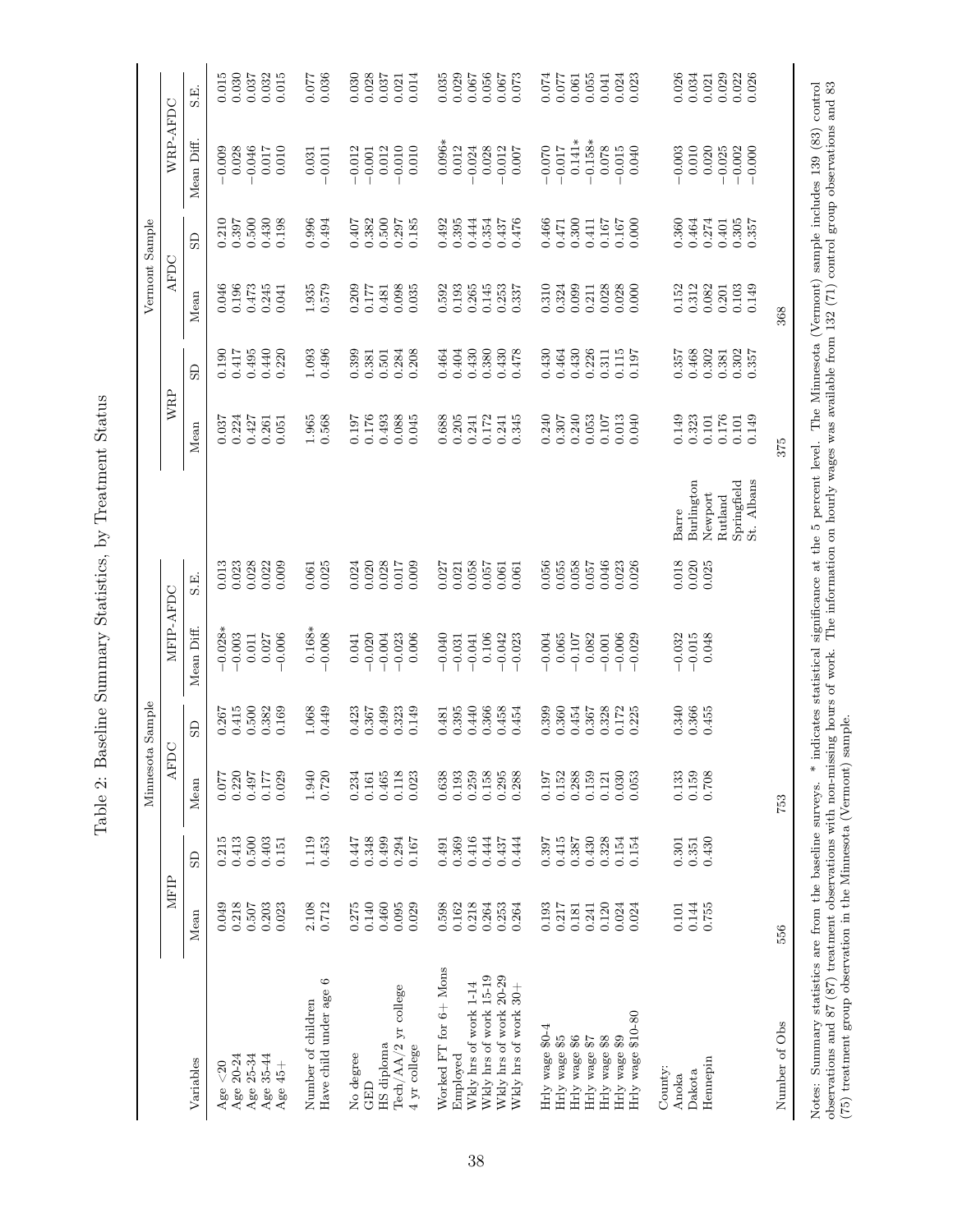<span id="page-39-0"></span>

|                                       | (1)                  | (2)        | (3)       | (4)        | (5)         | (6)          |
|---------------------------------------|----------------------|------------|-----------|------------|-------------|--------------|
|                                       | $\operatorname{MNL}$ | $MNL-FC$   | MixL      | $MixL-FC$  | $MixL-Corr$ | MixL-FC-Corr |
| $\mbox{Consumption}/100$              | $1.087**$            | $0.818**$  | 1.355     | $0.722**$  | $-3.082**$  | $0.772**$    |
|                                       | (0.142)              | (0.139)    | (1.031)   | (0.177)    | (1.154)     | (0.240)      |
| $(Consumption/100)^2$                 | $0.055**$            | 0.019      | $-0.242$  | 0.012      | $-0.721**$  | 0.016        |
|                                       | (0.019)              | (0.012)    | (0.399)   | (0.012)    | (0.336)     | (0.016)      |
| Hours of work/ $10$                   |                      |            |           |            |             |              |
| Age 20-24                             | $-0.002$             | $-0.000$   | $-2.031$  | 0.003      | 1.347       | 0.002        |
|                                       | (0.082)              | (0.081)    | (9.398)   | (0.098)    | (1.401)     | (0.102)      |
| Age 25-34                             | 0.011                | 0.018      | 1.055     | 0.002      | 1.287       | $-0.005$     |
|                                       | (0.080)              | (0.079)    | (10.501)  | (0.096)    | (1.343)     | (0.100)      |
| Age $35-44$                           | 0.068                | 0.075      | 2.124     | 0.076      | 3.076*      | 0.069        |
|                                       | (0.093)              | (0.093)    | (15.313)  | (0.111)    | (1.816)     | (0.116)      |
| Age $45+$                             | $-0.141$             | $-0.113$   | $-15.913$ | $-0.183$   | $-4.298$    | $-0.206$     |
|                                       | (0.148)              | (0.140)    | (18.372)  | (0.172)    | (2.668)     | (0.172)      |
| $\operatorname{GED}$                  | 0.058                | 0.024      | 5.652     | 0.022      | 2.201       | 0.014        |
|                                       | (0.077)              | (0.083)    | (13.035)  | (0.084)    | (1.588)     | (0.088)      |
| HS diploma                            | 0.072                | 0.013      | 8.830     | 0.013      | $4.168**$   | $-0.000$     |
|                                       | (0.063)              | (0.067)    | (7.746)   | (0.068)    | (1.502)     | (0.074)      |
| $\text{Techn}/\text{AA}/2$ yr college | 0.126                | 0.060      | 13.129    | 0.058      | 5.948**     | 0.038        |
|                                       | (0.082)              | (0.090)    | (8.945)   | (0.091)    | (2.369)     | (0.099)      |
| 4 yr college                          | 0.237                | 0.280      | 16.621    | 0.292      | 10.346**    | 0.288        |
|                                       | (0.146)              | (0.186)    | (11.364)  | (0.193)    | (5.065)     | (0.199)      |
| Number of children                    | 0.003                | 0.006      | $-1.657$  | 0.005      | $-1.052*$   | 0.008        |
|                                       | (0.023)              | (0.025)    | (7.057)   | (0.025)    | (0.581)     | (0.026)      |
| Have child under age 6                | 0.038                | 0.055      | 0.203     | 0.048      | 1.497       | 0.048        |
|                                       | (0.054)              | (0.058)    | (3.759)   | (0.061)    | (1.622)     | (0.063)      |
| Constant                              | $-0.792**$           | $1.271**$  | 9.554     | $1.395**$  | $7.216**$   | $1.424**$    |
|                                       | (0.162)              | (0.270)    | (23.319)  | (0.308)    | (2.661)     | (0.302)      |
| (Hours of work/10) <sup>2</sup>       | $0.113**$            | $-0.264**$ | $-4.018$  | $-0.280**$ | $-3.397**$  | $-0.281**$   |
|                                       | (0.022)              | (0.038)    | (5.449)   | (0.041)    | (0.942)     | (0.041)      |
| (Consumption/100)                     | $-0.248**$           | $-0.116**$ | $-0.109$  | $-0.099**$ | 1.598**     | $-0.109**$   |
| $\times$ (Hours of work/10)           | (0.039)              | (0.034)    | (0.408)   | (0.036)    | (0.635)     | (0.048)      |
| Welfare participation                 |                      |            |           |            |             |              |
| <b>GED</b>                            | $-0.349$             | $-0.438$   | $-0.481$  | $-0.908$   | $-2.198**$  | $-1.177$     |
|                                       | (0.301)              | (0.338)    | (0.434)   | (0.846)    | (1.098)     | (0.975)      |
| HS diploma                            | $-0.675**$           | $-0.876**$ | $-0.960*$ | $-1.662$   | $-3.332**$  | $-2.219$     |
|                                       | (0.240)              | (0.267)    | (0.579)   | (1.241)    | (1.017)     | (1.502)      |
| $\text{Techn}/\text{AA}/2$ yr college | $-0.937**$           | $-1.192**$ | $-1.379$  | $-2.304$   | $-5.407**$  | $-3.113$     |
|                                       | (0.385)              | (0.417)    | (0.928)   | (1.807)    | (1.778)     | (2.184)      |
| 4 yr college                          | $-0.319$             | $-0.189$   | 0.060     | $-1.130$   | $-7.009**$  | $-1.778$     |
|                                       | (0.798)              | (0.917)    | (1.254)   | (1.936)    | (3.501)     | (2.415)      |
| Number of children                    | $-0.267**$           | $-0.122$   | 0.037     | $-0.002$   | $2.449**$   | 0.040        |
|                                       | (0.097)              | (0.108)    | (0.525)   | (0.228)    | (0.787)     | (0.265)      |
| Have child under age 6                | 0.186                | 0.259      | 0.333     | 0.325      | 0.139       | 0.460        |
|                                       | (0.220)              | (0.239)    | (0.343)   | (0.372)    | (0.836)     | (0.519)      |
| Constant                              | $-0.498$             | $-0.201$   | $-0.532$  | $-0.347$   | $-0.088$    | $-0.578$     |
|                                       | (0.337)              | (0.380)    | (0.980)   | (0.622)    | (1.281)     | (0.877)      |

Table 3: Results from Estimating Models of Labor Supply and Welfare Participation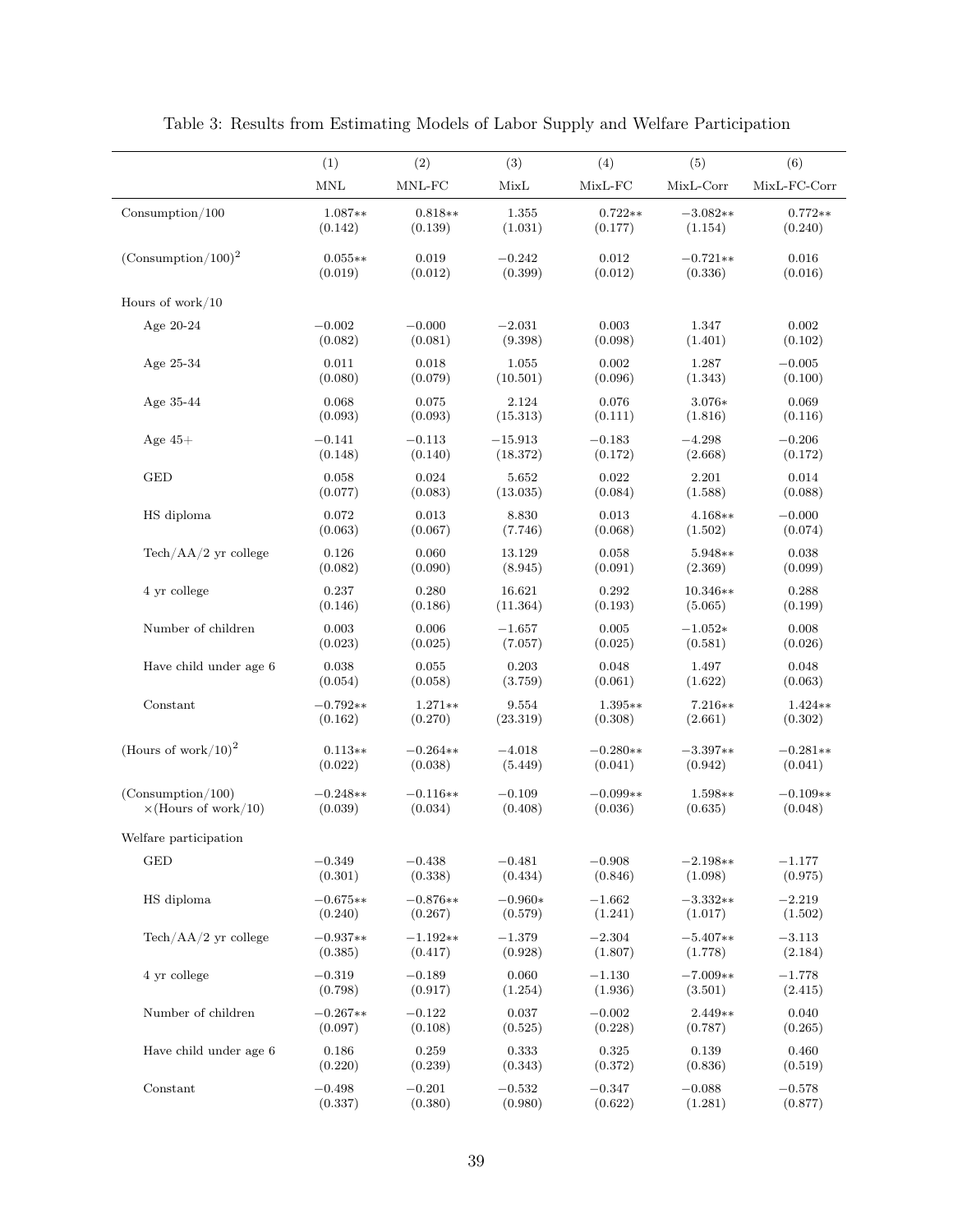| Fixed costs of work/100         |                    | $6.776**$<br>(1.444) |                    | $7.567**$<br>(2.174) |                       | $7.305**$<br>(2.372) |
|---------------------------------|--------------------|----------------------|--------------------|----------------------|-----------------------|----------------------|
| Unobserved heterogeneity        |                    |                      |                    |                      |                       |                      |
| $\sigma_h$                      |                    |                      | 23.677<br>(30.683) | 0.002<br>(0.154)     | $14.918**$<br>(4.234) | 0.106<br>(0.172)     |
| $\sigma_p$                      |                    |                      | 0.551<br>(2.693)   | 2.253<br>(2.229)     | $8.587**$<br>(2.387)  | 3.449<br>(2.582)     |
| $\sigma_{hp}$                   |                    |                      |                    |                      | $-0.999**$<br>(0.004) | 0.612<br>(0.242)     |
| Log Likelihood<br>Number of Obs | $-1654.123$<br>753 | $-1427.935$<br>753   | $-1562.126$<br>753 | $-1427.085$<br>753   | $-1558.802$<br>753    | $-1426.612$<br>753   |

Notes: Estimation based on data from the Minnesota control group. Number of individuals\*Number of available choice alternatives = 8,538. Each individual faces up to 18 choice alternatives. Standard errors in parenthesis. \*  $p < 0.10,$  \*\*  $p < 0.05$ .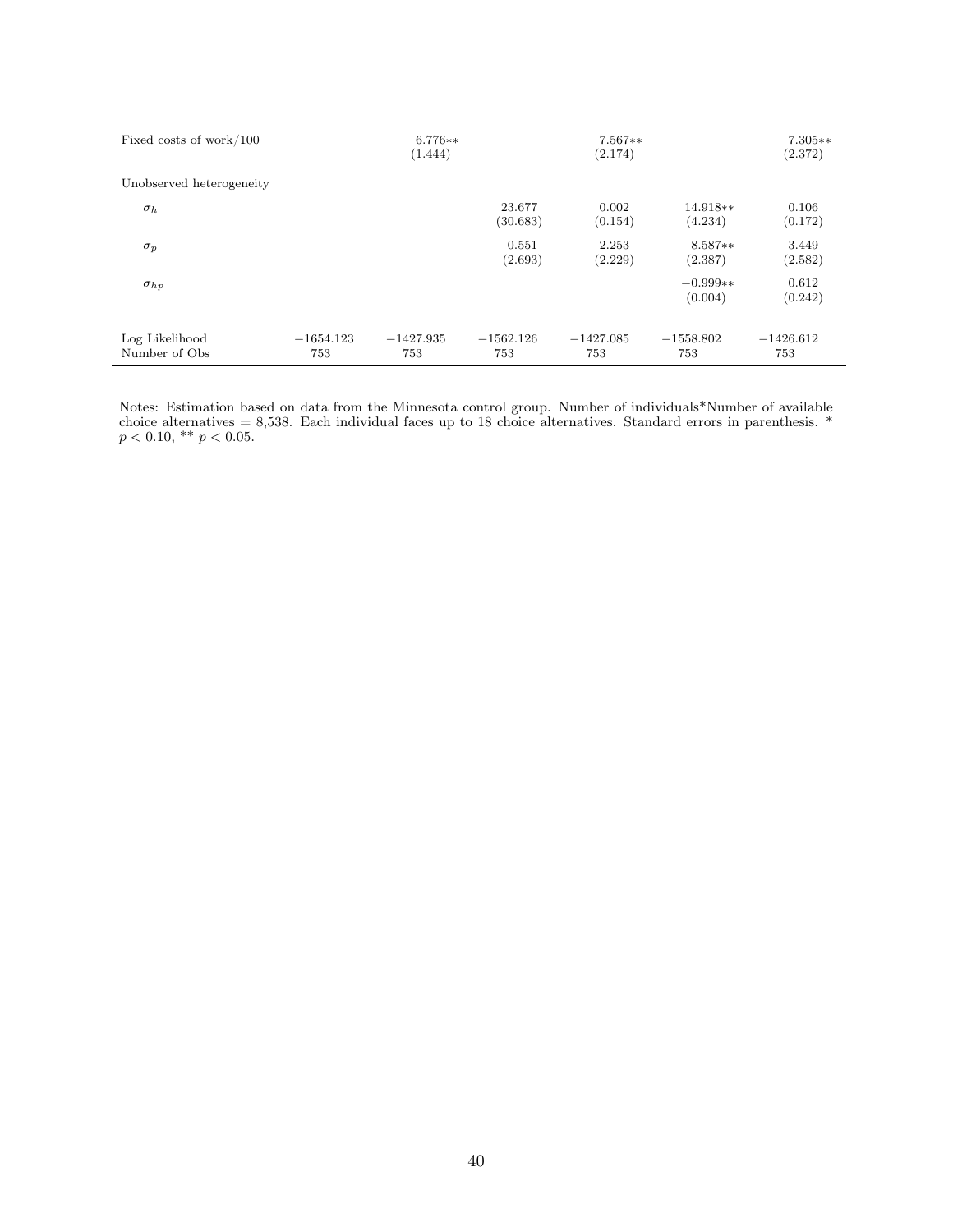|                  |        |        |            |             | Predictions   |               |                     |
|------------------|--------|--------|------------|-------------|---------------|---------------|---------------------|
|                  | Actual | MNL    | MNL-<br>FC | <b>MixL</b> | $MixL-$<br>FC | $MixL-$<br>Co | $MixL -$<br>$FC-CO$ |
| $h=0, p=0$       | 0.130  | 0.068  | 0.125      | 0.109       | 0.126         | 0.137         | 0.127               |
| $h=0, p=1$       | 0.271  | 0.176  | 0.276      | 0.234       | 0.273         | 0.229         | 0.271               |
| $h=10-20, p=0$   | 0.078  | 0.267  | 0.086      | 0.209       | 0.084         | 0.192         | 0.084               |
| $h=10-20, p=1$   | 0.027  | 0.124  | 0.022      | 0.066       | 0.024         | 0.055         | 0.025               |
| $h=30-50, p=0$   | 0.461  | 0.283  | 0.451      | 0.289       | 0.453         | 0.289         | 0.453               |
| $h=30-50, p=1$   | 0.005  | 0.002  | 0.005      | 0.003       | 0.005         | 0.002         | 0.006               |
| $h=60-80, p=0$   | 0.028  | 0.080  | 0.035      | 0.091       | 0.034         | 0.095         | 0.034               |
| $h=60-80, p=1$   | 0.000  | 0.000  | 0.000      | 0.000       | 0.000         | 0.000         | 0.000               |
| Pearson $\chi^2$ |        | 353.15 | 2.90       | 198.60      | 1.70          | 184.46        | 1.65                |

<span id="page-41-0"></span>Table 4: Actual and Predicted Probabilities for the Minnesota AFDC Sample

Notes: Actual sample fractions and mean predicted probabilities. Predictions based on the parameter estimates reported in Table [3.](#page-39-0) Number of observations=753.  $\chi^2(0.05, 7) = 14.07$ .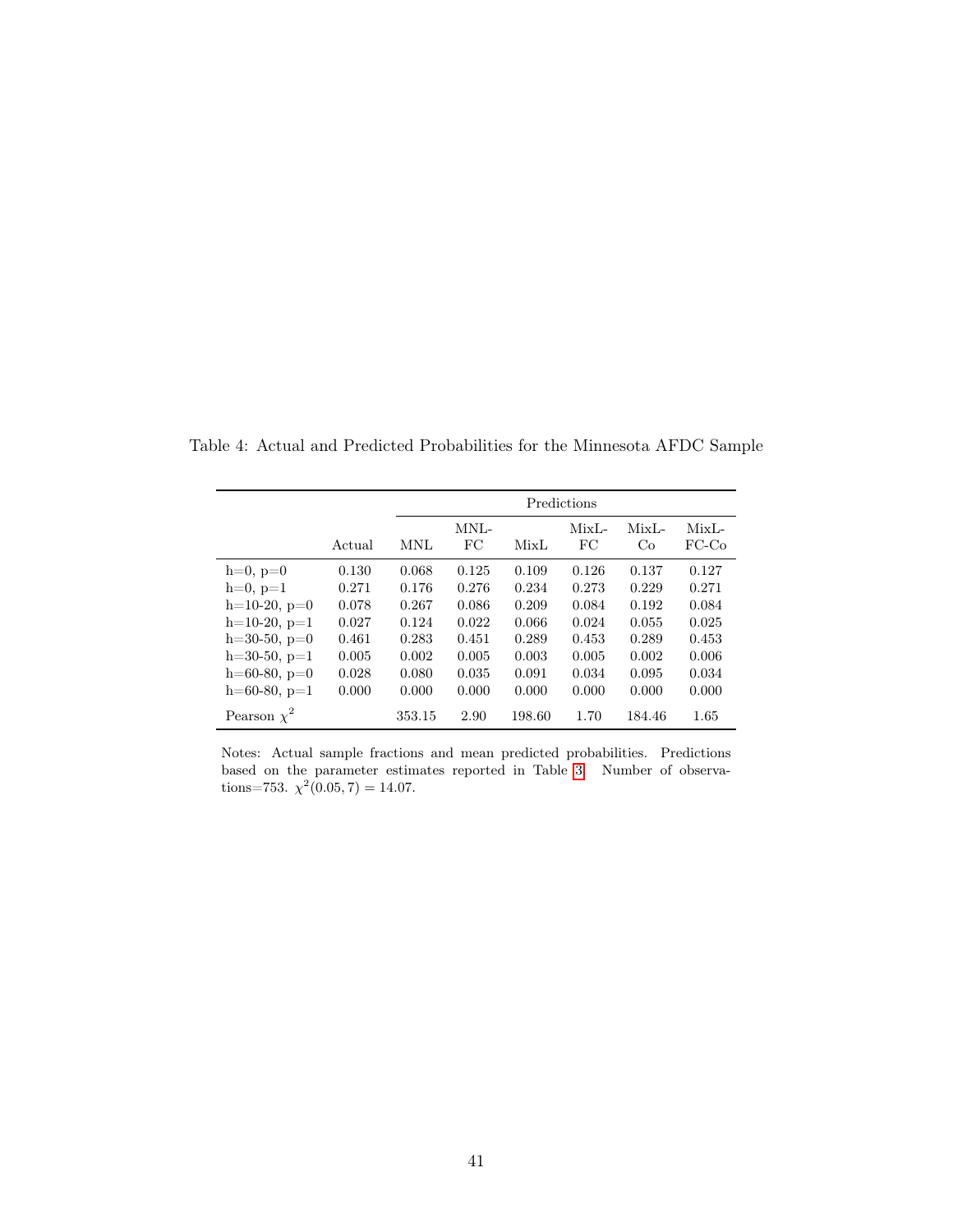<span id="page-42-0"></span>

|                                |                  |                            |                                                 |                  | Predictions      |                  |              |
|--------------------------------|------------------|----------------------------|-------------------------------------------------|------------------|------------------|------------------|--------------|
|                                | Actual           | $\mbox{M}\mbox{N}\mbox{L}$ | MNL-FC                                          | MixL             | MixL-FC          | $MixL-Co$        | $MixL-FC-Co$ |
|                                |                  |                            |                                                 |                  |                  |                  |              |
|                                |                  |                            | Panel A: Labor Supply and Welfare Participation |                  |                  |                  |              |
| All Sample                     |                  |                            |                                                 |                  |                  |                  |              |
| $Pr(p=1)$                      | 30.28            | 30.28                      | 30.28                                           | 30.24            | 30.29            | 28.67            | 30.19        |
| Pr(h>0)                        | 59.89            | 75.58                      | 59.93                                           | 65.70            | 60.08            | 63.34            | 60.19        |
| E(h)                           | 21.96            | 21.67                      | 21.67                                           | 21.34            | 21.72            | 21.28            | 21.76        |
| E(h h>0)                       | 36.67            | 28.41                      | 36.01                                           | 32.11            | 35.99            | 33.37            | 35.99        |
| On Welfare                     |                  |                            |                                                 |                  |                  |                  |              |
|                                |                  |                            |                                                 | 21.68            |                  |                  | 8.99         |
| $Pr(h>0 p=1)$                  | 10.53            | 40.31                      | 7.56                                            |                  | 8.57             | 17.35<br>2.25    |              |
| $E(h p=1)$                     | 1.61             | 4.59                       | 1.33                                            | 2.66             | 1.52             |                  | 1.64         |
| $E(h p=1, h>0)$                | 15.33            | 10.69                      | 12.24                                           | 11.00            | 12.27            | 11.28            | 12.35        |
| Off Welfare                    |                  |                            |                                                 |                  |                  |                  |              |
| $Pr(h>0 p=0)$                  | 81.33            | 89.64                      | 81.59                                           | 83.93            | 81.52            | 80.80            | 81.47        |
| $E(h p=0)$                     | 30.80            | 28.67                      | 30.15                                           | 29.03            | 30.19            | 28.64            | 30.17        |
| $E(h p=0, h>0)$                | 37.87            | 31.97                      | 36.94                                           | 34.50            | 37.00            | 35.37            | 37.00        |
|                                |                  |                            |                                                 |                  |                  |                  |              |
|                                |                  |                            | Panel B: Earnings and Income                    |                  |                  |                  |              |
|                                |                  |                            |                                                 |                  |                  |                  |              |
| All Sample                     |                  |                            |                                                 |                  |                  |                  |              |
| E(Examples)<br>E(Income)       | 212.14<br>279.01 | 208.31<br>276.99           | 207.70<br>277.22                                | 199.63<br>267.83 | 206.54<br>276.10 | 196.48<br>259.82 | 206.24       |
|                                |                  |                            |                                                 |                  |                  |                  | 275.63       |
| On Welfare                     |                  |                            |                                                 |                  |                  |                  |              |
| $E(Examples p=1)$              | 8.45             | 38.98                      | 8.71                                            | 20.85            | 9.98             | 17.97            | 10.57        |
| $E(Income p=1)$                | 199.95           | 214.09                     | 195.03                                          | 202.64           | 195.79           | 200.43           | 196.15       |
|                                |                  |                            |                                                 |                  |                  |                  |              |
| Off Welfare                    |                  |                            |                                                 |                  |                  |                  |              |
| $E(Examples p=0)$              | 300.61           | 266.21                     | 281.19                                          | 266.92           | 281.44           | 261.43           | 281.29       |
| $E(Income p=0)$                | 313.35           | 289.05                     | 300.84                                          | 285.66           | 300.99           | 276.67           | 300.83       |
|                                |                  |                            |                                                 |                  |                  |                  |              |
|                                |                  |                            | Panel C: Cost-Benefit Outcomes                  |                  |                  |                  |              |
| All Sample                     |                  |                            |                                                 |                  |                  |                  |              |
| E(Welfare benefits)            | 57.01            | 50.17                      | 56.55                                           | 54.07            | 56.24            | 51.25            | 55.89        |
| $E(Tax$ payments)              | 10.53            | 9.77                       | 9.69                                            | 9.81             | 9.51             | 10.06            | 9.45         |
| E(EITC)                        | 20.39            | 28.28                      | 22.66                                           | 23.95            | 22.84            | 22.15            | 22.96        |
| E(Net costs)                   | 66.87            | 68.68                      | 69.52                                           | 68.20            | 69.56            | 63.34            | 69.40        |
|                                |                  |                            |                                                 |                  |                  |                  |              |
| On Welfare                     |                  |                            |                                                 |                  |                  |                  |              |
| $E(Wellfare benefits   p=1)$   | 188.30           | 160.49                     | 183.06                                          | 174.01           | 182.08           | 175.64           | 181.63       |
| $E(Tax$ payments $ p=1\rangle$ | 0.00             | 0.00                       | 0.00                                            | 0.00             | 0.00             | 0.00             | 0.00         |
| $E(EITC p=1)$                  | 3.21             | 14.62                      | 3.25                                            | 7.79             | 3.73             | 6.81             | 3.95         |
| $E(Net costs p=1)$             | 191.50           | 175.11                     | 186.31                                          | 181.80           | 185.82           | 182.45           | 185.58       |
| Off Welfare                    |                  |                            |                                                 |                  |                  |                  |              |
| $E(Tax$ payments $ p=0\rangle$ | 15.11            | 12.12                      | 12.34                                           | 12.83            | 12.36            | 13.24            | 12.35        |
| $E(EITC p=0)$                  | 27.85            | 34.96                      | 31.99                                           | 31.57            | 31.90            | 28.48            | 31.88        |
| $E(Net costs p=0)$             | 12.74            | 22.84                      | 19.66                                           | 18.74            | 19.54            | 15.24            | 19.53        |

| Table 5: Actual and Predicted Outcomes for the Minnesota AFDC Sample |  |  |  |  |
|----------------------------------------------------------------------|--|--|--|--|
|----------------------------------------------------------------------|--|--|--|--|

Notes: Actual and fitted outcomes. Predictions based on the parameter estimates reported in Table [3](#page-39-0). Number of observations=753. Probabilities in percentages. Weekly hours of work. Weekly costs in 1999 dollars. Net  $costs = Welfare benefits - Taxes + EITCs$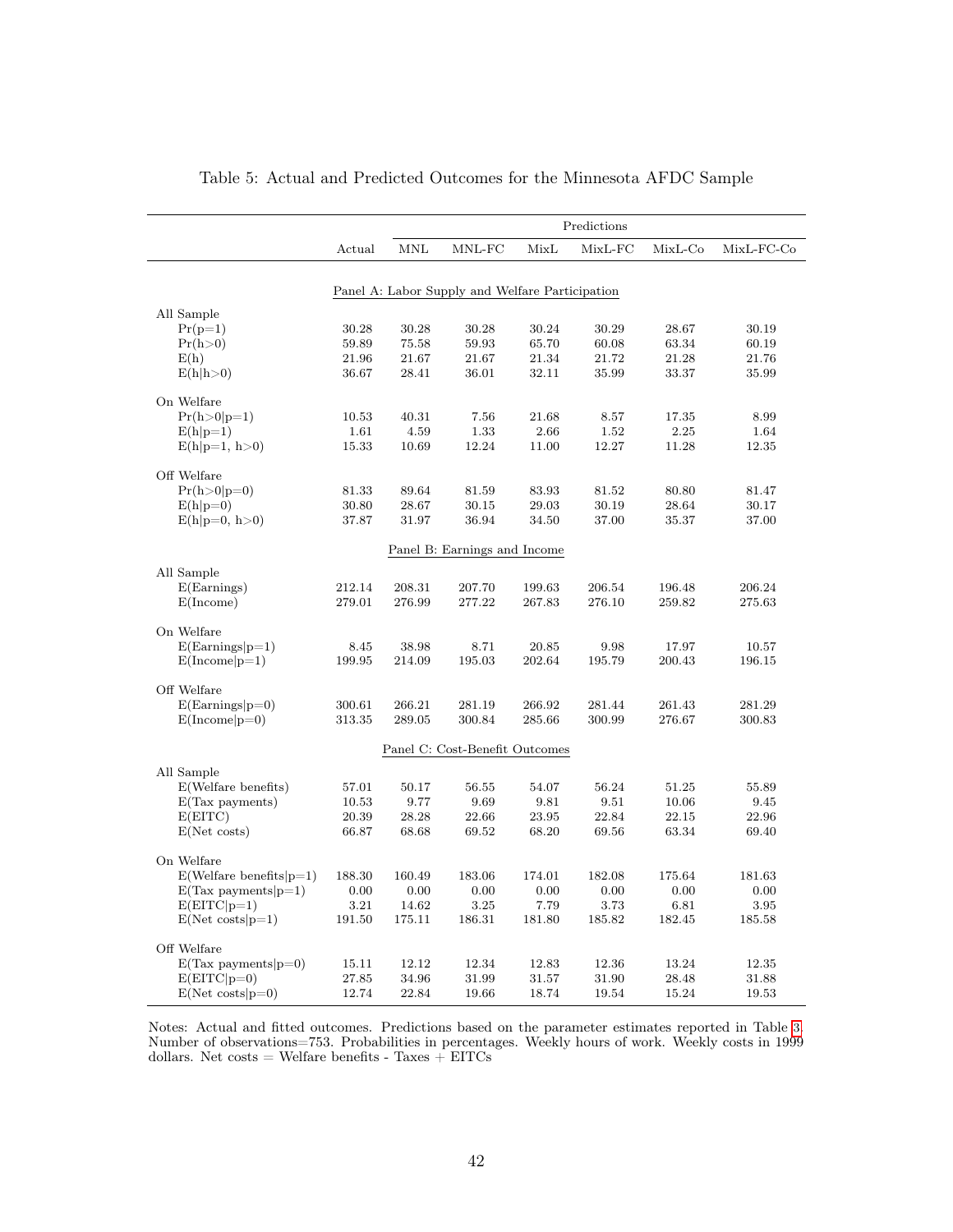<span id="page-43-0"></span>

|                                |        |            |                                                 |        | Predictions |         |            |
|--------------------------------|--------|------------|-------------------------------------------------|--------|-------------|---------|------------|
|                                | Actual | <b>MNL</b> | MNL-FC                                          | MixL   | MixL-FC     | MixL-Co | MixL-FC-Co |
|                                |        |            | Panel A: Labor Supply and Welfare Participation |        |             |         |            |
|                                |        |            |                                                 |        |             |         |            |
| All Sample                     |        |            |                                                 |        |             |         |            |
| $Pr(p=1)$                      | 52.88  | 44.82      | 41.40                                           | 37.28  | 37.93       | 25.95   | 36.62      |
| Pr(h>0)                        | 57.01  | 79.74      | 65.51                                           | 64.93  | 68.37       | 61.20   | 69.96      |
| E(h)                           | 19.62  | 21.37      | 23.05                                           | 21.03  | 24.17       | 20.84   | 24.80      |
| E(h h>0)                       | 34.52  | 26.64      | 35.08                                           | 32.00  | 35.26       | 33.76   | 35.38      |
| On Welfare                     |        |            |                                                 |        |             |         |            |
| $Pr(h>0 p=1)$                  | 40.82  | 67.61      | 40.23                                           | 34.72  | 44.44       | 7.53    | 48.21      |
| $E(h p=1)$                     | 11.45  | 11.55      | 11.70                                           | 7.24   | 13.05       | 1.76    | 14.51      |
| $E(h p=1, h>0)$                | 28.04  | 17.11      | 27.79                                           | 20.44  | 28.03       | 22.78   | 28.72      |
|                                |        |            |                                                 |        |             |         |            |
| Off Welfare                    |        |            |                                                 |        |             |         |            |
| $Pr(h>0 p=0)$                  | 75.19  | 89.40      | 81.57                                           | 82.47  | 81.52       | 79.82   | 81.15      |
| $E(h p=0)$                     | 28.79  | 28.75      | 30.21                                           | 28.74  | 30.25       | 27.30   | 30.05      |
| $E(h p=0, h>0)$                | 38.48  | 32.14      | 37.01                                           | 34.75  | 37.07       | 34.11   | 36.99      |
|                                |        |            | Panel B: Earnings and Income                    |        |             |         |            |
|                                |        |            |                                                 |        |             |         |            |
| All Sample<br>E(Examples)      | 183.88 | 199.32     | 211.82                                          | 190.93 | 220.03      | 186.84  | 224.83     |
| E(Income)                      | 284.35 | 299.29     | 297.43                                          | 273.32 | 299.59      | 250.20  | 300.98     |
|                                |        |            |                                                 |        |             |         |            |
| On Welfare                     |        |            |                                                 |        |             |         |            |
| $E(Examples p=1)$              | 85.81  | 100.27     | 95.04                                           | 59.80  | 106.10      | 16.27   | 117.71     |
| $E(Income p=1)$                | 269.08 | 290.19     | 268.84                                          | 246.56 | 276.96      | 208.01  | 284.66     |
|                                |        |            |                                                 |        |             |         |            |
| Off Welfare                    | 293.93 | 260.98     | 273.85                                          | 257.67 | 274.18      | 242.47  | 272.62     |
| $E(Examples p=0)$              | 301.47 | 285.84     | 297.32                                          | 277.28 | 297.55      | 260.51  | 295.93     |
| $E(Income p=0)$                |        |            |                                                 |        |             |         |            |
|                                |        |            | Panel C: Cost-Benefit Outcomes                  |        |             |         |            |
| All Sample                     |        |            |                                                 |        |             |         |            |
| E(Welfare benefits)            | 86.04  | 75.55      | 65.37                                           | 65.99  | 57.97       | 49.75   | 53.75      |
| $E(Tax$ payments)              | 7.86   | 8.50       | 8.41                                            | 8.71   | 8.48        | 8.91    | 8.54       |
| E(EITC)                        | 22.29  | 32.92      | 28.65                                           | 25.11  | 30.08       | 22.51   | 30.94      |
| $E(Net \; costs)$              | 100.47 | 99.96      | 85.61                                           | 82.40  | 79.56       | 63.35   | $76.15\,$  |
| On Welfare                     |        |            |                                                 |        |             |         |            |
| $E(Wellfare benefits   p=1)$   | 162.71 | 159.66     | 152.76                                          | 171.72 | 147.61      | 188.59  | 141.88     |
| $E(Tax payments p=1)$          | 0.61   | 0.34       | 0.78                                            | 0.45   | 0.89        | 0.17    | 1.05       |
| $E(EITC p=1)$                  | 21.18  | 30.60      | 21.82                                           | 15.49  | 24.13       | 3.32    | 26.11      |
| $E(Net costs p=1)$             | 183.28 | 189.92     | 173.80                                          | 186.76 | 170.86      | 191.74  | 166.95     |
|                                |        |            |                                                 |        |             |         |            |
| Off Welfare                    |        |            |                                                 |        |             |         |            |
| $E(Tax$ payments $ p=0\rangle$ | 15.99  | 11.77      | 11.19                                           | 12.19  | 11.18       | 11.48   | 11.13      |
| $E(EITC p=0)$                  | 23.53  | 36.63      | 34.65                                           | 31.80  | 34.55       | 29.52   | 34.44      |
| $E(Net costs p=0)$             | 7.54   | 24.86      | 23.46                                           | 19.61  | 23.37       | 18.04   | 23.31      |

| Table 6: Actual and Predicted Outcomes for the Minnesota MFIP Sample |
|----------------------------------------------------------------------|
|----------------------------------------------------------------------|

Notes: Actual outcomes and out-of-sample forecast results. Predictions based on the parameter estimates reported in Table [3](#page-39-0). Number of observations=556. Probabilities in percentages. Weekly hours of work. Weekly costs in 1999 dollars. Net costs  $=$  Welfare benefits - Taxes  $+$  EITCs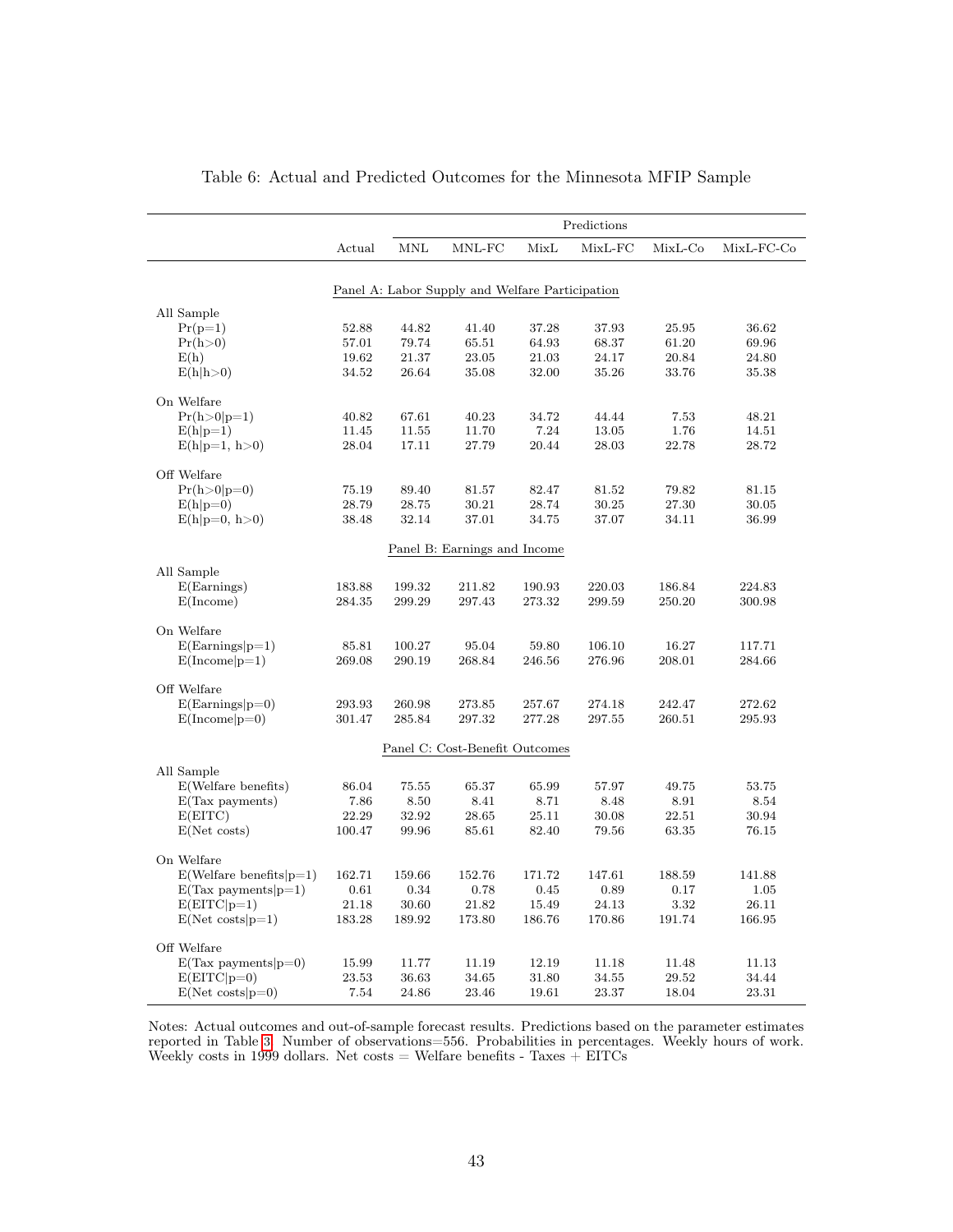|                                     |               | Observed       | Mechanical                                               |            |            |               | Predicted TE |                  |                  |
|-------------------------------------|---------------|----------------|----------------------------------------------------------|------------|------------|---------------|--------------|------------------|------------------|
|                                     |               | TE             | TE                                                       | <b>MNL</b> | MNL-FC     | MixL          | $MixL-FC$    | $MixL-Co$        | MixL-FC-Co       |
|                                     |               |                |                                                          |            |            |               |              |                  |                  |
|                                     |               |                | Panel A: Labor Supply and Welfare Participation Outcomes |            |            |               |              |                  |                  |
| All Sample                          |               |                |                                                          |            |            |               |              |                  |                  |
| $Pr(p=1)$                           | 22.6          | (2.7)          | 24.3                                                     | 12.5       | 9.0        | 5.5           | 5.9          | $-3.5$           | 4.8              |
| Pr(h>0)                             | $-2.9$        | (2.8)          | 0.0                                                      | 4.8        | 6.1        | 0.0           | 8.4          | $-1.9$           | 9.8              |
| E(h)                                | $-2.3\,$      | (1.1)          | 0.0                                                      | $-0.1$     | $1.5\,$    | 0.0           | 2.4          | $-0.2$           | 3.0              |
| E(h h>0)                            | $-2.2$        | (0.9)          | 0.0                                                      | $-1.7$     | $-1.0$     | 0.0           | $-0.8$       | 0.7              | $-0.7$           |
| On Welfare                          |               |                |                                                          |            |            |               |              |                  |                  |
| $Pr(h>0 p=1)$                       | 30.3          | (3.5)          | 39.8                                                     | 27.5       | 31.1       | 12.8          | 34.1         | $-10.0$          | 37.3             |
| $E(h p=1)$                          | 9.8           | (1.0)          | 15.7                                                     | 6.8        | 9.6        | 4.3           | 10.6         | $-0.6$           | 11.9             |
| $E(h p=1, h>0)$                     | 12.7          | (2.2)          | 19.1                                                     | 6.1        | 14.5       | 8.9           | 14.7         | 10.8             | 15.3             |
| Off Welfare                         |               |                |                                                          |            |            |               |              |                  |                  |
| $Pr(h>0 p=0)$                       | $-6.1$        | (3.2)          | $-10.0$                                                  | 0.0        | 0.0        | $-1.5$        | 0.0          | $-1.3$           | $-0.3$           |
| $E(h p=0)$                          | $-2.0$        | (1.4)          | $-3.3$                                                   | 0.0        | 0.0        | $-0.2$        | 0.0          | $-1.2$           | $-0.2$           |
| $E(h p=0, h>0)$                     | 0.6           | (1.0)          | 0.7                                                      | 0.0        | 0.0        | 0.4           | 0.0          | $-1.0$           | $-0.1$           |
|                                     |               |                |                                                          |            |            |               |              |                  |                  |
|                                     |               |                | Panel B: Earnings and Income                             |            |            |               |              |                  |                  |
| All Sample                          |               |                |                                                          |            |            |               |              |                  |                  |
| E(Examples)                         | $-28.3$       | (12.0)         | 0.0                                                      | $-3.3$     | 10.9       | 0.1           | 19.2         | $-1.5$           | 23.7             |
| E(Income)                           | $5.3\,$       | (9.4)          | 16.7                                                     | 19.9       | 18.5       | 6.8           | 21.5         | $-6.9$           | 23.2             |
| On Welfare                          |               |                |                                                          |            |            |               |              |                  |                  |
| $E(Examples p=1)$                   | 77.4          | (7.3)          | 125.7                                                    | 62.5       | 81.6       | 38.0          | 90.7         | $-2.5$           | 101.0            |
| $E(Income p=1)$                     | 69.1          | (6.8)          | 93.3                                                     | 69.8       | 63.4       | 36.7          | 70.1         | 0.9              | 77.0             |
|                                     |               |                |                                                          |            |            |               |              |                  |                  |
| Off Welfare                         |               |                |                                                          |            |            |               |              |                  |                  |
| $E(Examples p=0)$                   | $-6.7$        | (16.9)         | 5.3                                                      | 0.0        | 0.0        | $-0.6$        | 0.0          | $-10.1$          | $-1.3$           |
| $E(Income p=0)$                     | $-11.9$       | (15.6)         | $-14.6$                                                  | 0.0        | 0.0        | $-3.0\,$      | 0.0          | $-10.6$          | $-1.3$           |
|                                     |               |                | Panel C: Cost-Benefit Outcomes                           |            |            |               |              |                  |                  |
| All Sample                          |               |                |                                                          |            |            |               |              |                  |                  |
| E(Welfare benefits)                 | 29.0          | (5.2)          | 16.7                                                     | 18.3       | $3.0\,$    | 6.5           | $-3.2$       | $-4.6$           | $-6.5$           |
| $E(Tax$ payments)                   | $-2.7$        | (1.1)          | 0.0                                                      | $-1.2$     | $-0.5$     | 0.0           | $-0.2$       | 0.0              | $-0.1$           |
| E(EITC)                             | 1.9           | (1.4)          | 0.0                                                      | $3.7\,$    | 4.1        | 0.1           | $5.2\,$      | $-0.8$           | $5.9\,$          |
| E(Net costs)                        | 33.6          | (5.4)          | 16.7                                                     | 23.2       | 7.6        | 6.7           | 2.3          | $-5.5$           | $-0.6$           |
| On Welfare                          |               |                |                                                          |            |            |               |              |                  |                  |
| $E(Wellfare benefits   p=1)$        | $-25.6$       | (4.9)          | $-53.2$                                                  | $-8.2$     | $-34.5$    | $-8.3$        | $-38.4$      | 7.2              | $-43.3$          |
| $E(Tax$ payments $ p=1\rangle$      | 0.6           | (0.1)          | 1.6                                                      | 0.3        | 0.8        | $0.4\,$       | 0.9          | $0.2\,$          | 1.0              |
| $E(EITC p=1)$                       | 18.0          | (1.7)          | 22.3                                                     | 15.9       | 17.1       | 7.3           | 18.7         | $-3.6$           | 20.4             |
| $E(Net costs p=1)$                  | $-8.2$        | (4.3)          | $-32.4$                                                  | 7.3        | $-18.2$    | $-1.3$        | $-20.5$      | 3.4              | $-24.0$          |
|                                     |               |                |                                                          |            |            |               |              |                  |                  |
| Off Welfare                         |               |                |                                                          |            |            |               |              |                  |                  |
| $E(Tax$ payments $ p=0\rangle$      | 0.9<br>$-4.3$ | (1.8)          | 6.2<br>$-13.7$                                           | 0.0<br>0.0 | 0.0<br>0.0 | 0.7<br>$-1.7$ | 0.0          | $-0.3$<br>$-0.9$ | $-0.1$<br>$-0.1$ |
| $E(EITC p=0)$<br>$E(Net costs p=0)$ | $-5.2$        | (1.8)<br>(3.0) | $-19.9$                                                  | 0.0        | 0.0        | $-2.4$        | 0.0<br>0.0   | $-0.5$           | 0.0              |
|                                     |               |                |                                                          |            |            |               |              |                  |                  |

<span id="page-44-0"></span>Table 7: Observed and Predicted Treatment Effects (TE) of the Minnesota MFIP on Various Outcomes

Notes: Experimental treatment effect estimates and within-state evaluation results. Robust standard errors of experimental estimates are in parentheses. Predictions based on the parameter estimates reported in Table [3](#page-39-0). Net costs = Welfare benefits - Taxes + EITCs. Probability differences in percentage points. Weekly hours of work. Weekly costs in 1999 dollars. The mechanically calculated treatment effects are calculated under the assumptions: 1) the AFDC recipients would keep receiving welfare benefits under the new MFIP rules without changing their labor supply behavior; 2) the eligible non-participants under the AFDC rules would maintain their labor supply behavior and no take-up decisions; 3) the "windfall beneficiaries," who are not eligible for the AFDC but newly become eligible for the MFIP due to the MFIP's higher income cutoffs, would participate in the MFIP while holding their choice of working hours fixed; and 4) there would be no "switchers," individuals earning more than the MFIP income cutoffs who would reduce their hours of work to make themselves eligible for the new welfare program.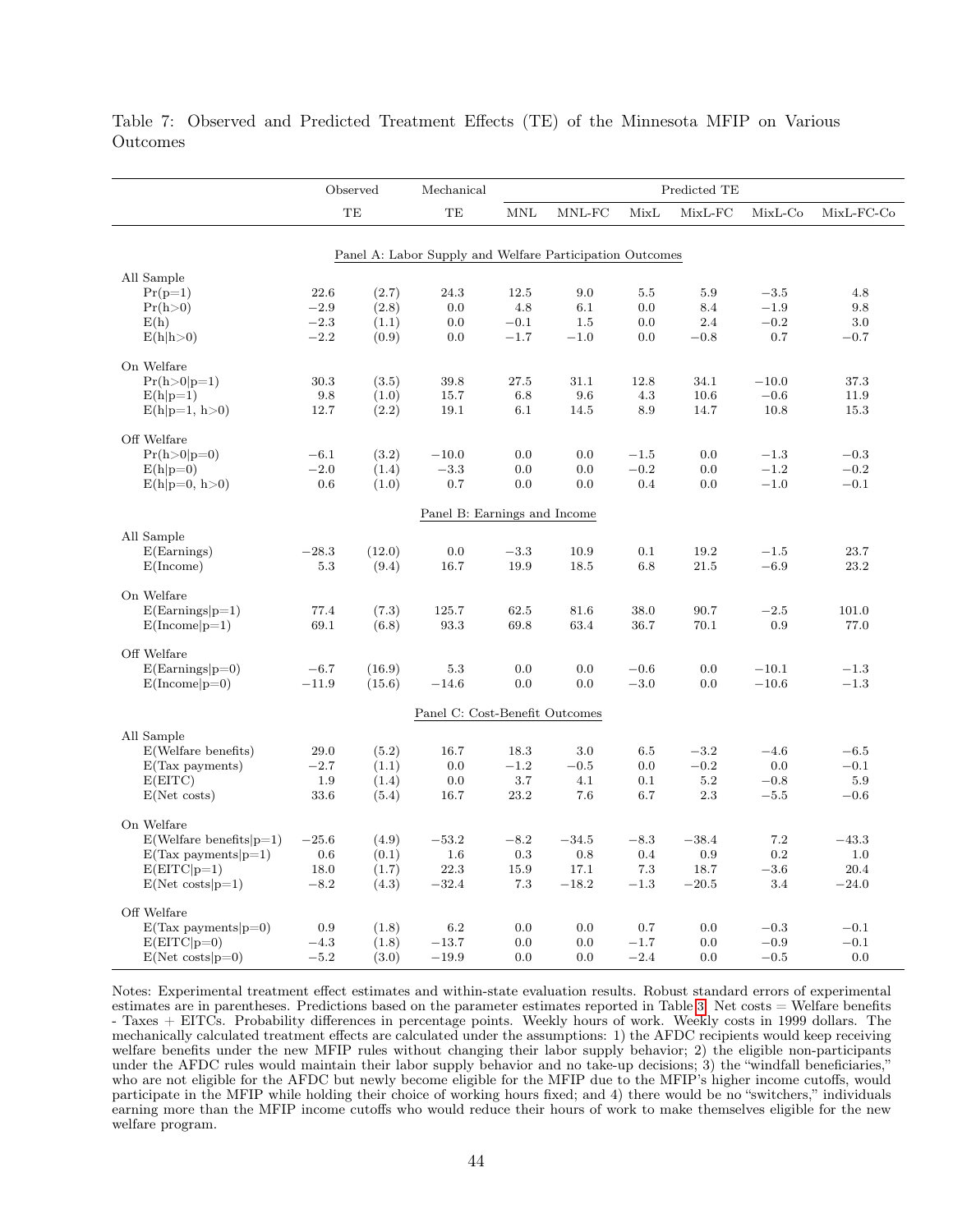|                                |         | Observed | Mechanical                                               |         |         |         | Predicted TE |           |            |
|--------------------------------|---------|----------|----------------------------------------------------------|---------|---------|---------|--------------|-----------|------------|
|                                |         | TE       | TE                                                       | MNL     | MNL-FC  | MixL    | $MixL-FC$    | $MixL-Co$ | MixL-FC-Co |
|                                |         |          |                                                          |         |         |         |              |           |            |
|                                |         |          | Panel A: Labor Supply and Welfare Participation Outcomes |         |         |         |              |           |            |
| All Sample                     |         |          |                                                          |         |         |         |              |           |            |
| $Pr(p=1)$                      | $-3.3$  | (3.4)    | 8.7                                                      | 3.5     | 3.2     | 2.0     | 2.1          | $-2.1$    | 1.7        |
| Pr(h>0)                        | $-1.0$  | (3.7)    | 0.0                                                      | 1.8     | 2.5     | 0.0     | 3.3          | $-0.7$    | 3.8        |
| E(h)                           | $-1.1$  | (1.4)    | 0.0                                                      | 0.1     | 0.6     | 0.0     | 0.9          | $-0.1$    | 1.1        |
| E(h h>0)                       | $-1.1$  | (1.2)    | 0.0                                                      | $-0.6$  | $-0.4$  | 0.0     | $-0.3$       | 0.2       | $-0.3$     |
| On Welfare                     |         |          |                                                          |         |         |         |              |           |            |
| $Pr(h > 0 p=1)$                | 4.4     | (4.7)    | 16.4                                                     | 8.0     | 10.9    | 3.9     | 12.3         | $-6.3$    | 13.6       |
| $E(h p=1)$                     | 1.3     | (1.0)    | 6.7                                                      | 2.1     | 3.5     | 1.5     | 4.0          | $-0.8$    | 4.5        |
| $E(h p=1, h>0)$                | 3.2     | (2.9)    | 12.9                                                     | 2.1     | 5.3     | 2.7     | 5.3          | 1.9       | 5.5        |
| Off Welfare                    |         |          |                                                          |         |         |         |              |           |            |
| $Pr(h>0 p=0)$                  | $-6.9$  | (3.9)    | $-3.4$                                                   | 0.0     | 0.0     | $-0.6$  | 0.0          | $-0.3$    | $-0.1$     |
| $E(h p=0)$                     | $-3.6$  | (1.7)    | $-1.3$                                                   | 0.0     | 0.0     | 0.0     | 0.0          | $-0.6$    | $-0.1$     |
| $E(h p=0, h>0)$                | $-1.3$  | (1.2)    | $-0.1$                                                   | 0.0     | 0.0     | $0.2\,$ | 0.0          | $-0.6$    | 0.0        |
|                                |         |          |                                                          |         |         |         |              |           |            |
|                                |         |          | Panel B: Earnings and Income Outcomes                    |         |         |         |              |           |            |
| All Sample                     |         |          |                                                          |         |         |         |              |           |            |
| $E(\text{Earnings})$           | 5.7     | (12.4)   | 0.0                                                      | 0.1     | 3.6     | 0.0     | 5.7          | $-0.7$    | 6.9        |
| E(Income)                      | $-1.9$  | (10.4)   | 7.3                                                      | 6.8     | 6.8     | 3.1     | 7.1          | $-3.4$    | 7.4        |
| On Welfare                     |         |          |                                                          |         |         |         |              |           |            |
| $E(Examples p=1)$              | 5.5     | (4.9)    | 35.5                                                     | 14.5    | 21.7    | 9.5     | 24.8         | $-4.4$    | 27.9       |
| $E(Income p=1)$                | 14.2    | (6.1)    | 27.0                                                     | 17.4    | 17.5    | 11.3    | 20.0         | $-0.1$    | 22.3       |
| Off Welfare                    |         |          |                                                          |         |         |         |              |           |            |
| $E(Examples p=0)$              | $-4.1$  | (15.7)   | 2.2                                                      | 0.0     | 0.0     | $-0.1$  | 0.0          | $-3.8$    | $-0.4$     |
| $E(Income p=0)$                | $-11.4$ | (15.6)   | $-3.9$                                                   | $0.0\,$ | 0.0     | $-1.0$  | 0.0          | $-4.2$    | $-0.4$     |
|                                |         |          |                                                          |         |         |         |              |           |            |
|                                |         |          | Panel C: Cost-Benefit Outcomes                           |         |         |         |              |           |            |
| All Sample                     |         |          |                                                          |         |         |         |              |           |            |
| E(Welfare benefits)            | $-4.1$  | (7.1)    | $7.3\,$                                                  | $5.2\,$ | 1.3     | 3.0     | $-0.9$       | $-2.4$    | $-2.2$     |
| $E(Tax$ payments)              | 0.6     | (0.9)    | 0.0                                                      | $-0.2$  | $-0.1$  | 0.0     | $-0.1$       | 0.0       | $-0.1$     |
| E(EITC)                        | $-2.9$  | (1.9)    | 0.0                                                      | 1.2     | 1.8     | 0.1     | 2.3          | $-0.3$    | 2.6        |
| $E(Net \; costs)$              | $-7.6$  | (6.6)    | 7.4                                                      | 6.6     | 3.2     | 3.1     | 1.4          | $-2.7$    | 0.5        |
| On Welfare                     |         |          |                                                          |         |         |         |              |           |            |
| $E(Welfare benefits p=1)$      | 6.9     | (5.8)    | $-20.7$                                                  | $-2.1$  | $-11.4$ | $-1.2$  | $-13.0$      | 6.2       | $-14.8$    |
| $E(Tax$ payments $ p=1\rangle$ | 0.0     |          | 0.0                                                      | 0.0     | 0.0     | 0.0     | 0.0          | 0.0       | 0.0        |
| $E(EITC p=1)$                  | 1.8     | (1.8)    | 12.2                                                     | 5.0     | 7.2     | 3.0     | 8.2          | $-1.9$    | 9.2        |
| $E(Net costs p=1)$             | 8.7     | (5.1)    | $-8.5$                                                   | 2.9     | $-4.2$  | 1.8     | $-4.8$       | 4.3       | $-5.6$     |
| Off Welfare                    |         |          |                                                          |         |         |         |              |           |            |
| $E(Tax payments p=0)$          | 0.6     | (1.3)    | 1.0                                                      | 0.0     | 0.0     | 0.2     | 0.0          | $-0.1$    | 0.0        |
| $E(EITC p=0)$                  | $-6.8$  | (2.3)    | $-5.0$                                                   | 0.0     | 0.0     | $-0.8$  | 0.0          | $-0.6$    | $-0.1$     |
| $E(Net costs p=0)$             | $-7.3$  | (2.9)    | $-6.0$                                                   | 0.0     | 0.0     | $-1.0$  | 0.0          | $-0.4$    | 0.0        |

<span id="page-45-0"></span>Table 8: Observed and Predicted Treatment Effects (TE) of the Vermont WRP on Various Outcomes

Notes: Experimental treatment effect estimates and cross-state evaluation results. Robust standard errors of experimental estimates are in parentheses. Predictions based on the parameter estimates reported in Table [3](#page-39-0). Net costs = Welfare benefits - Taxes + EITCs. Probability differences in percentage points. Weekly hours of work. Weekly costs in 1999 dollars. The mechanically calculated treatment effects are calculated under the assumptions: 1) the AFDC recipients would keep receiving welfare benefits under the new MFIP rules without changing their labor supply behavior; 2) the eligible non-participants under the AFDC rules would maintain their labor supply behavior and no take-up decisions; 3) the "windfall beneficiaries," who are not eligible for the AFDC but newly become eligible for the MFIP due to the MFIP's higher income cutoffs, would participate in the MFIP while holding their choice of working hours fixed; and 4) there would be no "switchers," individuals earning more than the MFIP income cutoffs who would reduce their hours of work to make themselves eligible for the new welfare program.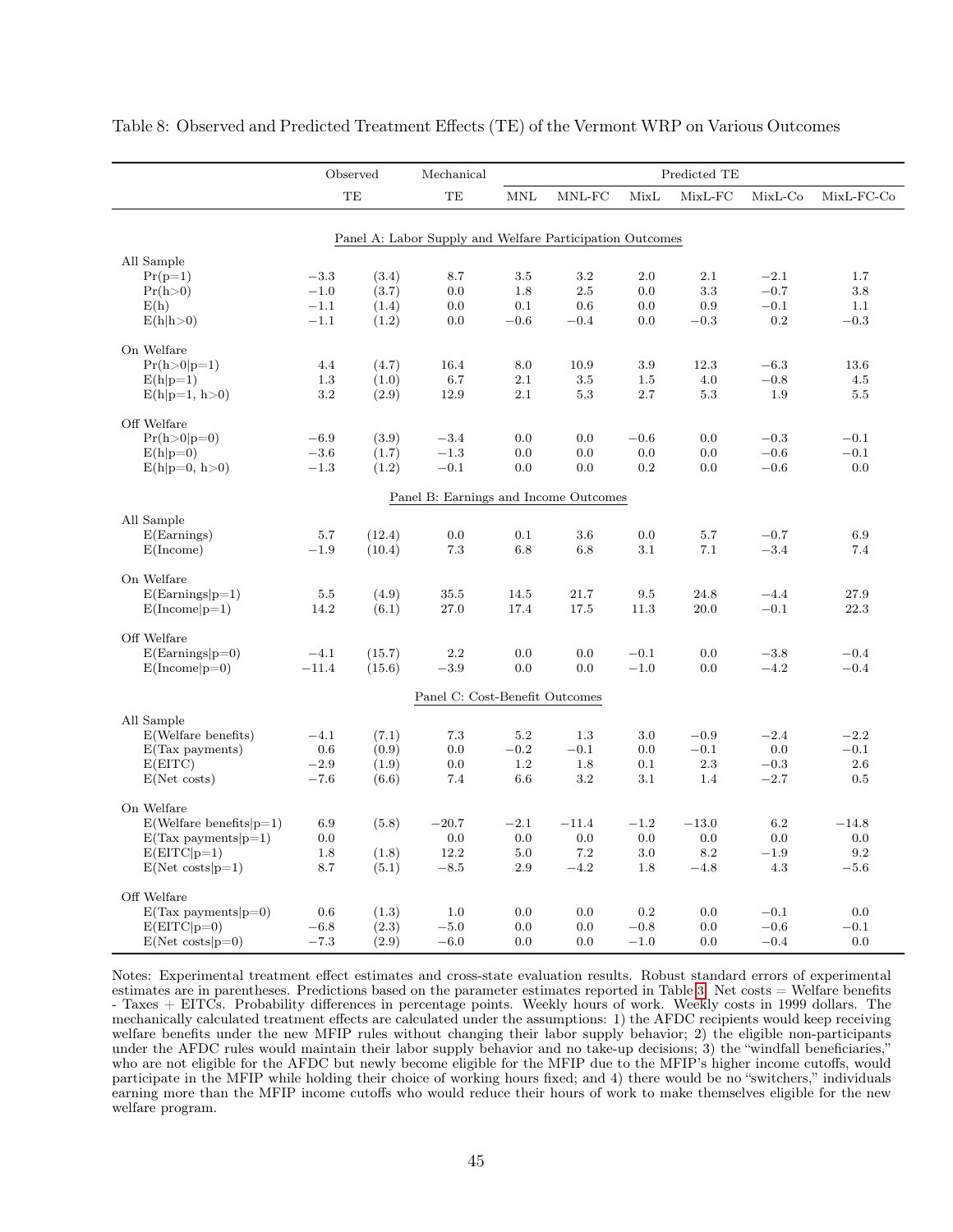|                                       | MN MFIP   | MN AFDC   | VT WRP     | VT AFDC   |
|---------------------------------------|-----------|-----------|------------|-----------|
| Age $20-24$                           | 0.183     | 0.0707    | 0.255      | 0.0602    |
|                                       | (0.129)   | (0.0618)  | (0.150)    | (0.104)   |
| Age $25-34$                           | 0.102     | 0.109     | $0.354*$   | 0.113     |
|                                       | (0.125)   | (0.0597)  | (0.160)    | (0.0853)  |
| Age $35-44$                           | 0.0678    | 0.103     | 0.266      | 0.0668    |
|                                       | (0.131)   | (0.0754)  | (0.160)    | (0.0963)  |
| Age $45+$                             | $-0.465$  | $-0.158$  | $0.445*$   | 0.0426    |
|                                       | (0.505)   | (0.227)   | (0.199)    | (0.158)   |
| <b>GED</b>                            | $0.160*$  | 0.109     | 0.130      | $-0.0500$ |
|                                       | (0.0620)  | (0.0650)  | (0.126)    | (0.106)   |
| HS diploma                            | $0.206**$ | $0.185**$ | 0.0988     | 0.0177    |
|                                       | (0.0590)  | (0.0569)  | (0.0790)   | (0.0694)  |
| $\text{Techn}/\text{AA}/2$ yr college | $0.192*$  | $0.280**$ | 0.0125     | 0.0500    |
|                                       | (0.0835)  | (0.0716)  | (0.132)    | (0.130)   |
| 4 yr college                          | $0.485**$ | $0.367*$  | $0.311*$   | 0.107     |
|                                       | (0.122)   | (0.142)   | (0.127)    | (0.150)   |
| County-level                          | 0.0433    | $-0.0739$ | $-0.00367$ | $-0.0191$ |
| unemployment rate                     | (0.0632)  | (0.0427)  | (0.0303)   | (0.0365)  |
| Constant                              | $1.782**$ | $2.127**$ | $1.587**$  | $1.845**$ |
|                                       | (0.185)   | (0.122)   | (0.176)    | (0.144)   |
| Number of Obs                         | 325       | 483       | 214        | 219       |

Appendix Table 1: Estimates of Wage Equation

Notes: Robust standard errors in parentheses. \* p<0.05, \*\* p<0.01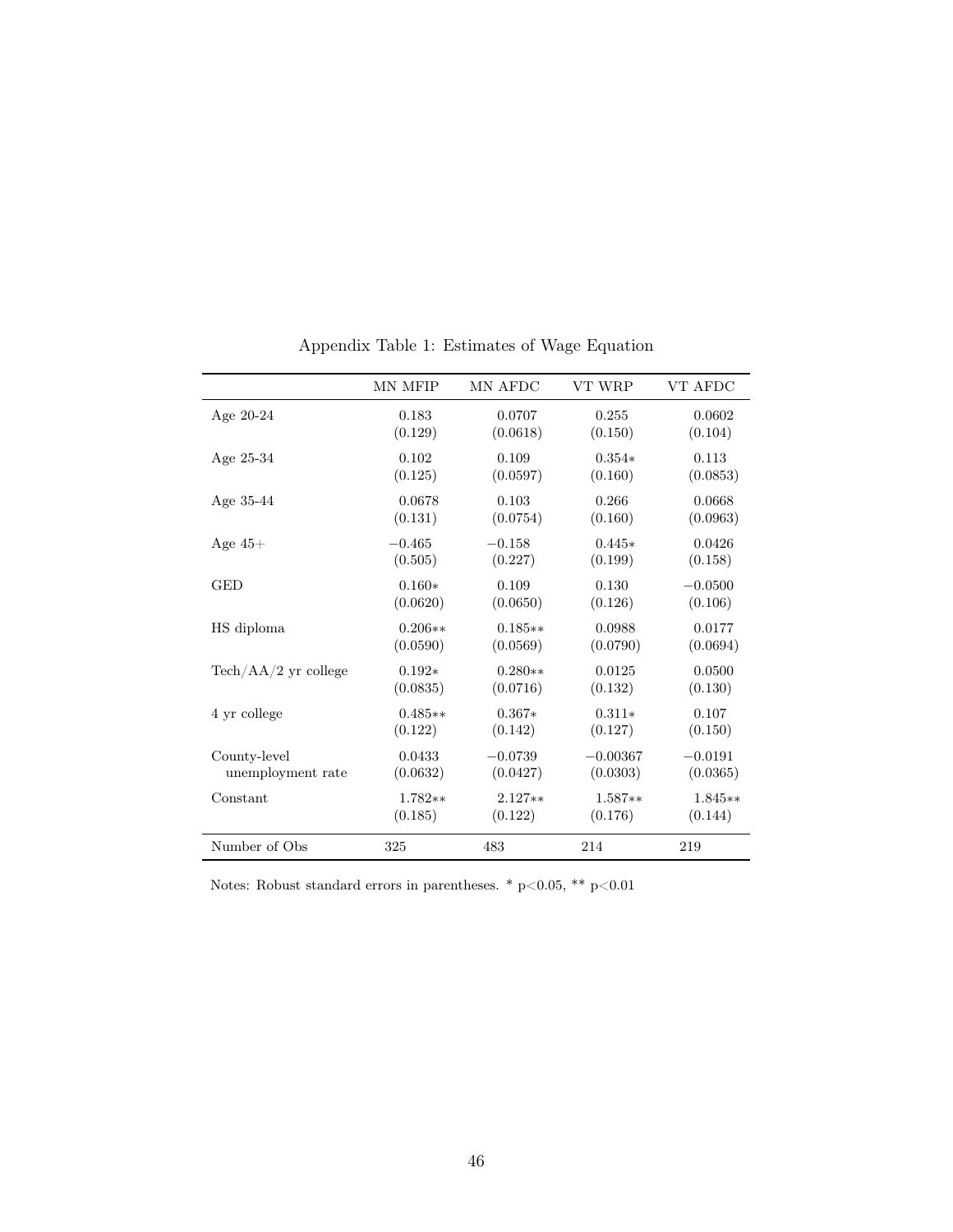|                                 | (1)         | (2)                  | (3)                | (4)                  | (5)                   | (6)                  |
|---------------------------------|-------------|----------------------|--------------------|----------------------|-----------------------|----------------------|
|                                 | <b>MNL</b>  | MNL-FC               | MixL               | $MixL-FC$            | MixL-Corr             | MixL-FC-Corr         |
| $\text{Consumption}/100$        | $1.028**$   | $0.761**$            | $1.861**$          | $0.778**$            | 0.780                 | $0.779**$            |
|                                 | (0.128)     | (0.120)              | (0.936)            | (0.128)              | (0.610)               | (0.133)              |
| $(Consumption/100)^2$           | $0.035*$    | 0.006                | $-0.247$           | 0.006                | $-0.094$              | 0.006                |
|                                 | (0.019)     | (0.011)              | (0.191)            | (0.012)              | (0.132)               | (0.012)              |
| Hours of work/ $10$             | $-0.675**$  | 1.484**              | 12.645             | $1.467**$            | 10.667*               | $1.466**$            |
|                                 | (0.128)     | (0.244)              | (7.892)            | (0.246)              | (6.089)               | (0.246)              |
| (Hours of work/10) <sup>2</sup> | $0.083**$   | $-0.278**$           | $-4.289$           | $-0.276**$           | $-3.777*$             | $-0.276**$           |
|                                 | (0.020)     | (0.034)              | (2.683)            | (0.035)              | (2.043)               | (0.035)              |
| (Consumption/100)               | $-0.188**$  | $-0.088**$           | $-0.018$           | $-0.091**$           | 0.267                 | $-0.091**$           |
| $\times$ (Hours of work/10)     | (0.038)     | (0.027)              | (0.238)            | (0.028)              | (0.284)               | (0.029)              |
| Welfare participation           | $-1.234**$  | $-0.728**$           | $-1.626*$          | $-0.882**$           | $-1.562**$            | $-0.894**$           |
|                                 | (0.189)     | (0.227)              | (0.922)            | (0.322)              | (0.686)               | (0.321)              |
| Fixed costs of work/100         |             | $6.791**$<br>(1.298) |                    | $6.609**$<br>(1.295) |                       | $6.600**$<br>(1.305) |
| Unobserved heterogeneity        |             |                      |                    |                      |                       |                      |
| $\sigma_h$                      |             |                      | 26.394<br>(16.770) | 0.010<br>(0.139)     | 20.863*<br>(11.775)   | 0.001<br>(0.146)     |
| $\sigma_p$                      |             |                      | 1.324<br>(1.197)   | 0.903<br>(0.718)     | $1.483*$<br>(0.898)   | 0.938<br>(0.756)     |
| $\sigma_{hp}$                   |             |                      |                    |                      | $-0.865**$<br>(0.232) | $-0.554$<br>(1.299)  |
| Log Likelihood                  | $-1676.218$ | $-1447.535$          | $-1589.171$        | $-1447.116$          | $-1588.353$           | $-1447.065$          |
| Number of Obs                   | 753         | 753                  | 753                | 753                  | 753                   | 753                  |

Appendix Table 2: Results of Estimating Models of Labor Supply and Welfare Participation, No Taste Shifters

Notes: Estimation based on data from the Minnesota control group. Number of individuals\*Number of available choice alternatives = 8,538. Each individual faces up to 18 choice alternatives. Standard errors in parenthesis. \*  $p < 0.10, \; ^{\ast\ast}$   $p < 0.05.$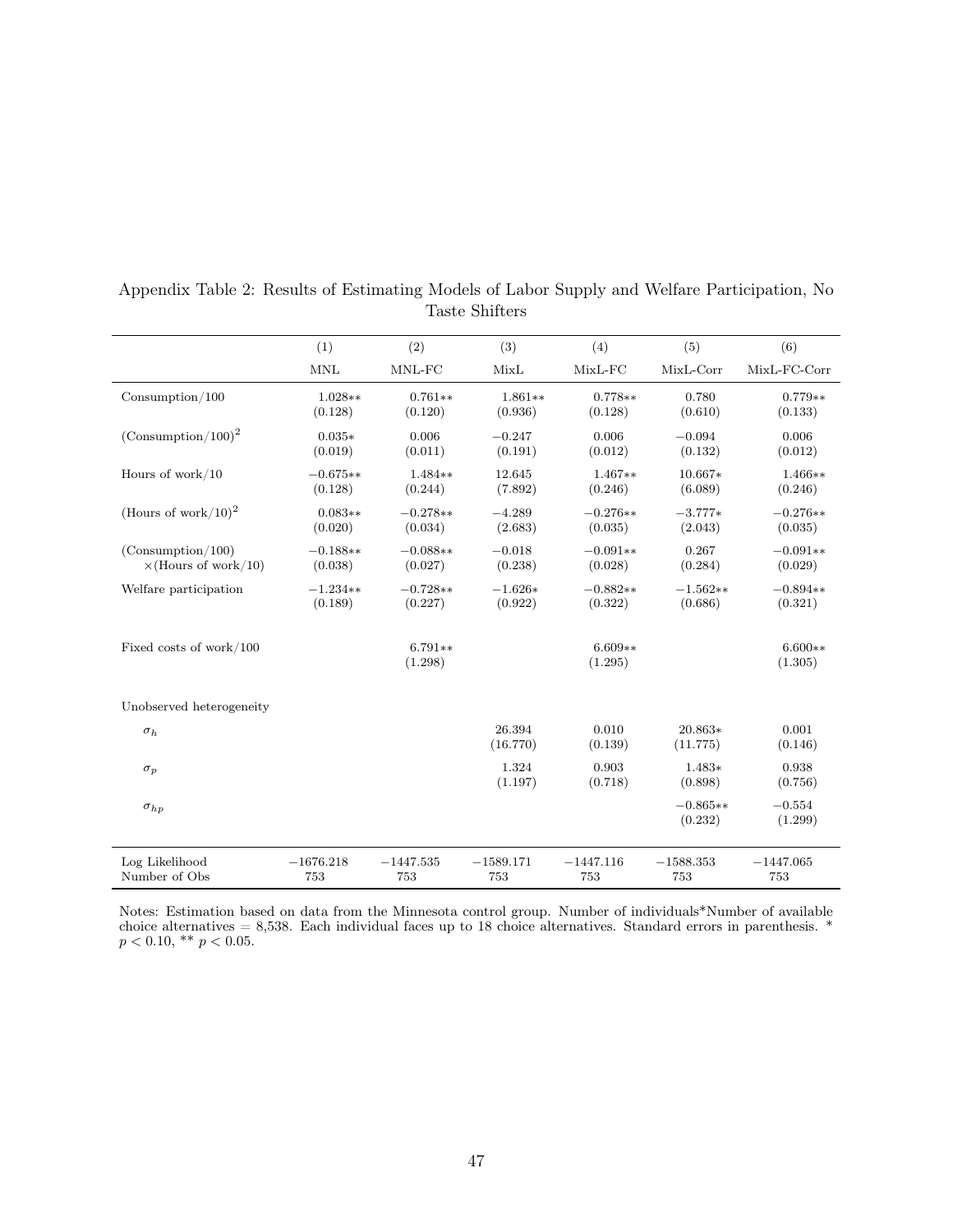|             |        |            |       |       | Predictions |         |         |
|-------------|--------|------------|-------|-------|-------------|---------|---------|
|             |        |            | MNL-  |       | $MixL-$     | $MixL-$ | $MixL-$ |
|             | Actual | <b>MNL</b> | FC    | MixL  | FC          | Co      | $FC-CO$ |
| $h=0, p=0$  | 13.01  | 6.79       | 12.51 | 10.92 | 12.61       | 13.73   | 12.68   |
| $h=0, p=1$  | 27.09  | 17.63      | 27.56 | 23.38 | 27.31       | 22.93   | 27.12   |
| $h=10, p=0$ | 2.12   | 11.61      | 1.37  | 8.64  | 1.30        | 9.48    | 1.30    |
| $h=10, p=1$ | 1.99   | 10.66      | 1.07  | 5.31  | 1.18        | 3.78    | 1.17    |
| $h=20, p=0$ | 5.71   | 15.05      | 7.26  | 12.29 | 7.08        | 9.75    | 7.08    |
| $h=20, p=1$ | 0.66   | 1.76       | 1.11  | 1.26  | 1.25        | 1.73    | 1.30    |
| $h=30, p=0$ | 9.30   | 12.84      | 16.55 | 12.00 | 16.51       | 11.16   | 16.52   |
| $h=30, p=1$ | 0.40   | 0.14       | 0.30  | 0.18  | 0.31        | 0.19    | 0.33    |
| $h=40, p=0$ | 32.27  | 9.21       | 18.23 | 9.83  | 18.40       | 10.27   | 18.41   |
| $h=40, p=1$ | 0.13   | 0.05       | 0.17  | 0.07  | 0.16        | 0.03    | 0.18    |
| $h=50, p=0$ | 4.52   | 6.23       | 10.30 | 7.02  | 10.36       | 7.42    | 10.37   |
| $h=50, p=1$ | 0.00   | 0.02       | 0.06  | 0.03  | 0.06        | 0.01    | 0.07    |
| $h=60, p=0$ | 1.73   | 3.99       | 3.01  | 4.49  | 2.98        | 4.65    | 2.98    |
| $h=60, p=1$ | 0.00   | 0.01       | 0.01  | 0.01  | 0.01        | 0.00    | 0.02    |
| $h=70, p=0$ | 0.27   | 2.46       | 0.45  | 2.56  | 0.44        | 2.65    | 0.44    |
| $h=70, p=1$ | 0.00   | 0.01       | 0.00  | 0.00  | 0.00        | 0.00    | 0.00    |
| $h=80, p=0$ | 0.80   | 1.54       | 0.04  | 2.00  | 0.03        | 2.22    | 0.03    |
| $h=80, p=1$ | 0.00   | 0.00       | 0.00  | 0.00  | 0.00        | 0.00    | 0.00    |

Appendix Table 3: Actual and Predicted Probabilities for the Minnesota AFDC Sample

Notes: Actual sample fractions and mean predicted probabilities. Predictions based on the parameter estimates reported in Table [3.](#page-39-0) Number of observations=753.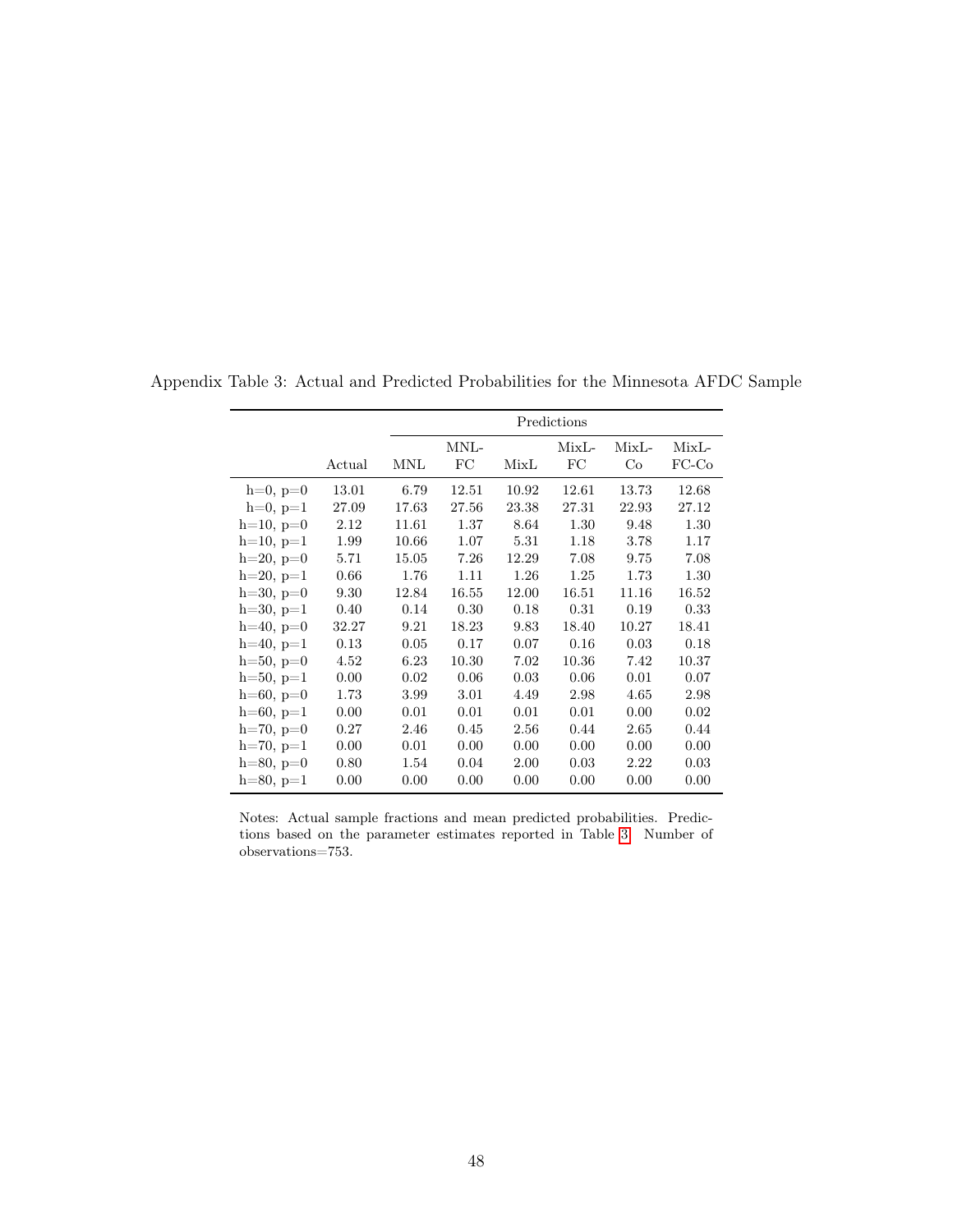| Therman                                                                                                                                                                                                                                                                                                                                                                                                                                                                                                                                                                                                                                                                                                                 | 1001                                 | ŕ                                     | WULLIVELLOVUU<br>Mechanical         |                                  |                                   |                                    |                                                                                                                                       |                                        | DELITION                          | Predictions                          |                                      |                                  |                                      |                                          |                                   |
|-------------------------------------------------------------------------------------------------------------------------------------------------------------------------------------------------------------------------------------------------------------------------------------------------------------------------------------------------------------------------------------------------------------------------------------------------------------------------------------------------------------------------------------------------------------------------------------------------------------------------------------------------------------------------------------------------------------------------|--------------------------------------|---------------------------------------|-------------------------------------|----------------------------------|-----------------------------------|------------------------------------|---------------------------------------------------------------------------------------------------------------------------------------|----------------------------------------|-----------------------------------|--------------------------------------|--------------------------------------|----------------------------------|--------------------------------------|------------------------------------------|-----------------------------------|
|                                                                                                                                                                                                                                                                                                                                                                                                                                                                                                                                                                                                                                                                                                                         |                                      | Actual                                | Calculations                        | NINI                             |                                   | MNL-FC                             |                                                                                                                                       | MixL                                   |                                   | MixL-FC                              |                                      | MixL-Co                          |                                      | MixL-FC-Co                               |                                   |
|                                                                                                                                                                                                                                                                                                                                                                                                                                                                                                                                                                                                                                                                                                                         | AFDC                                 | MFIP                                  | <b>MFIP</b>                         | AFDC                             | <b>MFIP</b>                       | AFDC                               | <b>MFIP</b>                                                                                                                           | AFDC                                   | MFIP                              | AFDC                                 | <b>MFIP</b>                          | AFDC                             | <b>MFIP</b>                          | AFDC                                     | MFIP                              |
|                                                                                                                                                                                                                                                                                                                                                                                                                                                                                                                                                                                                                                                                                                                         |                                      |                                       | $_{\rm Pa}$                         |                                  |                                   |                                    | el A: Labor Supply and Welfare Participation Outcomes                                                                                 |                                        |                                   |                                      |                                      |                                  |                                      |                                          |                                   |
| E(h h>0)<br>$Pr(p=1)$<br>$\Pr({\tt h}\!>\!0)$<br>All Sample<br>$\mathrm{E}(\mathrm{h})$                                                                                                                                                                                                                                                                                                                                                                                                                                                                                                                                                                                                                                 | 30.28<br>59.89<br>21.96<br>36.67     | 19.62<br>52.88<br>57.01<br>34.52      | 59.89<br>21.96<br>54.58<br>36.67    | 30.28<br>75.58<br>21.67<br>28.41 | 42.79<br>21.56<br>80.41<br>26.68  | 30.28<br>59.93<br>21.67<br>36.01   | 39.25<br>65.98<br>23.16<br>35.01                                                                                                      | 65.70<br>30.24<br>21.34<br>32.11       | 65.70<br>35.77<br>21.36<br>32.14  | 30.29<br>60.08<br>21.72<br>35.99     | 36.14<br>68.50<br>$24.15\,$<br>35.17 | 63.34<br>21.28<br>28.67<br>33.37 | 25.17<br>$61.45\,$<br>21.09<br>34.06 | 30.19<br>60.19<br>21.76<br>35.99         | 69.98<br>24.73<br>34.94<br>35.25  |
| $E(h p=1, h>0)$<br>$Pr(h>0 p=1)$<br>$E(h p=1)$<br>Welfare<br>$\delta$                                                                                                                                                                                                                                                                                                                                                                                                                                                                                                                                                                                                                                                   | 10.53<br>15.33<br>$1.61\,$           | 40.82<br>11.45<br>28.04               | 50.36<br>17.33<br>34.42             | 4.59<br>10.69<br>40.31           | 67.82<br>$11.37\,$<br>16.80       | 7.56<br>$1.33\,$<br>12.24          | 38.68<br>10.91<br>26.77                                                                                                               | $2.66\,$<br>11.00<br>21.68             | 34.48<br>$7.00\,$<br>19.86        | 1.52<br>8.57<br>12.27                | 12.15<br>42.65<br>27.00              | 17.35<br>2.25<br>11.28           | 7.33<br>$1.67\,$<br>22.12            | $1.64\,$<br>8.99<br>12.35                | 46.30<br>27.62<br>13.51           |
| $E(h p=0, h>0)$<br>$Pr(h > 0 p=0)$<br>$E(h p=0)$<br>Off Welfare                                                                                                                                                                                                                                                                                                                                                                                                                                                                                                                                                                                                                                                         | 81.33<br>30.80<br>37.87              | 75.19<br>28.79<br>38.48               | 71.35<br>27.53<br>38.59             | 89.64<br>28.67<br>31.97          | 89.64<br>28.67<br>31.97           | 81.59<br>30.15<br>36.94            | 81.59<br>30.15<br>36.94                                                                                                               | 83.93<br>34.50<br>29.03                | 82.43<br>28.84<br>34.87           | 30.19<br>81.52<br>37.00              | 30.19<br>37.00<br>81.52              | 80.80<br>28.64<br>35.37          | 34.41<br>27.41<br>79.5               | 81.47<br>37.00<br>$30.17$                | 30.02<br>81.20<br>36.93           |
|                                                                                                                                                                                                                                                                                                                                                                                                                                                                                                                                                                                                                                                                                                                         |                                      |                                       |                                     |                                  |                                   |                                    | Panel B: Earnings and Income                                                                                                          |                                        |                                   |                                      |                                      |                                  |                                      |                                          |                                   |
| E(Earnings)<br>$E(\text{Income})$<br>All Sample                                                                                                                                                                                                                                                                                                                                                                                                                                                                                                                                                                                                                                                                         | 212.14<br>279.01                     | 183.88<br>284.35                      | 212.14<br>295.74                    | 276.99<br>208.31                 | 204.98<br>296.88                  | 207.70<br>277.22                   | 218.60<br>295.72                                                                                                                      | 199.63<br>267.83                       | 199.74<br>274.63                  | 276.10<br>206.54                     | 225.73<br>297.55                     | 196.48<br>259.82                 | 195.02<br>252.91                     | 206.24<br>275.63                         | 229.95<br>298.79                  |
| $E($ Earnings $ p=1)$<br>$E(Incone p=1)$<br>On Welfare                                                                                                                                                                                                                                                                                                                                                                                                                                                                                                                                                                                                                                                                  | $8.45$<br>199.95                     | 269.08<br>85.81                       | 134.11<br>293.21                    | 38.98<br>214.09                  | 101.48<br>283.92                  | 195.03<br>8.71                     | 90.33<br>258.44                                                                                                                       | $20.85\,$<br>202.64                    | 58.89<br>239.36                   | 9.98<br>195.79                       | 100.64<br>265.93                     | $\frac{17.97}{200.43}$           | 15.48<br>201.29                      | 10.57<br>196.15                          | 111.56<br>273.17                  |
| $E(Examples p=0)$<br>$E(\text{Income} p=0)$<br>Off Welfare                                                                                                                                                                                                                                                                                                                                                                                                                                                                                                                                                                                                                                                              | 313.35<br>300.61                     | 293.93<br>301.47                      | 305.92<br>298.78                    | 289.05<br>266.21                 | 289.05<br>266.21                  | 281.19<br>300.84                   | 281.19<br>300.84                                                                                                                      | 285.66<br>266.92                       | 266.34<br>282.63                  | 300.99<br>281.44                     | 300.99<br>281.44                     | 261.43<br>276.67                 | 266.06<br>251.35                     | 281.29<br>300.83                         | 279.99<br>299.53                  |
|                                                                                                                                                                                                                                                                                                                                                                                                                                                                                                                                                                                                                                                                                                                         |                                      |                                       |                                     |                                  | Panel C:                          |                                    | Cost-Benefit Outcomes                                                                                                                 |                                        |                                   |                                      |                                      |                                  |                                      |                                          |                                   |
| $\mathrm{E}(\mathrm{Weltare~benchts})$<br>$E(Tax$ payments)<br>E(Net costs)<br>E(EITC)<br>All Sample                                                                                                                                                                                                                                                                                                                                                                                                                                                                                                                                                                                                                    | 20.39<br>10.53<br>$66.87\,$<br>57.01 | 86.04<br>7.86<br>22.29<br>$100.47\,$  | 10.53<br>20.39<br>73.74<br>83.59    | 50.17<br>28.28<br>68.68<br>9.77  | 68.44<br>8.55<br>32.02<br>91.90   | 56.55<br>9.69<br>22.66<br>69.52    | 26.80<br>59.53<br>9.22<br>77.11                                                                                                       | 23.95<br>68.20<br>54.07<br>9.81        | 60.60<br>9.77<br>$24.07$<br>74.90 | 22.84<br>69.56<br>56.24<br>9.51      | 53.09<br>28.04<br>71.82<br>9.31      | 10.06<br>51.25<br>22.15<br>63.34 | 46.67<br>10.08<br>21.30<br>$57.89\,$ | 55.89<br>9.45<br>22.96<br>69.40          | 9.33<br>28.83<br>49.35<br>68.84   |
| $E(Welfare benefits p=1)$<br>$E(Tax$ payments $ p=1)$<br>$E(Net costs p=1)$<br>$E(ETTC p=1)$<br>On Welfare                                                                                                                                                                                                                                                                                                                                                                                                                                                                                                                                                                                                              | 188.30<br>0.00<br>191.50<br>3.21     | 21.18<br>$0.61\,$<br>183.28<br>162.71 | $1.55$<br>135.10<br>25.55<br>159.09 | 0.00<br>160.49<br>14.62<br>75.11 | 152.28<br>0.33<br>30.49<br>182.44 | 183.06<br>0.00<br>$3.25$<br>186.31 | 0.76<br>148.52<br>20.35<br>168.10                                                                                                     | 0.00<br>$\sqrt{6}$<br>181.80<br>174.01 | 165.75<br>0.42<br>15.13<br>180.46 | 182.08<br>0.00<br>$3.73\,$<br>185.82 | 143.69<br>0.86<br>22.46<br>165.29    | 0.00<br>175.64<br>182.45<br>6.81 | 182.80<br>0.16<br>3.18<br>185.81     | 0.00<br>181.63<br>3.95<br>185.58         | 138.30<br>24.32<br>1.01<br>161.61 |
| $E(Tax$ payments $ p=0)$<br>E(Net costs p=0)<br>$E(ETTC p=0)$<br>Off Welfare                                                                                                                                                                                                                                                                                                                                                                                                                                                                                                                                                                                                                                            | $27.85$<br>12.74<br>15.11            | 15.99<br>23.53<br>7.54                | 14.19<br>21.33<br>$-7.14$           | 34.96<br>12.12<br>22.84          | 12.12<br>34.96<br>22.84           | 12.34<br>31.99<br>19.66            | 12.34<br>31.99<br>19.66                                                                                                               | 12.83<br>$31.57\,$<br>18.74            | 13.53<br>16.30<br>29.83           | 12.36<br>31.90<br>19.54              | $\! 31.90\!$<br>12.36<br>19.54       | 28.48<br>13.24<br>15.24          | 27.63<br>12.92<br>14.71              | 12.35<br>$31.88$<br>$19.53$              | 12.28<br>31.82<br>19.54           |
| assumptions: 1) the AFDC recipients would keep receiving welfare benefits under the new MFIP rules without changing their labor supply behavior; 2) the eligible non-participants under<br>the AFDC rules would maintain their labor supply behavior and no take-up decisions; 3) the "windfall beneficiaries," who are not eligible for the AFDC but newly become eligible for the<br>MFIP due to the MFIP's higher income cutoffs, would participate in the MFIP while holding their choice of working hours fixed; and 4) there would be no "switchers," individuals earning<br>Actual outcomes and counterfactual policy simulation res<br>more than the MFIP income cutoffs who would reduce their hours<br>Notes: |                                      |                                       |                                     | ults.                            |                                   |                                    | Predictions based on the parameter estimates reported in Table 3.<br>of work to make themselves eligible for the new welfare program. |                                        |                                   |                                      |                                      |                                  |                                      | The mechanical calculations are done the |                                   |

Appendix Table 4: Counterfactual Outcomes of the Minnesota AFDC Sample with MFIP Benefits Appendix Table 4: Counterfactual Outcomes of the Minnesota AFDC Sample with MFIP Benefits